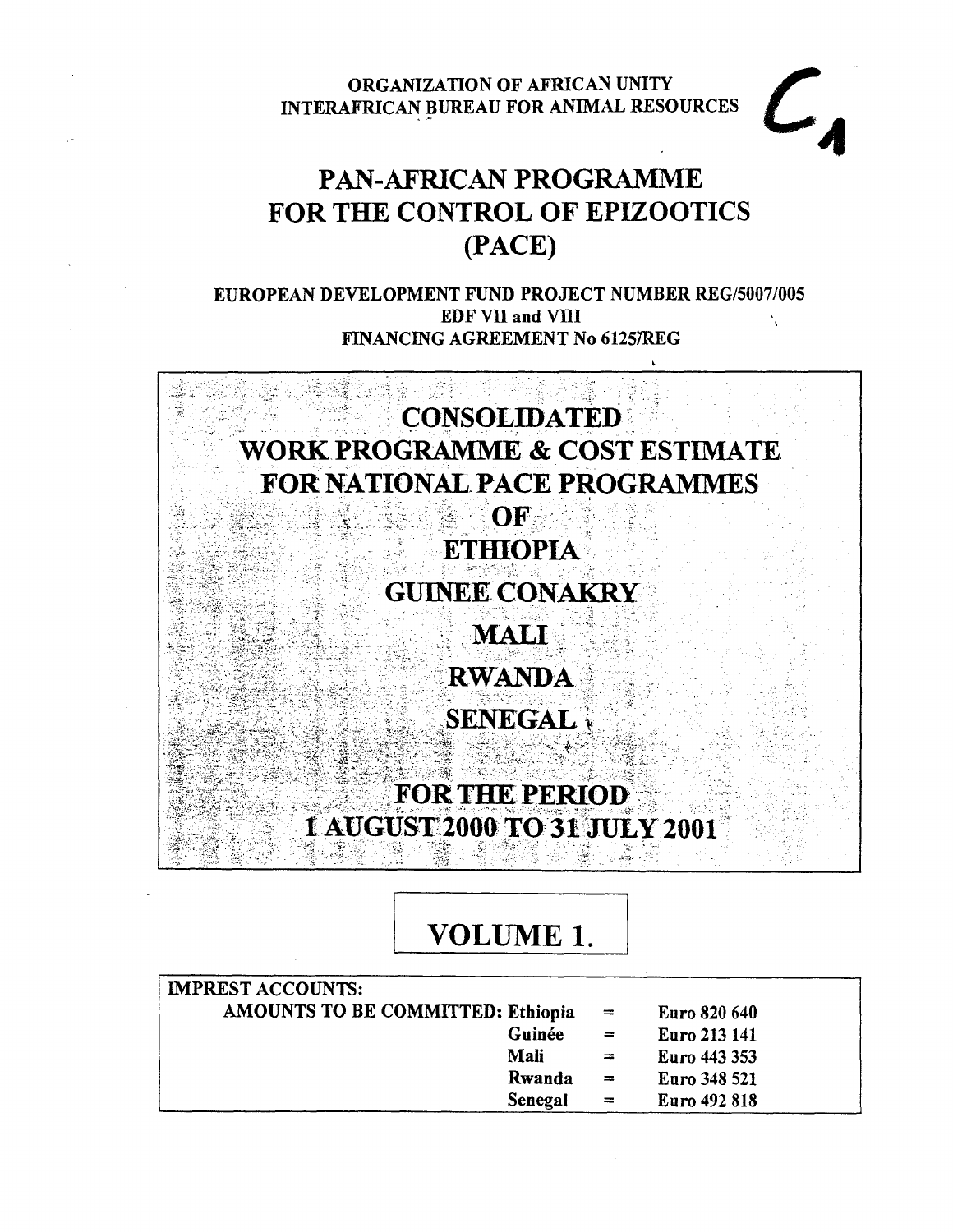$\label{eq:2.1} \frac{1}{\sqrt{2}}\left(\frac{1}{\sqrt{2}}\right)^{2} \left(\frac{1}{\sqrt{2}}\right)^{2} \left(\frac{1}{\sqrt{2}}\right)^{2} \left(\frac{1}{\sqrt{2}}\right)^{2} \left(\frac{1}{\sqrt{2}}\right)^{2} \left(\frac{1}{\sqrt{2}}\right)^{2} \left(\frac{1}{\sqrt{2}}\right)^{2} \left(\frac{1}{\sqrt{2}}\right)^{2} \left(\frac{1}{\sqrt{2}}\right)^{2} \left(\frac{1}{\sqrt{2}}\right)^{2} \left(\frac{1}{\sqrt{2}}\right)^{2} \left(\$  $\label{eq:2.1} \frac{1}{\sqrt{2}}\int_{\mathbb{R}^3} \frac{d\mu}{\mu} \left( \frac{d\mu}{\mu} \right)^2 \frac{d\mu}{\mu} \left( \frac{d\mu}{\mu} \right)^2 \frac{d\mu}{\mu} \left( \frac{d\mu}{\mu} \right)^2 \frac{d\mu}{\mu} \left( \frac{d\mu}{\mu} \right)^2 \frac{d\mu}{\mu} \left( \frac{d\mu}{\mu} \right)^2 \frac{d\mu}{\mu} \left( \frac{d\mu}{\mu} \right)^2 \frac{d\mu}{\mu} \left( \frac{d\mu}{\mu} \right)^2$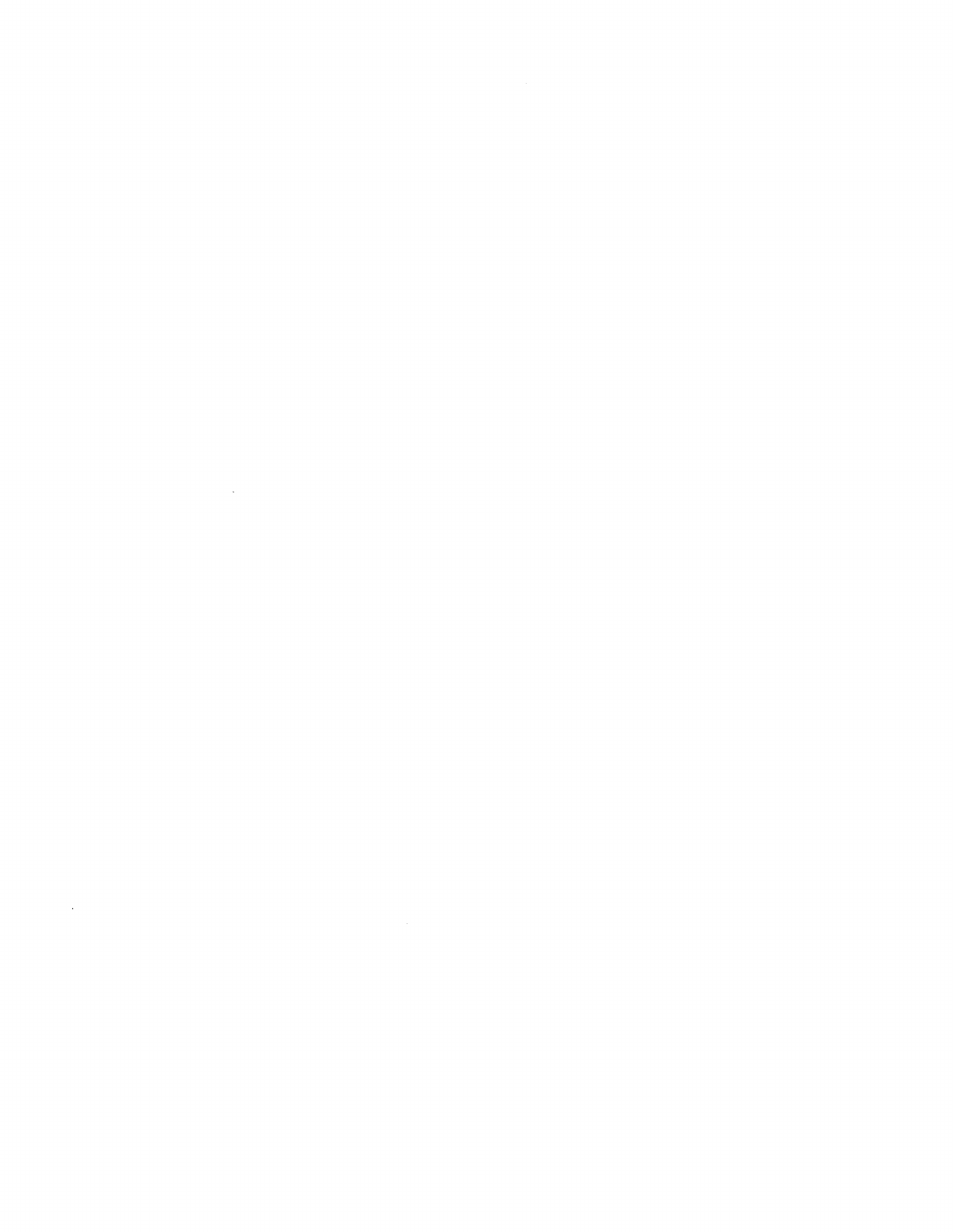#### EUROPEAN UNION



DELEGATION OF THE EUROPEAN COMMISSION TO THE REPUBLIC OF, KENYA

| BR/3445          | 7 <sup>th</sup> September, 2000 |
|------------------|---------------------------------|
| Dr. El Haji Tall |                                 |
| The Director     |                                 |

Dr. El H The Dire **OAU/IBAR** Maendeleo House **NAIROBI** 

Dear Dr. Tall,

**Project: 7 ACP RPR 744** 

**Pan African programme for the Control of Epizootic - (PACE)** 

**Subject: Consolidated Work Programme & Cost Estimate for National PACE Programmes of Ethiopia, Guinee Conakry, Mali, Rwanda and Senegal** 

We return herewith two originals of the above mentioned Work Programme under the subject matter duly endorsed for your retention.

We will send one copy to the Commission Services for commitment and keep one for our records.

Yours sincerely,

Durazzo/ **Charge d'Affaires** 

Encs: 2 copies of WP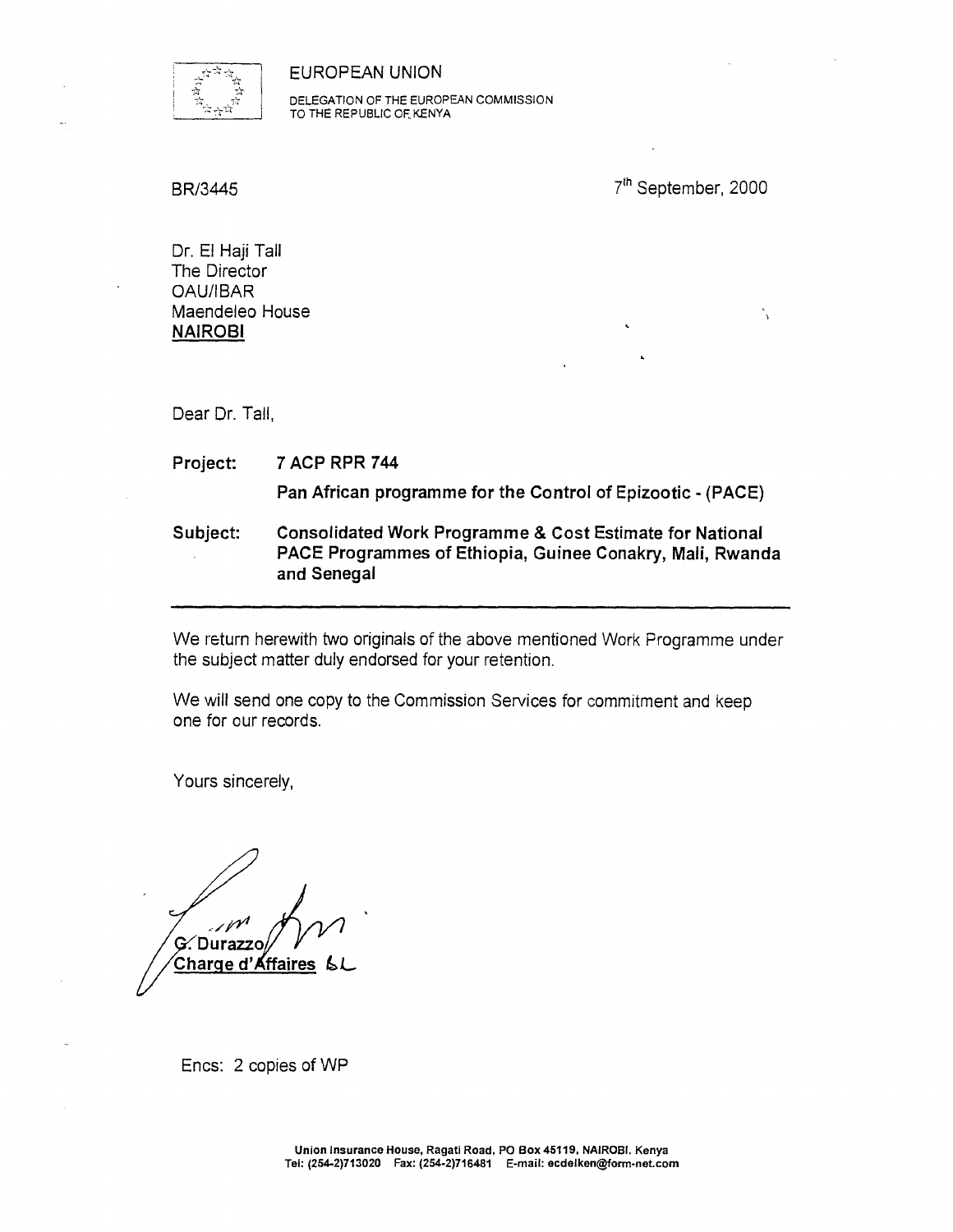#### **Foreword**

This document (Volume 1) comprises an outline of the consolidated work programmes and cost estimates of five countries of the PACE Programme. The second volume (Volume 2) comprises the Memorandums of Understanding, Global plans and annual work programmes and cost estimates of the five countries, each of which has been endorsed by the respective National Authorizing Officers and the Delegations of the European Commission.

#### **Table of Content**

#### **Part I**

•

۰.

- 1. Introduction Background
- 2. Strategy for the Implementation of PACE
	- 2.1. Introduction
	- 2.2. The overall Strategy
	- 2.3. The four thrusts of the PACE Programme
		- 2.3.1. Enhancing national capacities
		- 2.3.2. Improve distribution of veterinary services and medicines
		- 2.3.3. Rinderpest eradication from Africa
		- 2.3.4. Control of major epizootic diseases

#### 2.4. Regional Strategies

3. status of Implementation of the PACE Programme

### **Part II**

#### Outline of the National PACE Programmes

- 1. Enhanced National Capacities
- 2. Improved veterinary services
- 3. Fight against rinderpest
- 4. Control of other epizootics
- 5. Monitoring and Evaluation of PACE

#### **Part III**

Cost Estimates for National PACE Programmes

- 1. Government Contributions
- 2. Costs Items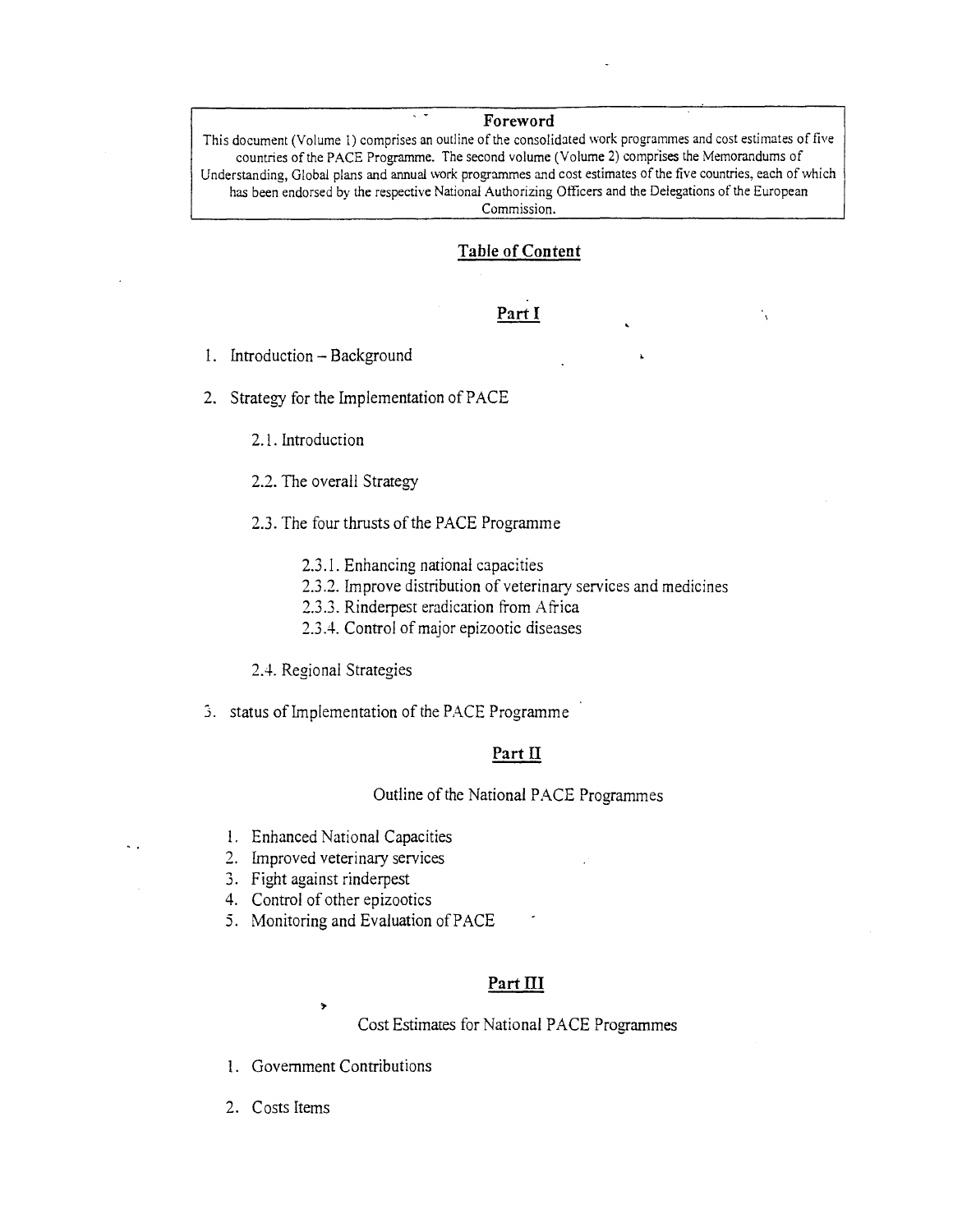$\label{eq:2.1} \frac{1}{\sqrt{2}}\left(\frac{1}{\sqrt{2}}\right)^{2} \left(\frac{1}{\sqrt{2}}\right)^{2} \left(\frac{1}{\sqrt{2}}\right)^{2} \left(\frac{1}{\sqrt{2}}\right)^{2} \left(\frac{1}{\sqrt{2}}\right)^{2} \left(\frac{1}{\sqrt{2}}\right)^{2} \left(\frac{1}{\sqrt{2}}\right)^{2} \left(\frac{1}{\sqrt{2}}\right)^{2} \left(\frac{1}{\sqrt{2}}\right)^{2} \left(\frac{1}{\sqrt{2}}\right)^{2} \left(\frac{1}{\sqrt{2}}\right)^{2} \left(\$ 

 $\label{eq:2.1} \frac{1}{\sqrt{2}}\int_{\mathbb{R}^3}\frac{1}{\sqrt{2}}\left(\frac{1}{\sqrt{2}}\right)^2\frac{1}{\sqrt{2}}\left(\frac{1}{\sqrt{2}}\right)^2\frac{1}{\sqrt{2}}\left(\frac{1}{\sqrt{2}}\right)^2\frac{1}{\sqrt{2}}\left(\frac{1}{\sqrt{2}}\right)^2.$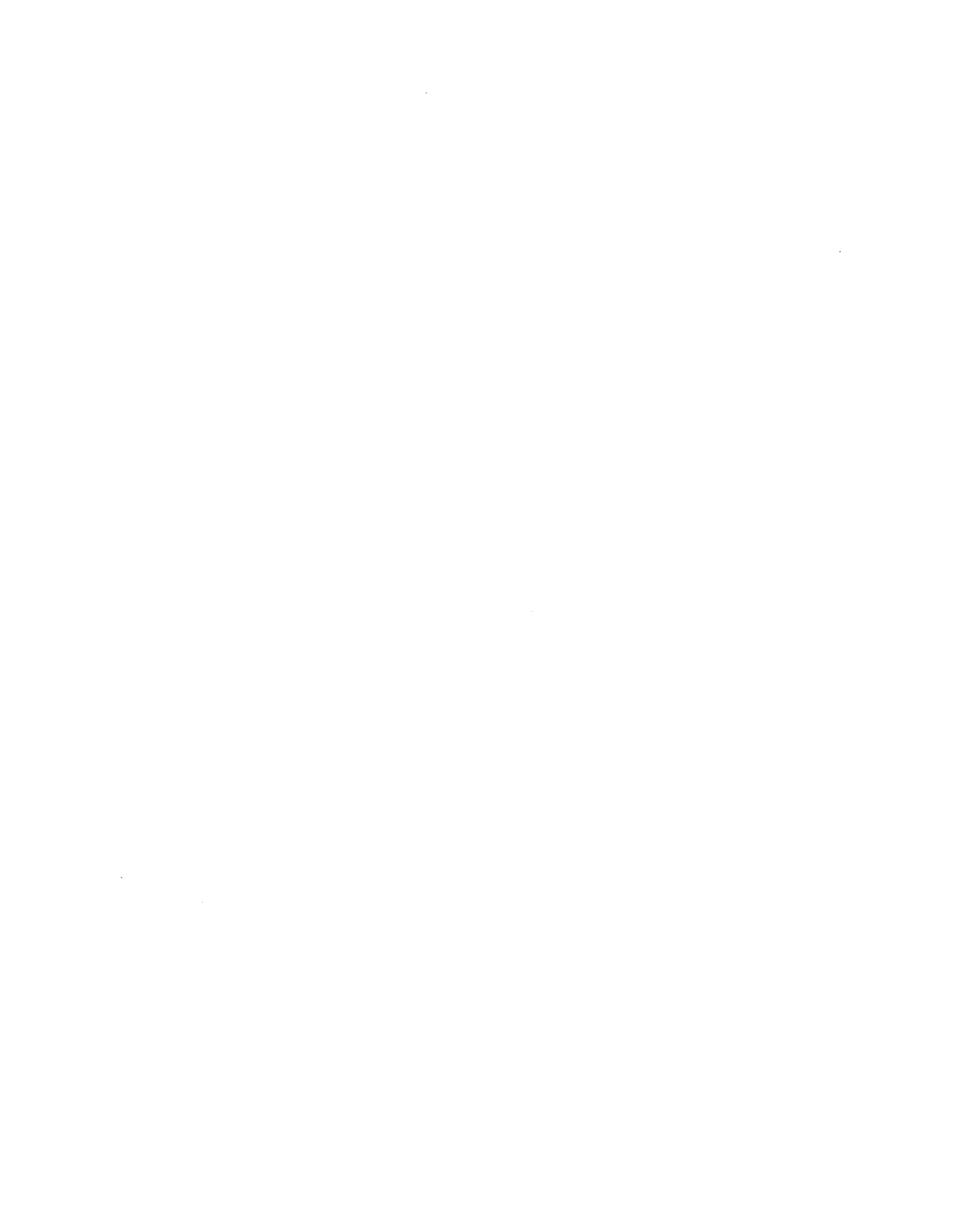2.1. Personnel

2.2. Equipment

2.3. Running Costs

## Part VI

## Implementation Procedures

## Part V

## Signatures

 $\bar{\bf k}$ 

#### Annexes:

Table: I Country Budgets in standard format per component and main expenses line

- 1.1. Senegal
- 1.2. Mali  $-$  + annexes-
- 1.3. Ethiopia  $-$  + annexe –
- 1.4. Rwanda  $-$  + annexe -

٠

1.5. Guinee Conakry - + annexes —

1.2.0verview of the budgets of the National Components per main expenses line

1.3. Overview of the amounts to be committed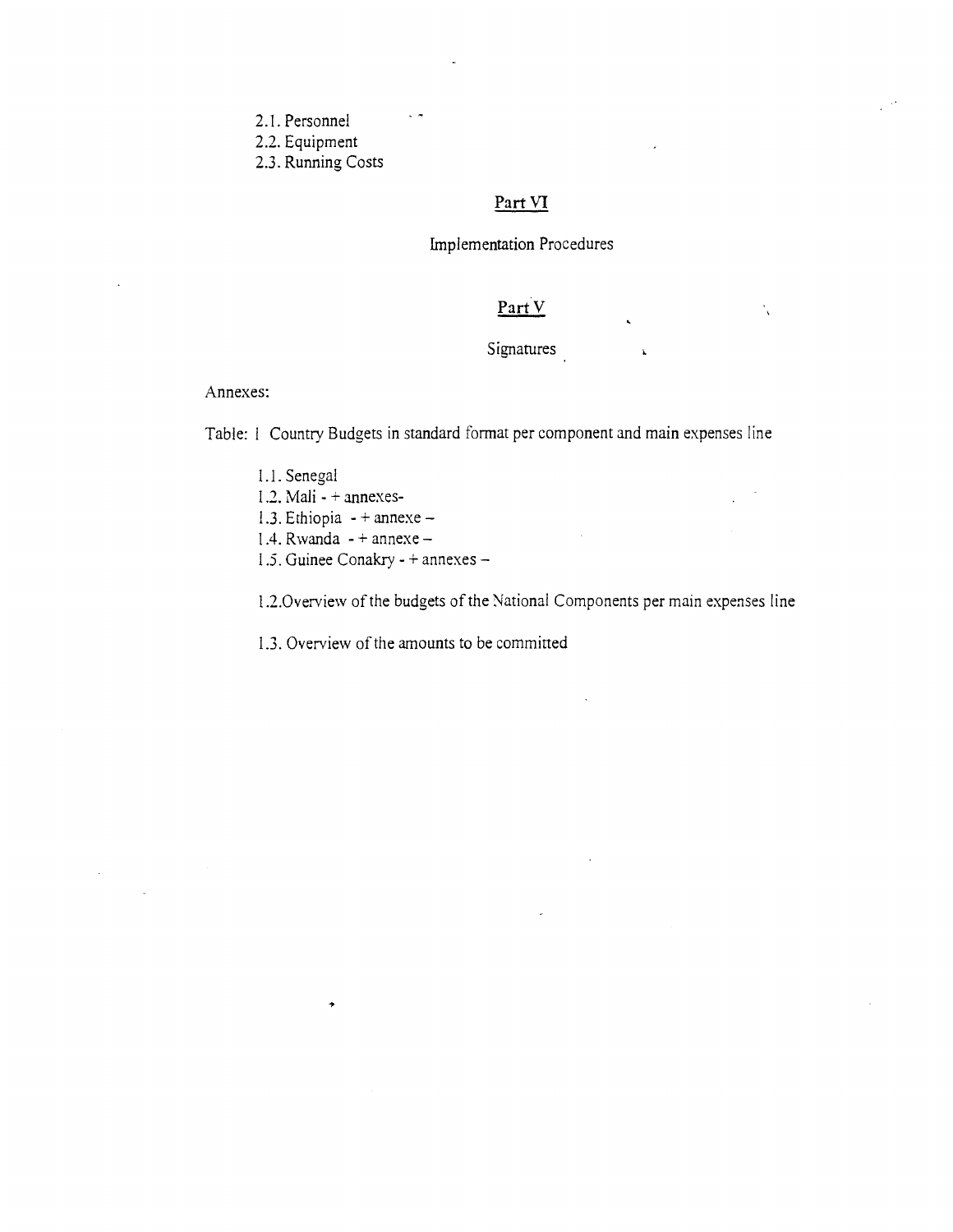## INTRODUCTION

#### 1. BACKGROUND

 $\ddot{\phantom{1}}$ 

In Africa, the European Union supported a continent-wide fight against rinderpest, through the Pan-African Rinderpest Campaign (PARC), which ended on 31 October 1999, after thirteen years of successful implementation. The Commission of the European Communities and the Organization of African Unity Interafrican Bureau for Animal Resources (OAU/IBAR) signed the Financing Agreement of the Pan-African Programme for the Control of Epizootics (PACE) on 5 July 1999 and 30 August 1999, respectively. The PACE Programme will build on tha achievements of PARC to eradicate rinderpest from Africa and set up a Pan-African network for the control of epizootics. The OAU/IBAR will co-ordinate the implementation of the PACE Programme, which will cover 32 countries in sub-Saharan Africa.

The Technical and Administrative Provisions of the Programme's Financing Agreement stipulate that the programme should start with the arrival of the Main Technical Assistant of PACE on 31 October 1999. He arrived in Nairobi on 30 October 1999. The Programme will end on 31 October 2004.

The bulk of the Programme's EDF funds (67%) will support national operations that will be planned and implemented in each country. These operations will be provided with a range of Common Services, which OAU/IBAR will co-ordinate at sub-regional and regional levels.

The PACE Programme will contribute to the goal of reducing poverty among those involved in stock farming by improving productivity, thereby improving their livelihoods and enhancing food security.

The Programme's vision is improved prevention and progressive control of the major epizootic diseases by providing a sound technical basis and enhanced national decision support and for strategic animal health management, at national and regional levels.

The purpose of the PACE Programme is to revitalize animal health services through strengthening national and regional capabilities to-sustain surveillance as well as strategic control of major animal diseases and to improve animal health care, in 32 sub-Saharan countries.

This consolidated work programme and cost estimate is the first of the series of work programmes for the PACE Programme's national components.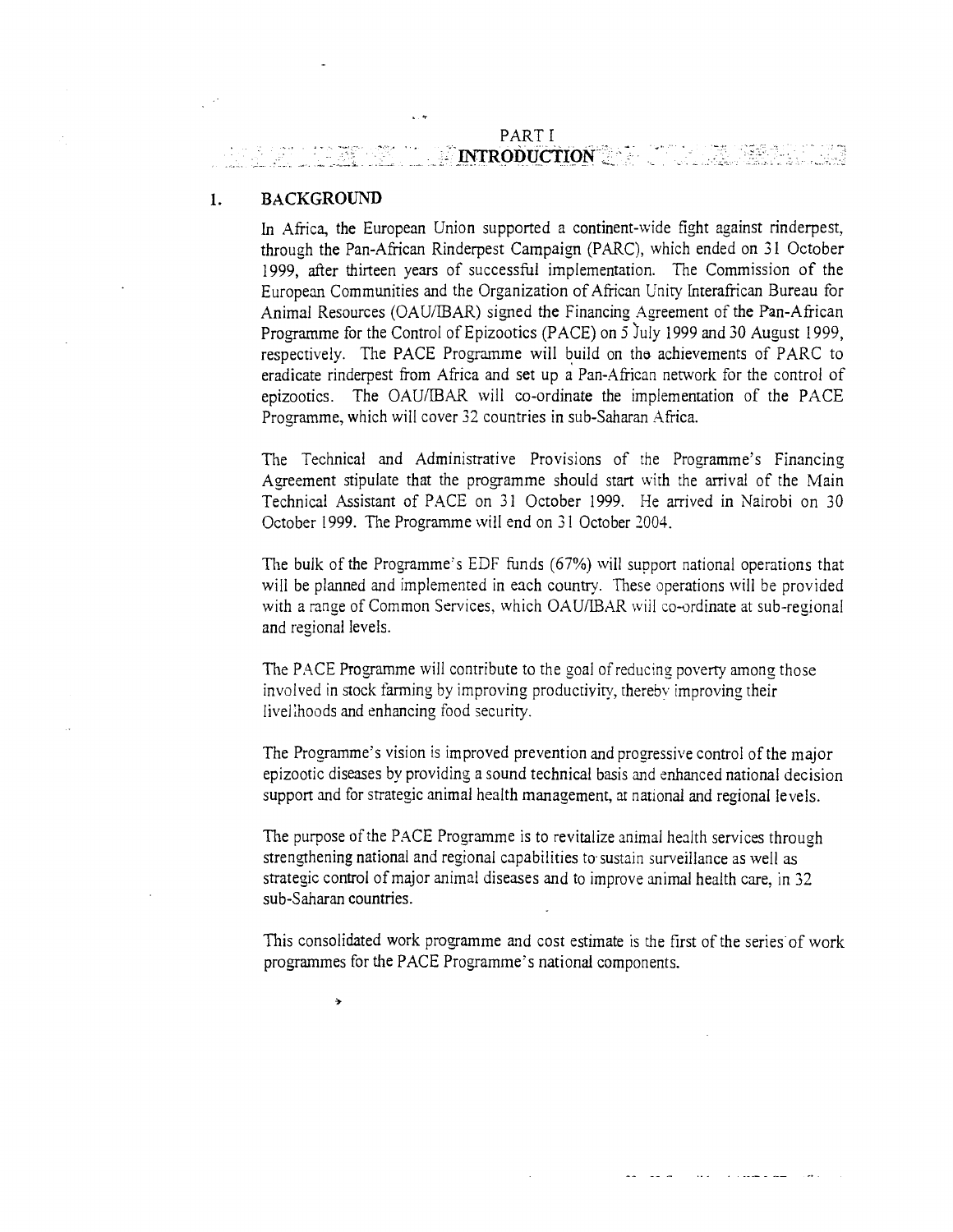## 2. STRATEGY FOR THE IMPLEMENTATION OF PACE

#### 2.1 INTRODUCTION

The PACE strategy provides a framework within which national programmes will be developed and linked to sub-regional and regional strategies for the surveillance and control of the major epizootic diseases.

The Pan-African Rinderpest Campaign (PARC) removed rinderpest from all but a few countries in eastern Africa; in many countries, it also produced major policy changes to improve the sustainability of veterinary services. The policy issues that PARC addressed were:

- Cost recovery
- Liberalization of policies for drug importation and distribution
- Privatization of animal health services
- Sanitary mandates
- Strengthening associations/cooperatives
- Establishment of animal health development levy

PARC's initial strategy for the control and progressive eradication of rinderpest relied on raising national herd immunity to stop transmission of the virus, by using qualitycontrolled vaccines. Subsequently, mass vaccinations were reduced and succeeded by active disease search, and containment of rinderpest outbreaks. PARC also emphasized a sub-regional approach and established a cordon sanitaire in Central Africa to prevent the westerly spread of the disease. Consequently, PARC has provided PACE with a basis for its rinderpest eradication strategy and for achieving its other major objectives.

#### 2.2 THE OVERALL STRATEGY

The Organization of African Unity Interafrican Bureau for Animal Resources (OAU/IBAR) will implement the PACE Programme through national, sub-regional and regional programmes. The PACE Programme Co-ordination Unit (PCU) at OAU/IBAR will be responsible for the coherence of programme implementation at all levels. The PCU will have the managerial and technical capacity to assess operations and to keep them in line with the Programme's objectives.

It is essential that the investments and achievements made during PARC be protected. The basic strategy of PACE is to build on the foundation provided by PARC, strengthen national and regional capacities for the sustainable surveillance and strategic control of priority epizootic diseases, and ensure that countries continue to follow international guidelines for the verification of freedom from rinderpest infection, thereby safeguarding animal health in Africa.

Regional co-operation will be an important feature of the PACE Programme and it is envisaged that a multiplier effect will be produced through regional and sub-regional meetings that the Co-ordination Units will be responsible for organizing.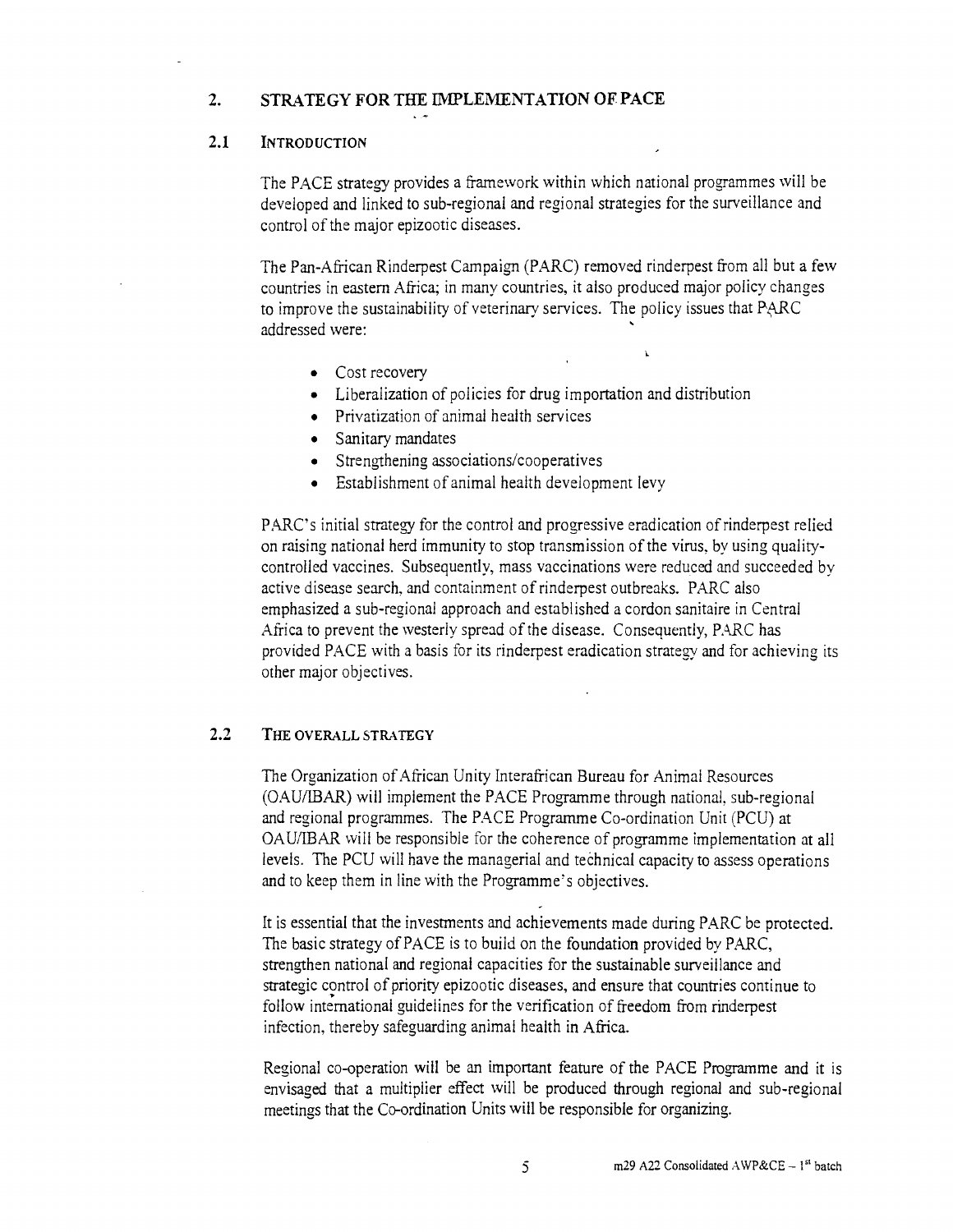National component activities will vary according to the individual situations in each country but they will always be included in the Programme's four thrusts with broad common aims, namely:

- Building up the institutional capacity of national animal health systems.
- Encouraging national capacities for planning, implementation, monitoring and evaluation of interventions.

To enhance the sustainability of the impacts of PACE, in each country, activities will support the following prerequisites and accompanying measures<sup> $\ddot{\theta}$ </sup>:

- i. the commitment to enter and follow the OIE $\cdot$ rinderpest pathway (under thrust 3);
- ii. continuation of the process of privatization of veterinary medicine and full cost recovery (under thrust 2);
- iii. to ensure long-term sustainability, progressively increase government financial commitments to meet the full recurrent costs of a functional and effective epidemiosurveillance network at national level (thrust 1), which shall be linked effectively to regional and continental networks; and
- iv. undertake continuous assessment of environmental impact of stockbreeding management and its impact on rangeland conditions.

The latter two points will be the subjects of continuous dialogue between the PACE Programme Co-ordination Unit and the governments of member countries.

#### 2.3 THE FOUR THRUSTS OF THE PACE PROGRAMME

2.3.1 Reinforcing animal epidemiology services and control of the major diseases by enhancing national capacities

The development of control strategies requires reliable information, which, in turn. depends upon the existence of effective disease surveillance systems. These systems encompass continuous, systematic collection, analysis and interpretation of animal health data in association with prevailing risk factors, and economic considerations, for use in planning, implementation and evaluation of disease control tactics by veterinary personnel.

Disease surveillance is a core function of national veterinary authorities. Although PARC developed and strengthened networks for the surveillance of animal diseases for purposes associated with rinderpest control and eradication, PACE will further strengthen these networks for the surveillance of other priority animal diseases in the long-term. PACE will provide levels of support that are consistent with the affordability and sustainability of these networks at the national level.

 $\mu$  In compliance with the provisions of Article 15 of the Memorandum of Understanding signed between the Regional Authorizing Officer of the EDF (who is the Director of OAU/IBAR) and the respective National Authorizing Officer of the EDF.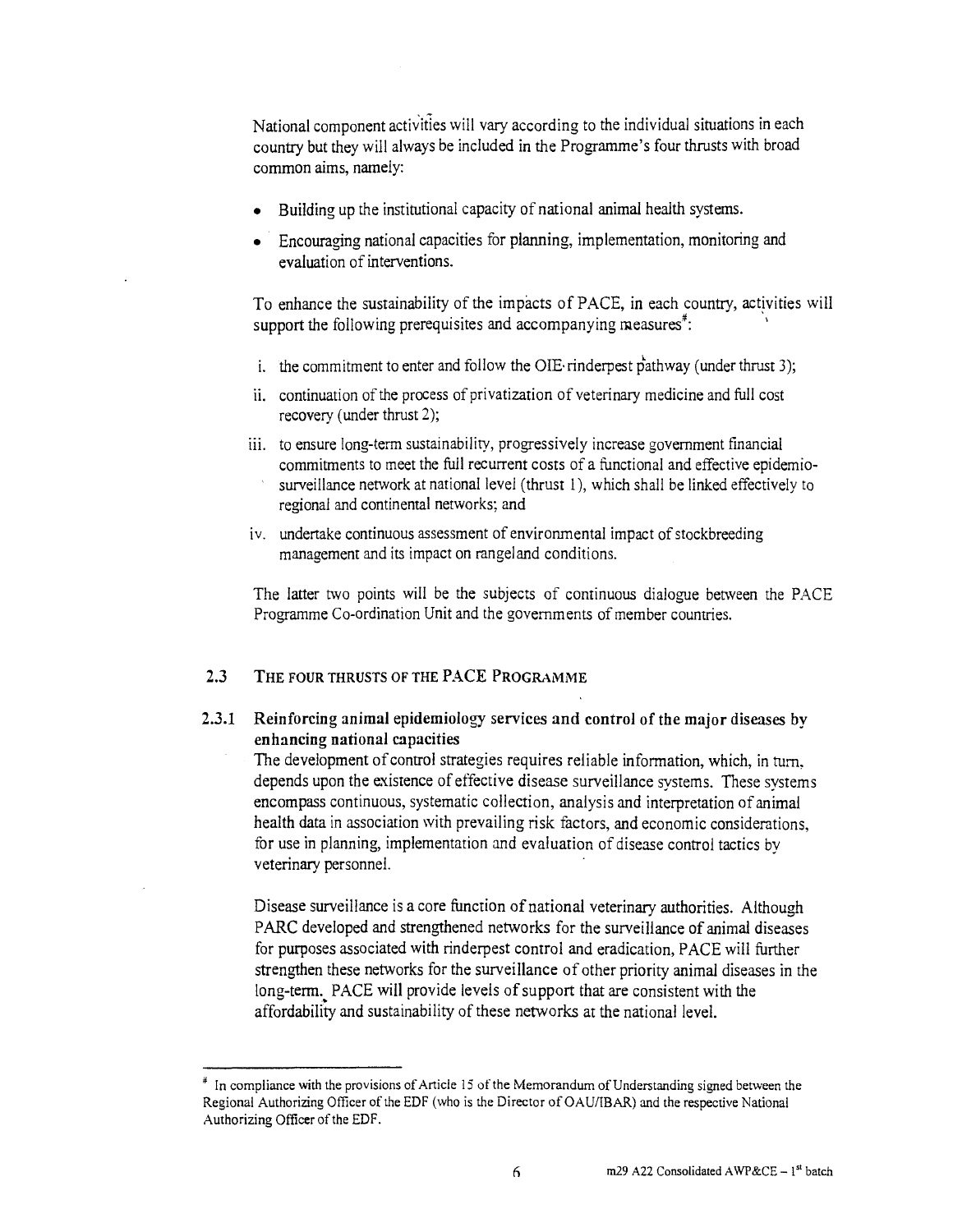The expected result is that national capacities for analysis and action in the fields of epidemiology, socio-economics of animal health, communications and project management will be enhanced.

**2.3.2 Greater privatization of veterinary services and public/private linkages in the field to improve the distribution of veterinary services and medicines**  Veterinary legislation in many countries now permits the involvement of private veterinary practitioners in state veterinary services. PACE will promote the further rationalization of veterinary services to ensure that public goods are effectively safeguarded with appropriate involvement of the private sector. National authorities will be supported to continue the rationalization of the delivery of veterinary services.

It is expected that PACE will improve the accessibility and distribution of veterinary services and medicines, based on a harmonized approach to the privatization process and coherent links between public services and private operators.

**2.3.3 Rinderpest eradication from Africa through elimination of the last reservoirs and verification of freedom** 

It is essential that the fight against rinderpest be sustained to safeguard the investments made to date, by achieving the goal of continental eradication of rinderpest, and contributing significantly to the global eradication of the disease.

The detailed strategies that the Programme will adopt in the fight against rinderpest will be continuously revised and updated in the light of the results of epidemiosurveillance, and the changing situation at field level. The PACE approach will be based on halting vaccinations as soon as possible and on giving aid to countries to fulfil the OLE procedure for being declared free from rinderpest. PACE will align its blueprint for rinderpest eradication (under review) with that of the Global Rinderpest Eradication Programme (GREP), which currently, is based on the OIE pathway. Both blueprints will be reviewed and updated to reflect the changing situation in the field, as revealed by the results of surveillance conducted under the national PACE programmes.

OAU/IBAR will establish a centrally managed emergency fund to assist national authorities to contain outbreaks of rinderpest, and will continue to pay the storage charges for a bank of 1.5 million doses of thermo-stable rinderpest vaccine. These measures will ensure that the PACE Programme could respond rapidly to emergencies. The Programme will not establish individual national emergency funds.

#### **2.3.4 Control of major epizootic diseases**

PACE wilt assist the development of national, sub-regional and regional strategies for the control of major epizootics. The comparative economic advantages of various strategy options will be highlighted by the results of specific studies but PACE will not fund the implementation of such strategies. IBAR will, through the PACE Programme, promote the timely reporting by all countries of the occurrence of OIE List A diseases. This will reinforce the links between the epidemio-surveillance networks and the refinement of strategies for the control of epizootics.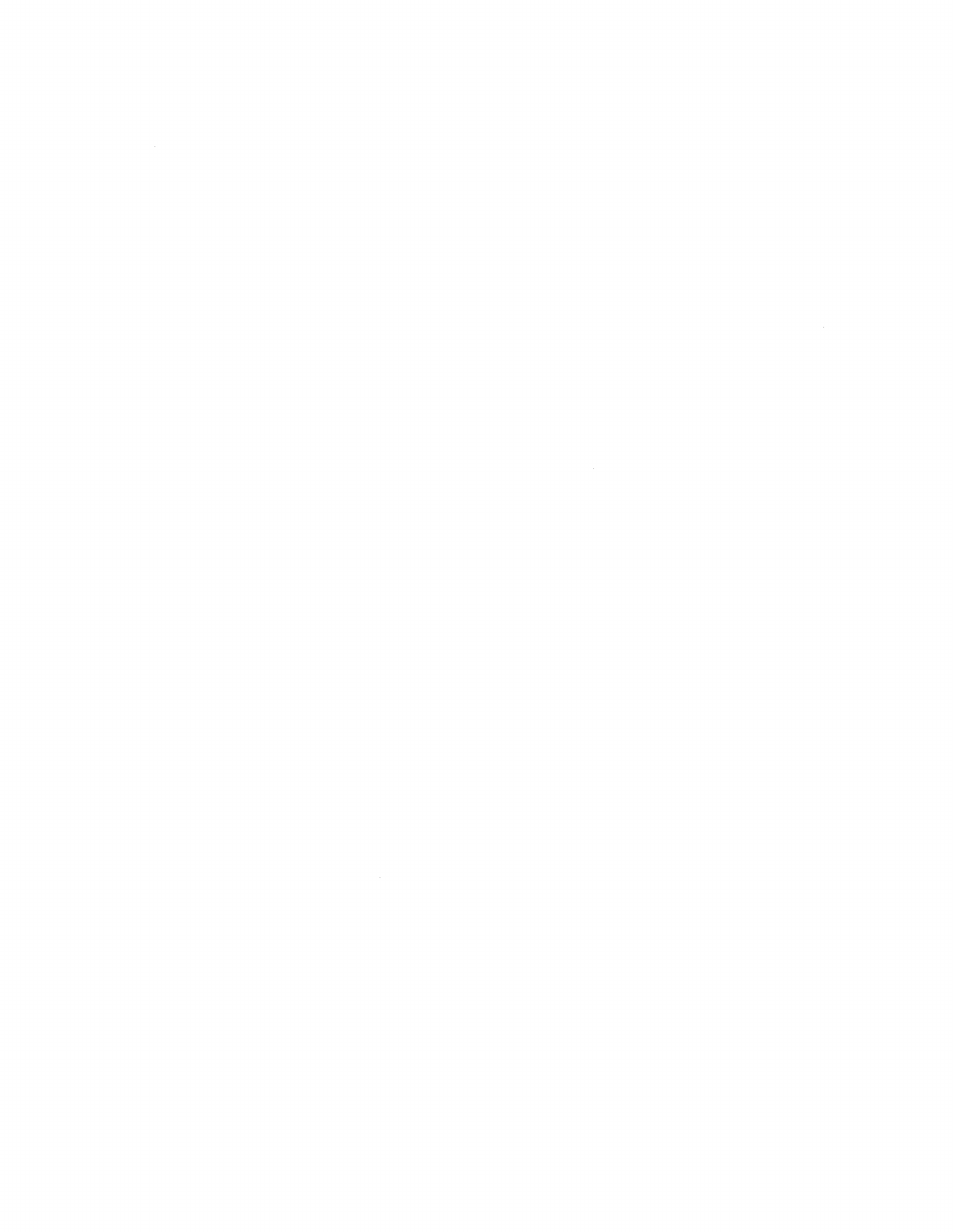At the pan-African level, OAU/IBAR will strengthen its capacity to co-ordinate national programmes for the control of epizootics. This will include the strengthening of management capabilities, the development of information management systems and emergency preparedness plans.

. -

The activities under this thrust will improve the strategic control of priority epizootic diseases based on full cost recovery. Vaccine funds could possibly be made available for the most badly affected areas.

N

## 2.4 REGIONAL STRATEGIES

 $\overline{\phantom{a}}$ 

To attain the objectives outlined above and facilitate the delivery of support by the PACE Common Services, PACE will adopt a regional approach that takes into account geopolitics, husbandry systems, disease status, trade and the progress made during the PARC programme.

The PACE Programme's thrusts, outlined above, are common to the 32 countries and are the basis for all actions. An outline of the elements that national projects are expected to encompass is provided in a series of tables for the regional groupings. Within and across these groups of countries there are common themes and national PACE programmes will address national priorities within the regional requirements identified by PACE.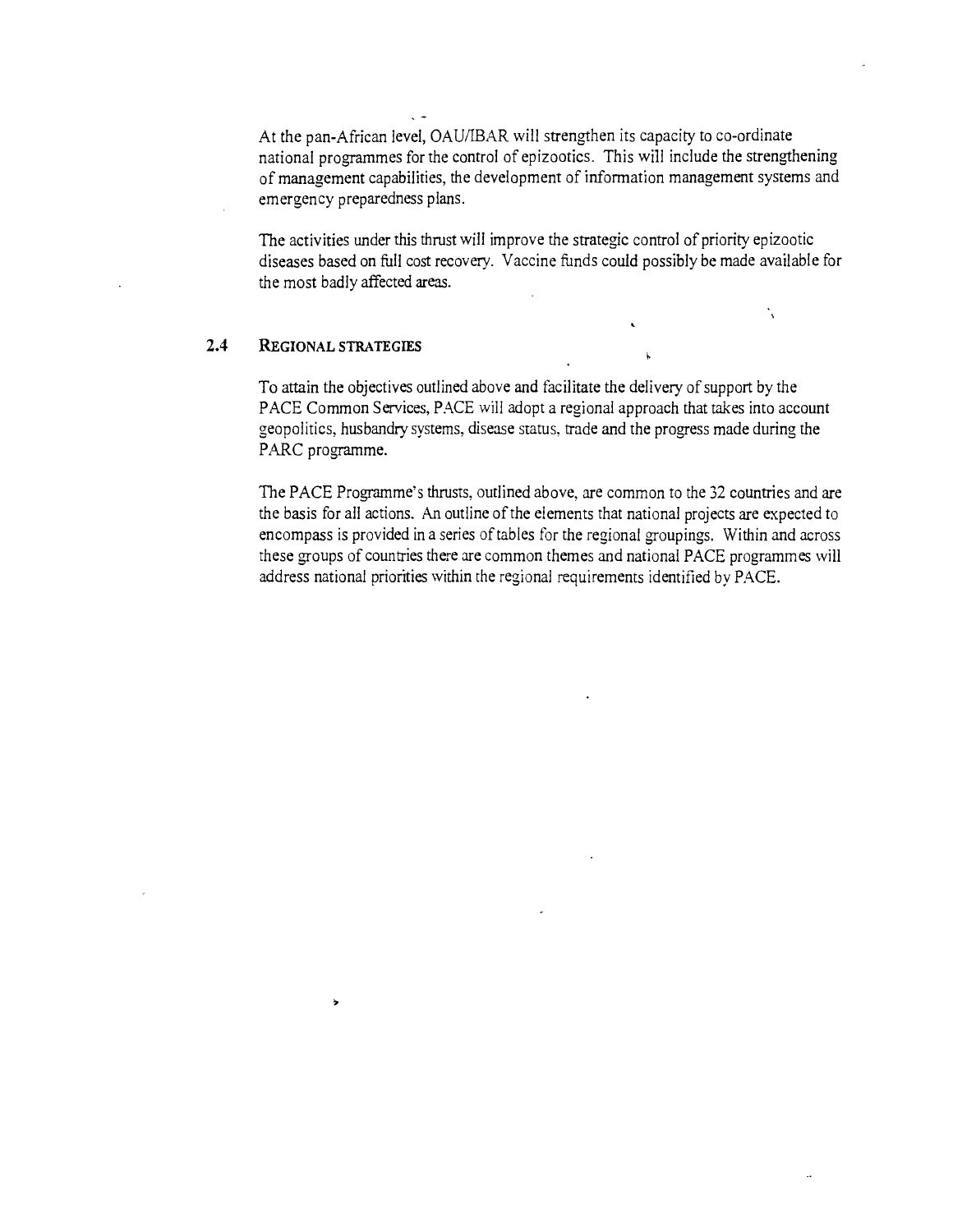$\mathcal{L}^{\text{max}}_{\text{max}}$  $\label{eq:2.1} \frac{1}{\sqrt{2}}\sum_{i=1}^n\frac{1}{\sqrt{2}}\sum_{i=1}^n\frac{1}{\sqrt{2}}\sum_{i=1}^n\frac{1}{\sqrt{2}}\sum_{i=1}^n\frac{1}{\sqrt{2}}\sum_{i=1}^n\frac{1}{\sqrt{2}}\sum_{i=1}^n\frac{1}{\sqrt{2}}\sum_{i=1}^n\frac{1}{\sqrt{2}}\sum_{i=1}^n\frac{1}{\sqrt{2}}\sum_{i=1}^n\frac{1}{\sqrt{2}}\sum_{i=1}^n\frac{1}{\sqrt{2}}\sum_{i=1}^n\frac$  $\label{eq:2.1} \frac{1}{\sqrt{2}}\left(\frac{1}{\sqrt{2}}\right)^{2} \left(\frac{1}{\sqrt{2}}\right)^{2} \left(\frac{1}{\sqrt{2}}\right)^{2} \left(\frac{1}{\sqrt{2}}\right)^{2} \left(\frac{1}{\sqrt{2}}\right)^{2} \left(\frac{1}{\sqrt{2}}\right)^{2} \left(\frac{1}{\sqrt{2}}\right)^{2} \left(\frac{1}{\sqrt{2}}\right)^{2} \left(\frac{1}{\sqrt{2}}\right)^{2} \left(\frac{1}{\sqrt{2}}\right)^{2} \left(\frac{1}{\sqrt{2}}\right)^{2} \left(\$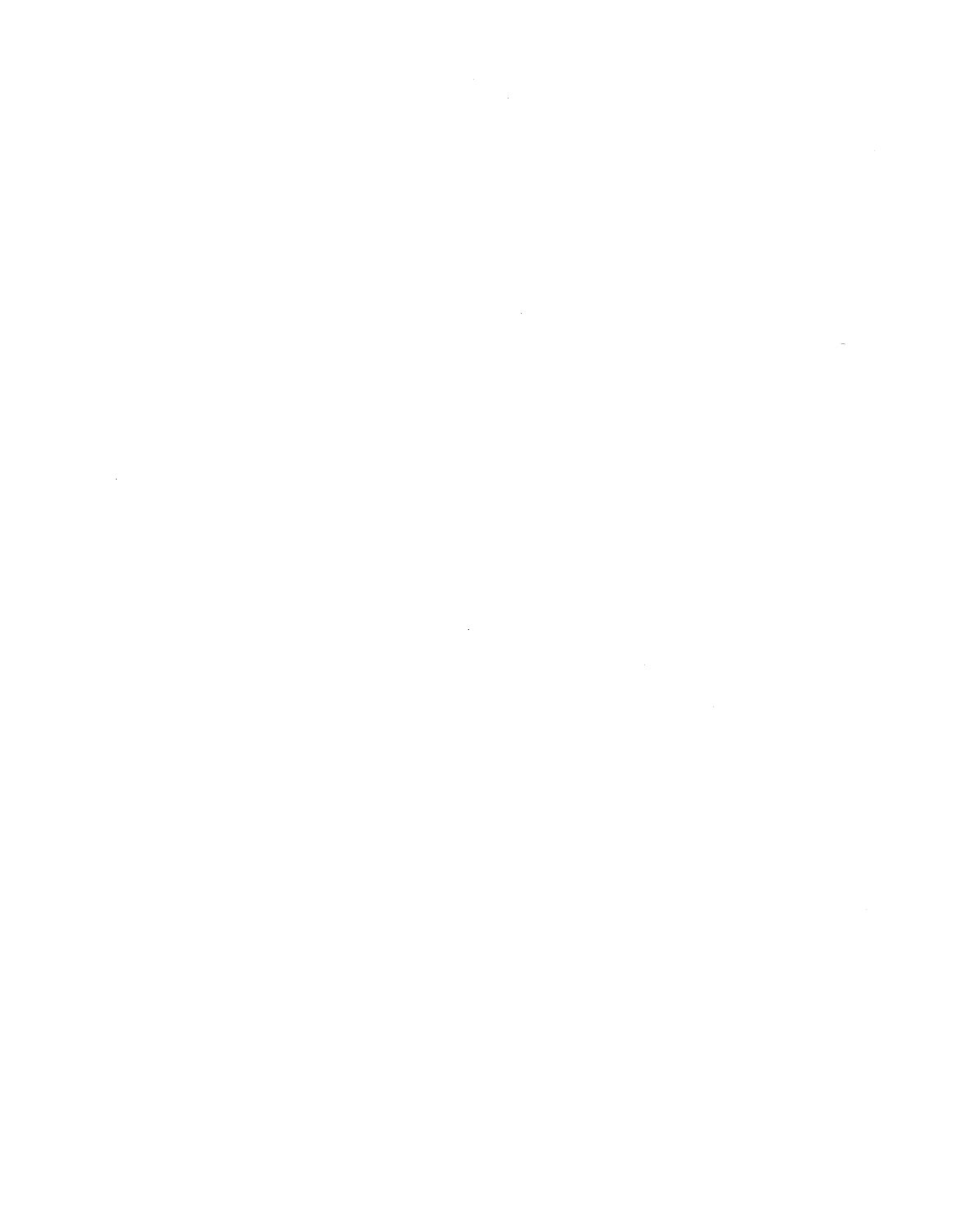## Table 1.

 $\mathbb{R}^{2\times 3}$ 

## Regional grouping of PACE Member Countries

 $\ddot{\phantom{1}}$ 

| Region            | Characteristics                                                                                                                                                                                                                                                                             | Countries in the region                                                                                                                                                                |
|-------------------|---------------------------------------------------------------------------------------------------------------------------------------------------------------------------------------------------------------------------------------------------------------------------------------------|----------------------------------------------------------------------------------------------------------------------------------------------------------------------------------------|
| <b>Region I</b>   | The countries in this region have been<br>free of rinderpest for over 10 years and<br>most of them have declared<br>provisional freedom from disease.<br>Sahelian sub-group<br>a)                                                                                                           | Burkina Faso, Gambia, Mali, Mauritania, Niger,<br>Senegal                                                                                                                              |
|                   | Coastal sub-group<br>b)                                                                                                                                                                                                                                                                     | Benin, Cote d'Ivoire, Ghana, Guinea Bissau. Guinea<br>Conakry. [Liberia], Nigeria. [Sierra Leone], [Togo]                                                                              |
| Region II         | Central African countries:<br>providing protection against the<br>a)<br>movement of rinderpest westwards<br>from eastern Africa<br>others that did not all participate<br>b)<br>in the PARC (where limited<br>progress was made in addressing<br>policy issues - PARC's dialogue<br>points) | Chad, Central African Republic, Cameroon <sup>1</sup> , western<br>Sudan*.<br>[Burundi], Congo Brazzaville, Congo Democratic<br>Republic, Gabon, Guinea Equatoriale, Rwanda            |
| <b>Region III</b> | Eastern African countries:<br>harbouring rinderpest/ at<br>a)<br>immediate risk:<br>Lineage I<br>Lineage 2<br>Red Sea coastal countries through<br>b)<br>which livestock transit en route to<br>Middle East markets                                                                         | Southern Sudan*, Ethiopia, north-western<br>Kenya*, Uganda, Northern Sudan*<br>Southern Somalia*, Kenva. Tanzania<br>Djibouti, Eritrea, Northern Somalia* (Somaliland<br>and Puntland) |

Notes:

 $\sim$ 

The European Commission will not fund activities at this stage in countries listed in [brackets]. 1. As a direct beneficiary of the cordon sanitaire, Cameroon (with its large cattle population) is grouped here.

 $\bar{z}$ 

 $\bullet$ 

\* For operational and epidemiological reasons, Kenya, Somalia and Sudan are considered on a zonal basis.

 $\overline{a}$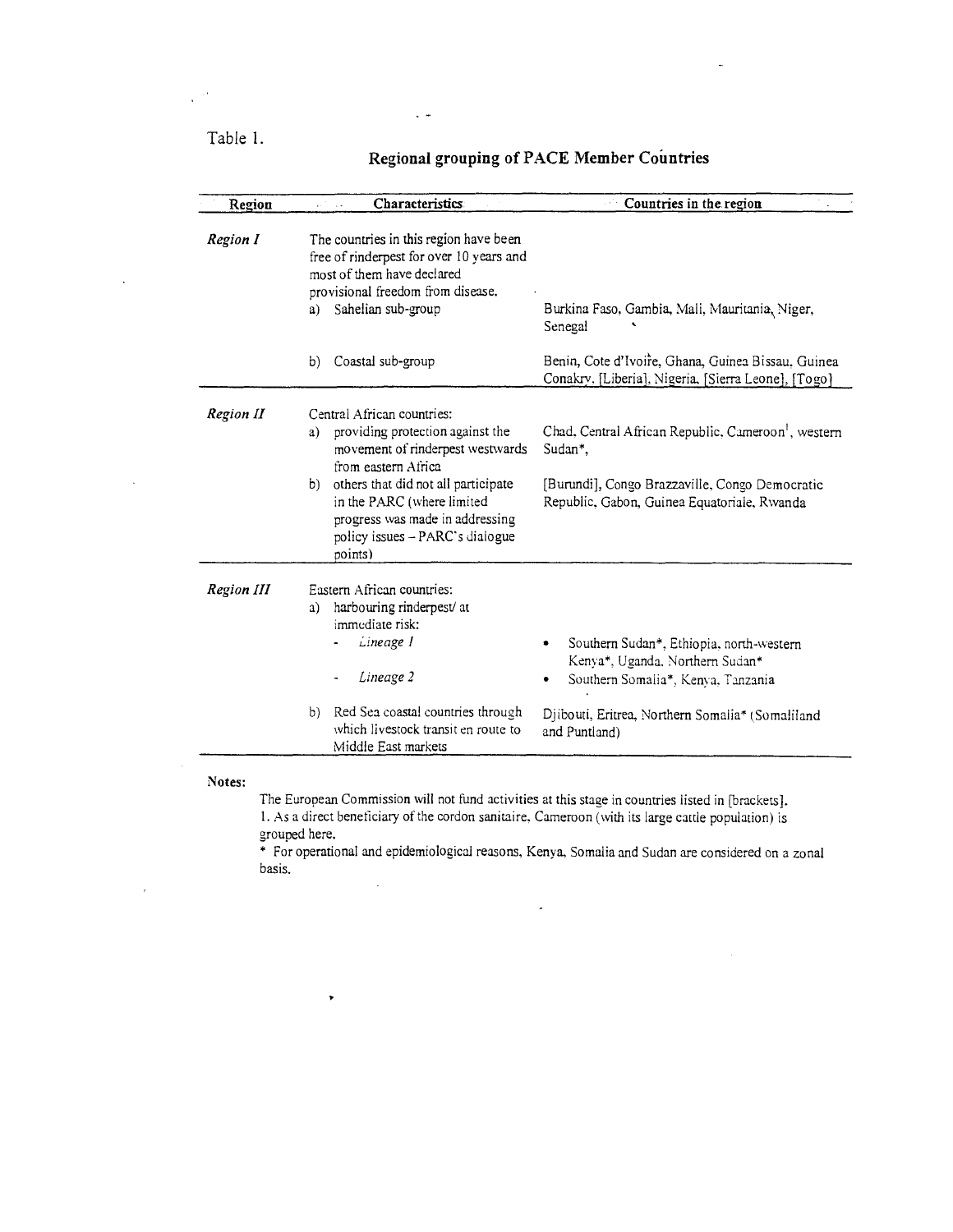$\label{eq:2.1} \frac{1}{\sqrt{2}}\int_{\mathbb{R}^3}\frac{1}{\sqrt{2}}\left(\frac{1}{\sqrt{2}}\right)^2\frac{1}{\sqrt{2}}\left(\frac{1}{\sqrt{2}}\right)^2\frac{1}{\sqrt{2}}\left(\frac{1}{\sqrt{2}}\right)^2\frac{1}{\sqrt{2}}\left(\frac{1}{\sqrt{2}}\right)^2.$ 

 $\label{eq:2.1} \frac{1}{\sqrt{2}}\int_{\mathbb{R}^3}\frac{1}{\sqrt{2}}\left(\frac{1}{\sqrt{2}}\right)^2\frac{1}{\sqrt{2}}\left(\frac{1}{\sqrt{2}}\right)^2\frac{1}{\sqrt{2}}\left(\frac{1}{\sqrt{2}}\right)^2\frac{1}{\sqrt{2}}\left(\frac{1}{\sqrt{2}}\right)^2.$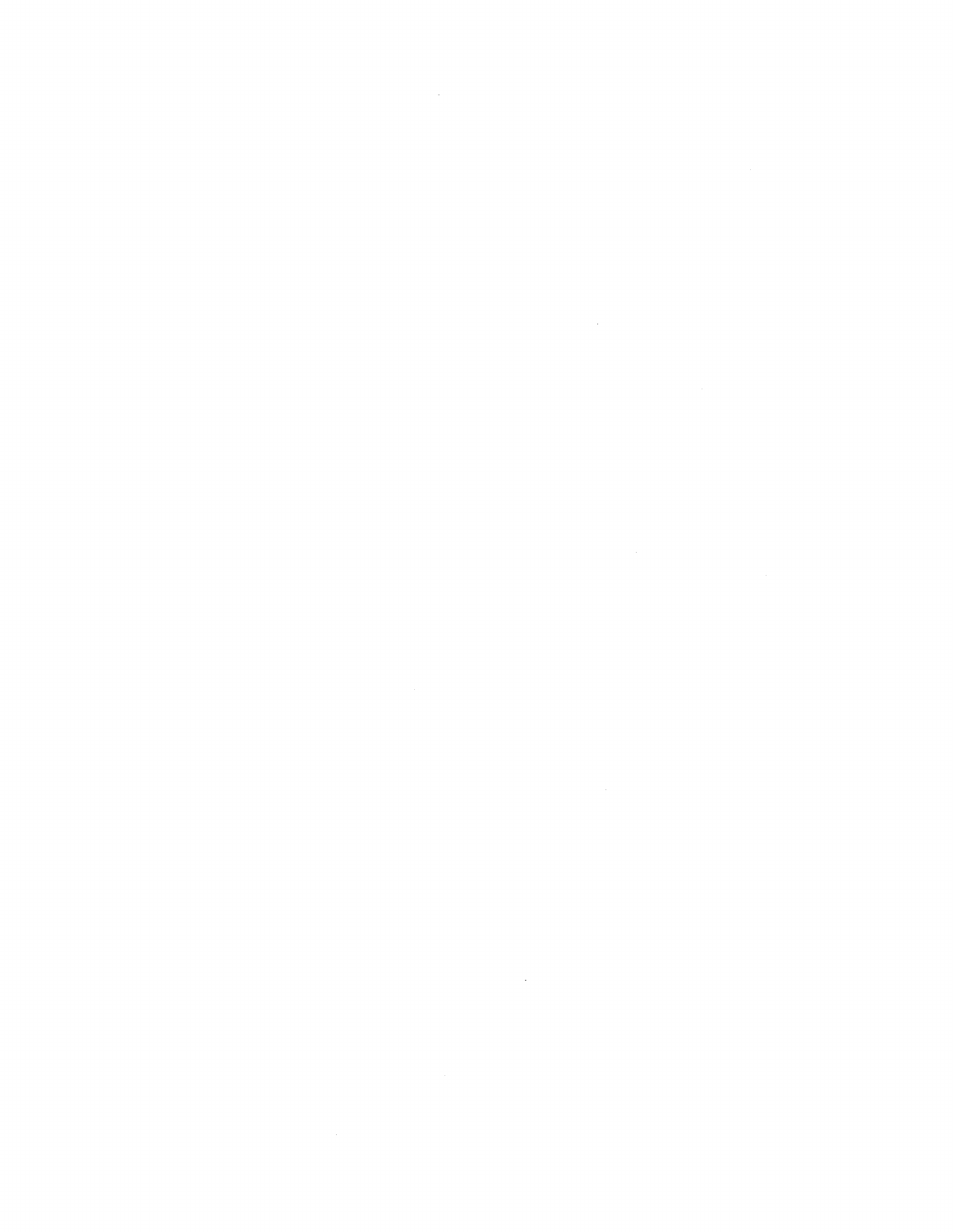| Region                                                                                                         | <b>Enhanced national capacities for</b>                                                                                                                                                                                                                                                                                                                                                                                                                                                                                             | Improyed delivery of yeterinary.                                                                                                                                                                                                                                                                                                                                                                                                                                                                                                                                                                                                  | Fight against rinderpest                                                                                                                                                                                                                                                                                                                                                                                                                                                                                                                                                                                                                                                                                                                                                                                                                                                                                                                                                      | Control of other epizootics                                                                                                                                                                                                                                                                                                                                                                                                                                                                                                                                                                                                                                                                                                                                                                                                                                                                                                                                                                                   |
|----------------------------------------------------------------------------------------------------------------|-------------------------------------------------------------------------------------------------------------------------------------------------------------------------------------------------------------------------------------------------------------------------------------------------------------------------------------------------------------------------------------------------------------------------------------------------------------------------------------------------------------------------------------|-----------------------------------------------------------------------------------------------------------------------------------------------------------------------------------------------------------------------------------------------------------------------------------------------------------------------------------------------------------------------------------------------------------------------------------------------------------------------------------------------------------------------------------------------------------------------------------------------------------------------------------|-------------------------------------------------------------------------------------------------------------------------------------------------------------------------------------------------------------------------------------------------------------------------------------------------------------------------------------------------------------------------------------------------------------------------------------------------------------------------------------------------------------------------------------------------------------------------------------------------------------------------------------------------------------------------------------------------------------------------------------------------------------------------------------------------------------------------------------------------------------------------------------------------------------------------------------------------------------------------------|---------------------------------------------------------------------------------------------------------------------------------------------------------------------------------------------------------------------------------------------------------------------------------------------------------------------------------------------------------------------------------------------------------------------------------------------------------------------------------------------------------------------------------------------------------------------------------------------------------------------------------------------------------------------------------------------------------------------------------------------------------------------------------------------------------------------------------------------------------------------------------------------------------------------------------------------------------------------------------------------------------------|
|                                                                                                                | disease surveillance and control                                                                                                                                                                                                                                                                                                                                                                                                                                                                                                    | services/animal health care                                                                                                                                                                                                                                                                                                                                                                                                                                                                                                                                                                                                       |                                                                                                                                                                                                                                                                                                                                                                                                                                                                                                                                                                                                                                                                                                                                                                                                                                                                                                                                                                               |                                                                                                                                                                                                                                                                                                                                                                                                                                                                                                                                                                                                                                                                                                                                                                                                                                                                                                                                                                                                               |
| <b>Region I</b>                                                                                                | In most countries of this region,                                                                                                                                                                                                                                                                                                                                                                                                                                                                                                   | Veterinary legislation in the                                                                                                                                                                                                                                                                                                                                                                                                                                                                                                                                                                                                     | Rinderpest has been absent                                                                                                                                                                                                                                                                                                                                                                                                                                                                                                                                                                                                                                                                                                                                                                                                                                                                                                                                                    | The absence of rinderpest in the                                                                                                                                                                                                                                                                                                                                                                                                                                                                                                                                                                                                                                                                                                                                                                                                                                                                                                                                                                              |
| The countries of<br>western Africa,<br>which have been<br>provisionally free<br>from rinderpest<br>since 1988. | disease-reporting systems are in<br>place and diagnostic<br>laboratories function within a<br>national system for<br>epidemiological surveillance.<br>PACE will support these<br>surveillance systems and<br>promote the appropriate<br>development of national<br>diagnostic laboratories, for<br>which increased government<br>financial contributions will be<br>required.<br>Skills-oriented training will be<br>provided to enhance disease<br>surveillance, diagnosis,<br>information management and<br>strategy formulation. | countries of this region now<br>permits the involvement of<br>private veterinary practitioners in<br>the delivery of state veterinary<br>services. Where necessary,<br>national PACE programmes will<br>assist its refinement. PACE will<br>encourage appropriately<br>qualified private veterinarians.<br>veterinary auxiliaries and<br>community-based animal health<br>workers to participate in disease<br>surveillance duties. The<br>participation of livestock owners'<br>associations in surveillance will<br>also be promoted, primarily by<br>increasing their awareness of<br>diseases and regulatory<br>requirements. | from the region for over 10 years<br>and vaccination ceased by 1999.<br><b>PACE will ensure that countries</b><br>continue to verify their freedom<br>from rinderpest; this will entail<br>intensified serological<br>surveillance of domestic<br>livestock and wildlife.<br>Emergency preparedness plans<br>will be developed. At the<br>regional level, PACE will<br>promote the joint declaration of<br>regional freedom from<br>rinderpest, in line with recent<br>proposals made by the Global<br>Rinderpest Eradication<br>Programme (GREP). In 2002,<br>the countries in this region<br>should apply to the OIE for<br>recognition of freedom from<br>infection. PACE will support this<br>process.<br>Under the GREP blueprint, most<br>countries in this region were "<br>expected to apply to the OIE for<br>recognition of freedom from<br>rinderpest in 2000. PACE will<br>review their status before the<br>end of 2000 and revise the<br>blueprint accordingly. | region permits the surveillance<br>of other priority epizootics. In<br>the Sahelian sub-region, the<br>highest priority has been<br>accorded to CBPP, at national<br>and regional levels. A control<br>strategy was formulated for<br>western and central Africa in<br>1998. It includes regionally co-<br>ordinated; repeated mass<br>vaccinations, national<br>surveillance programmes;<br>participation of private<br>veterinarians; and, sensitization<br>of livestock owners. PACE will<br>re-examine this strategy but will<br>not purchase vaccines, unless a<br>country has an effective cost<br>recovery system in place.<br>National surveillance systems<br>will support the control of other<br>priority diseases including foot-<br>and-mouth disease, peste de<br>petits ruminants (PPR) and Rift<br>Valley fever (RVF).<br>In coastal countries, where small<br>livestock species are important,<br>PACE may address priority<br>diseases including African swine<br>fever (ASF), PPR, RVF and |
|                                                                                                                |                                                                                                                                                                                                                                                                                                                                                                                                                                                                                                                                     |                                                                                                                                                                                                                                                                                                                                                                                                                                                                                                                                                                                                                                   |                                                                                                                                                                                                                                                                                                                                                                                                                                                                                                                                                                                                                                                                                                                                                                                                                                                                                                                                                                               | Newcastle disease.                                                                                                                                                                                                                                                                                                                                                                                                                                                                                                                                                                                                                                                                                                                                                                                                                                                                                                                                                                                            |

## Table 2: Context of activities of the national PACE programmes in Western Africa - Region I

 $\mathcal{L}^{\text{max}}_{\text{max}}$  with  $\mathcal{L}^{\text{max}}_{\text{max}}$ 

 $\sim$ 

 $\mathbb{R}^{\mathbb{C}}$ 

 $\mathbf{r}$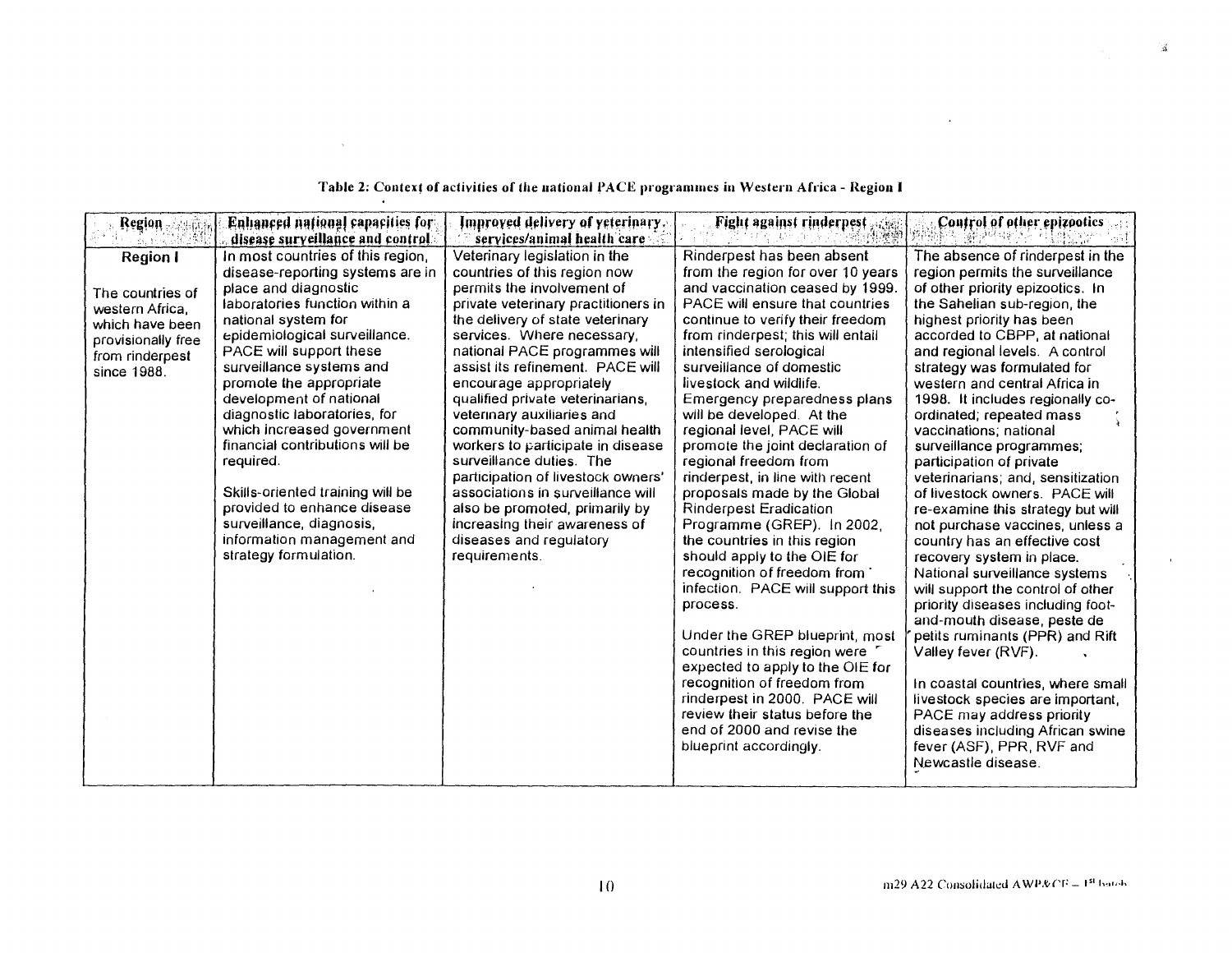| Table 3a: Context of activities of the national PACE programmes in Central Africa - Region II (a)                                                            |                                                                                                                                                                                                                                                                                                                                       |                                                                                                                                                                                                                                                                                                                                                                                                                                                                                                                                    |                                                                                                                                                                                                                                                                                                                                                                                                                                                                                                                                                                                                                                                                                                                                                                                                                                                                                                                                                              |                                                                                                                                                                                                                                                                                                                                                                                                                                                             |  |  |  |
|--------------------------------------------------------------------------------------------------------------------------------------------------------------|---------------------------------------------------------------------------------------------------------------------------------------------------------------------------------------------------------------------------------------------------------------------------------------------------------------------------------------|------------------------------------------------------------------------------------------------------------------------------------------------------------------------------------------------------------------------------------------------------------------------------------------------------------------------------------------------------------------------------------------------------------------------------------------------------------------------------------------------------------------------------------|--------------------------------------------------------------------------------------------------------------------------------------------------------------------------------------------------------------------------------------------------------------------------------------------------------------------------------------------------------------------------------------------------------------------------------------------------------------------------------------------------------------------------------------------------------------------------------------------------------------------------------------------------------------------------------------------------------------------------------------------------------------------------------------------------------------------------------------------------------------------------------------------------------------------------------------------------------------|-------------------------------------------------------------------------------------------------------------------------------------------------------------------------------------------------------------------------------------------------------------------------------------------------------------------------------------------------------------------------------------------------------------------------------------------------------------|--|--|--|
| Region                                                                                                                                                       | Enhanced national capacities for                                                                                                                                                                                                                                                                                                      | Improved delivery of veterinary                                                                                                                                                                                                                                                                                                                                                                                                                                                                                                    | Fight against rindernest                                                                                                                                                                                                                                                                                                                                                                                                                                                                                                                                                                                                                                                                                                                                                                                                                                                                                                                                     | Control of other epizootics                                                                                                                                                                                                                                                                                                                                                                                                                                 |  |  |  |
|                                                                                                                                                              | disease surveillance and control                                                                                                                                                                                                                                                                                                      | services/animal health care                                                                                                                                                                                                                                                                                                                                                                                                                                                                                                        |                                                                                                                                                                                                                                                                                                                                                                                                                                                                                                                                                                                                                                                                                                                                                                                                                                                                                                                                                              | 异元 医病毒症                                                                                                                                                                                                                                                                                                                                                                                                                                                     |  |  |  |
| Region II (a)<br><b>Central African</b><br>countries<br>providing<br>protection against<br>the movement of<br>rinderpest<br>westwards from<br>eastern Africa | In the countries of the cordon<br>sanitaire, disease-reporting<br>systems and diagnostic<br>veterinary laboratories will be<br>improved as part of the national<br>epidemio-surveillance systems.<br>PACE will support these<br>surveillance networks, for which<br>increased government financial<br>contributions will be required. | Relatively strong private<br>veterinary services have<br>emerged in the countries of the<br>cordon sanitaire. National<br>PACE programmes will promote<br>their engagement to inspect and<br>vaccinate animals within the<br>cordon sanitaire. PACE will<br>encourage private veterinarians,<br>veterinary auxiliaries and<br>community-based animal health<br>workers to participate in other<br>disease surveillance duties. The<br>participation of livestock owners'<br>associations in surveillance will<br>also be promoted. | In Chad, Central African<br>Republic and western Sudan<br>PACE will ensure the freedom<br>from rinderpest by maintaining<br>vigilance and an effective<br>cordon sanitaire to protect<br>against its movement<br>westwards; emergency<br>preparedness plans will be<br>developed. There will be similar<br>surveillance in Cameroon and<br>emergency preparedness will be<br>developed.<br>In the countries of the "cordon"<br>sanitaire", rinderpest has been<br>limited by mass vaccination,<br>which will continue, albeit on a<br>reducing scale. Countries will<br>continue to follow the OIE<br>pathway; this will entail<br>intensified serological<br>surveillance of domestic<br>livestock and wildlife. The<br>progressive reduction of the<br>area where rinderpest may be<br>present would enable<br>Cameroon, Tchad and RCA to<br>apply to the OIE for recognition<br>of freedom from rinderpest by<br>2004. PACE will support this<br>process. | The surveillance of other<br>epizootics in the countries of the<br>cordon sanitaire will be<br>undertaken in conjunction with<br>rinderpest surveillance as<br>appropriate. National PACE<br>programmes will encourage the<br>timely reporting of OIE List A<br>diseases and will promote<br>strategy development for the<br>control of priority epizootics.<br>such as CBPP and<br>transboundary diseases of other<br>species, including camels.<br>المسمد |  |  |  |

 $\sim$   $\alpha$ 

 $\sim$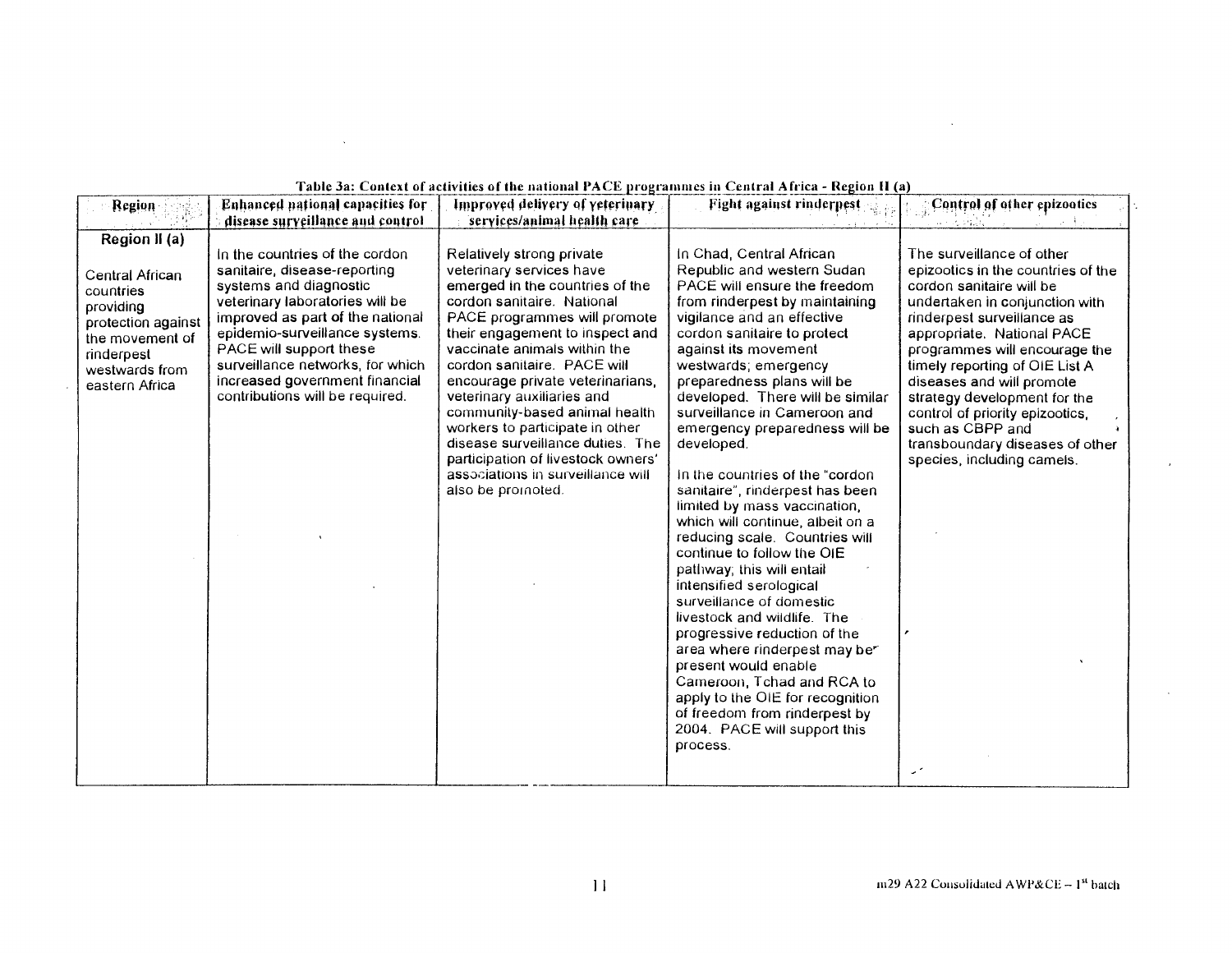| Table 3b: Context of activities of the national PACE programmes in Central Africa - Region II (b)                                                                                                           |                                                                                                                                                                                                                                                                                                                                                                                                                                                                                                                                                                                        |                                                                                                                                                                                                                                                                                                                                               |                                                                                                                                                                                                                                              |                                                                                                                                                                                                                                                                                                                                                                                                                                                                                                                                                                                                                   |  |  |  |  |
|-------------------------------------------------------------------------------------------------------------------------------------------------------------------------------------------------------------|----------------------------------------------------------------------------------------------------------------------------------------------------------------------------------------------------------------------------------------------------------------------------------------------------------------------------------------------------------------------------------------------------------------------------------------------------------------------------------------------------------------------------------------------------------------------------------------|-----------------------------------------------------------------------------------------------------------------------------------------------------------------------------------------------------------------------------------------------------------------------------------------------------------------------------------------------|----------------------------------------------------------------------------------------------------------------------------------------------------------------------------------------------------------------------------------------------|-------------------------------------------------------------------------------------------------------------------------------------------------------------------------------------------------------------------------------------------------------------------------------------------------------------------------------------------------------------------------------------------------------------------------------------------------------------------------------------------------------------------------------------------------------------------------------------------------------------------|--|--|--|--|
| <b>Region</b>                                                                                                                                                                                               | <b>Enhanced national capacities for:</b>                                                                                                                                                                                                                                                                                                                                                                                                                                                                                                                                               | Improved delivery of veterinary                                                                                                                                                                                                                                                                                                               | <b>Fight against rinderpest</b>                                                                                                                                                                                                              | $\sim$ 2.14. Control of other epizootics $\sim$                                                                                                                                                                                                                                                                                                                                                                                                                                                                                                                                                                   |  |  |  |  |
|                                                                                                                                                                                                             | disease surveillance and control!                                                                                                                                                                                                                                                                                                                                                                                                                                                                                                                                                      | services/animal health care                                                                                                                                                                                                                                                                                                                   |                                                                                                                                                                                                                                              |                                                                                                                                                                                                                                                                                                                                                                                                                                                                                                                                                                                                                   |  |  |  |  |
| Region II (b)<br>Other Central<br>African countries<br>that did not all<br>participate in the<br>PARC (where<br>limited progress<br>was made in<br>addressing policy<br>issues – PARC's<br>dialogue points) | In these countries of Central<br>Africa, where veterinary services<br>lack capacity, PACE will<br>promote the concept of animal<br>disease surveillance; engage in<br>dialogue to promote policy<br>changes that will underpin the<br>strengthening of veterinary<br>services: establish animal<br>disease surveillance systems<br>and diagnostic capacities<br>required to achieve the<br>objectives of the PACE<br>programme.<br>Rwanda represents a special<br>case where PACE will assist in<br>the re-establishment of a<br>national capacity for animal<br>disease surveillance. | PACE will engage in dialogue to<br>promote policy changes that will<br>enable the review of the<br>legislative framework to support<br>the involvement private<br>veterinarians in state veterinary<br>services. National PACE<br>programmes will assist the<br>development and promulgation<br>of supportive legislation and<br>regulations. | The absence of rinderpest in<br>these countries will be confirmed<br>through surveillance of domestic<br>livestock and wildlife, where<br>appropriate.<br>The milestones for declarations<br>of freedom from rinderpest are<br>under review. | The development of national<br>disease surveillance capacities<br>in the other countries of this<br>region will be closely linked to<br>the surveillance of rinderpest, as<br>was the case in other PACE<br>member countries several years<br>ago. Initially, this may limit the<br>level of surveillance of other<br>epizootics but, later in the<br>programme, PACE may extend<br>its support to the surveillance of<br>diseases such as CBPP, ASF<br>and PPR.<br>In Rwanda, PACE will offer<br>specific assistance to assess<br>the extent of CBPP, which<br>spread extensively after the<br>recent civil war. |  |  |  |  |
|                                                                                                                                                                                                             |                                                                                                                                                                                                                                                                                                                                                                                                                                                                                                                                                                                        |                                                                                                                                                                                                                                                                                                                                               |                                                                                                                                                                                                                                              |                                                                                                                                                                                                                                                                                                                                                                                                                                                                                                                                                                                                                   |  |  |  |  |

#### Table 3b: Context of activities of the national PACE programmes in Central Africa - Region II (b)

 $\sim$ 

 $\Delta$ 

 $\sim$ 

 $\lambda$ 

×

 $\mathcal{L}^{(2)}$ 

 $\overline{\mathbf{r}}^{\perp}$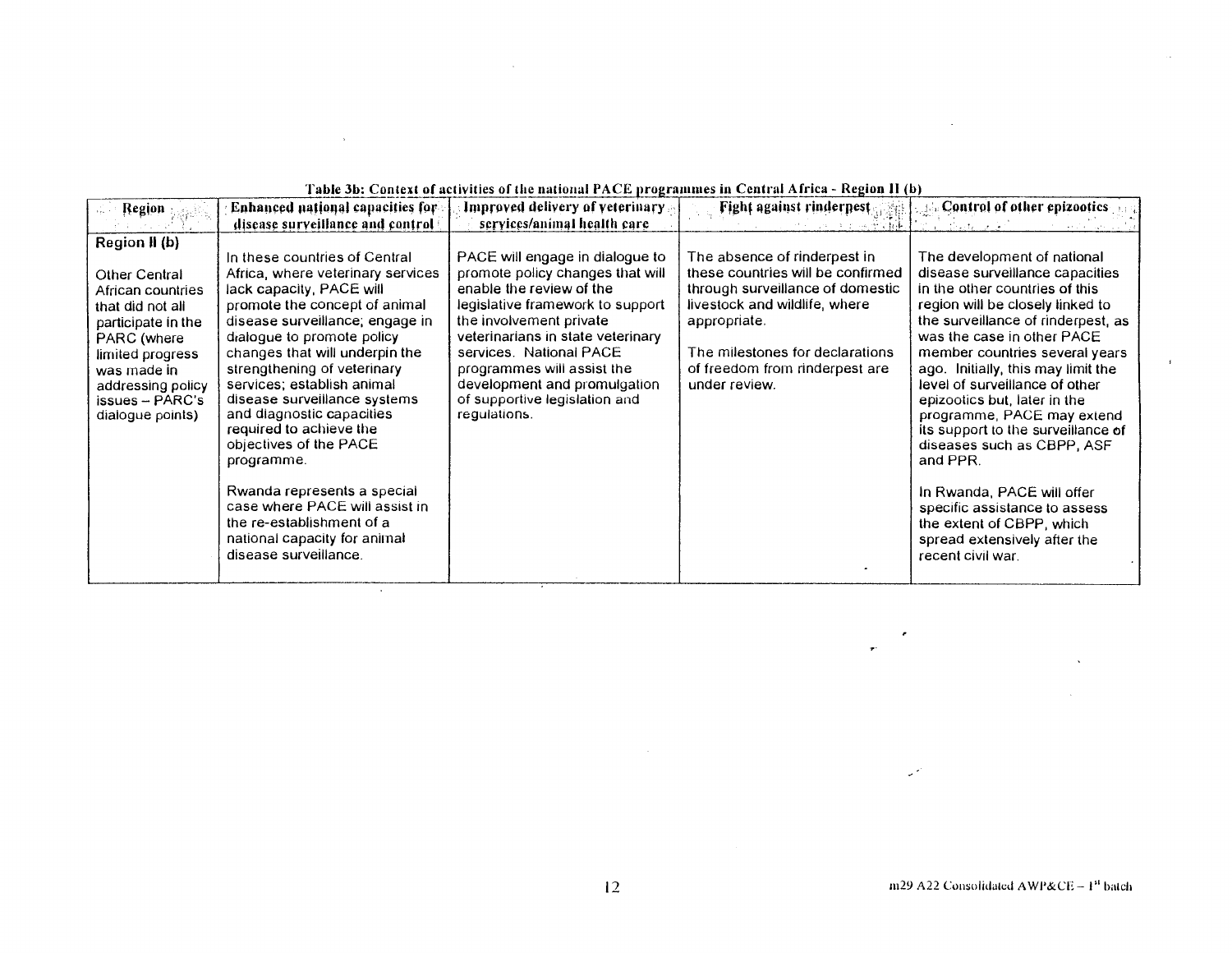|                                                                                                                               |                                                                                                                                                                                                                                                                                                                                                                                                                                                                       | Table 4a: Context of activities of the national PACE programmes in Eastern Africa - Region III (a)                                                                                                                                                                                                                                                                                                                                                                                                                                                                                                                                                                                                                                                                                                                                                                                                                                |                                                                                                                                                                                                                                                                                                                                                                                                                                                                                                                                                                                                                                                                                                                                                                                                                                                                                                                           |                                                                                                                                                                                                                                                                                                       |
|-------------------------------------------------------------------------------------------------------------------------------|-----------------------------------------------------------------------------------------------------------------------------------------------------------------------------------------------------------------------------------------------------------------------------------------------------------------------------------------------------------------------------------------------------------------------------------------------------------------------|-----------------------------------------------------------------------------------------------------------------------------------------------------------------------------------------------------------------------------------------------------------------------------------------------------------------------------------------------------------------------------------------------------------------------------------------------------------------------------------------------------------------------------------------------------------------------------------------------------------------------------------------------------------------------------------------------------------------------------------------------------------------------------------------------------------------------------------------------------------------------------------------------------------------------------------|---------------------------------------------------------------------------------------------------------------------------------------------------------------------------------------------------------------------------------------------------------------------------------------------------------------------------------------------------------------------------------------------------------------------------------------------------------------------------------------------------------------------------------------------------------------------------------------------------------------------------------------------------------------------------------------------------------------------------------------------------------------------------------------------------------------------------------------------------------------------------------------------------------------------------|-------------------------------------------------------------------------------------------------------------------------------------------------------------------------------------------------------------------------------------------------------------------------------------------------------|
| Region and                                                                                                                    | Enhanced national capacities for                                                                                                                                                                                                                                                                                                                                                                                                                                      | Improyed delivery of yeterinary                                                                                                                                                                                                                                                                                                                                                                                                                                                                                                                                                                                                                                                                                                                                                                                                                                                                                                   | Fight against rinderpest                                                                                                                                                                                                                                                                                                                                                                                                                                                                                                                                                                                                                                                                                                                                                                                                                                                                                                  | Control of other epizootics                                                                                                                                                                                                                                                                           |
|                                                                                                                               |                                                                                                                                                                                                                                                                                                                                                                                                                                                                       |                                                                                                                                                                                                                                                                                                                                                                                                                                                                                                                                                                                                                                                                                                                                                                                                                                                                                                                                   |                                                                                                                                                                                                                                                                                                                                                                                                                                                                                                                                                                                                                                                                                                                                                                                                                                                                                                                           |                                                                                                                                                                                                                                                                                                       |
| Region III (a)<br>Countries in<br>eastern Africa<br>harbouring<br>rinderpest/ at<br>immediate risk:<br>Lineage 1<br>Lineage 2 | disease surveillance and control<br>In Ethiopia, Kenya, Tanzania<br>and Uganda, basic disease-<br>reporting systems are in place<br>and diagnostic laboratories<br>support epidemiological<br>surveillance for rinderpest.<br>PACE will enhance the efficacy<br>of these surveillance systems<br>and promote the appropriate<br>development of national<br>diagnostic laboratories, for<br>which increased government<br>financial contributions will be<br>required. | services/animal health care<br>The wider promotion of private<br>veterinary practice has<br>commenced in Kenya; support<br>will continue, combined with the<br>training of community-based<br>animal health workers<br>(CAHWs). In other countries of<br>this sub-group, PACE will focus<br>on the development of the<br>private veterinarians and<br>CAHWs. Loan schemes,<br>managed by commercial banks,<br>may be developed and<br>legislation will be reviewed to<br>provide an enabling environment<br>for such private sector<br>stakeholders. In southern<br>Sudan, the contacts between<br>CAHWs and their supervisors<br>will be intensified, and their<br>subsequent training will be<br>provided and their numbers<br>increased. In Somalia, the<br>Interface between Somali<br>veterinary personnel and<br>livestock owners will be<br>improved and the distribution of<br>veterinary medicines will be<br>monitored. | In southern Sudan, infected<br>areas will be defined, reservoirs<br>will be contained and eliminated.<br>and freedom from rinderpest will<br>be verified. In northern Sudan,<br>the focus will be on verification<br>of freedom and emergency<br>preparedness.<br>Ethiopia will also focus on<br>verification of freedom and<br>emergency preparedness.<br>Uganda will maintain<br>surveillance to verify freedom<br>from disease and will improve<br>emergency preparedness.<br>In the Somalia-Kenya-Tanzania<br>ecosystem, infected areas<br>(centred in southern Somalia)<br>will be defined, the reservoirs<br>will be contained and eliminated.<br>and freedom from rinderpest will<br>be verified.<br>In all countries, emergency<br>preparedness plans will be<br>improved and control strategies<br>will be revised. By 2004, all<br>countries should be provisionally<br>free from rinderpest (under<br>review). | For Ethiopia, Kenya, Tanzania<br>and Uganda, the priority during<br>PACE will be to maintain intense<br>surveillance of the rinderpest<br>situation. However, the same<br>surveillance systems will be<br>used to monitor the situation<br>regarding other transboundary<br>diseases, including CBPP. |
|                                                                                                                               |                                                                                                                                                                                                                                                                                                                                                                                                                                                                       |                                                                                                                                                                                                                                                                                                                                                                                                                                                                                                                                                                                                                                                                                                                                                                                                                                                                                                                                   |                                                                                                                                                                                                                                                                                                                                                                                                                                                                                                                                                                                                                                                                                                                                                                                                                                                                                                                           |                                                                                                                                                                                                                                                                                                       |

#### Table 4a: Context of activities of the national PACE programmes in Eastern Africa - Region III (a)

 $\label{eq:2.1} \mathbf{y} = \mathbf{y} + \mathbf{y} + \mathbf{y} + \mathbf{y} + \mathbf{y} + \mathbf{y}$ 

 $\bar{\Sigma}$ 

 $\omega^{\lambda}$ 

 $\sim$ 

 $\mathbf{r}$ 

 $\mathcal{L}^{\text{max}}_{\text{max}}$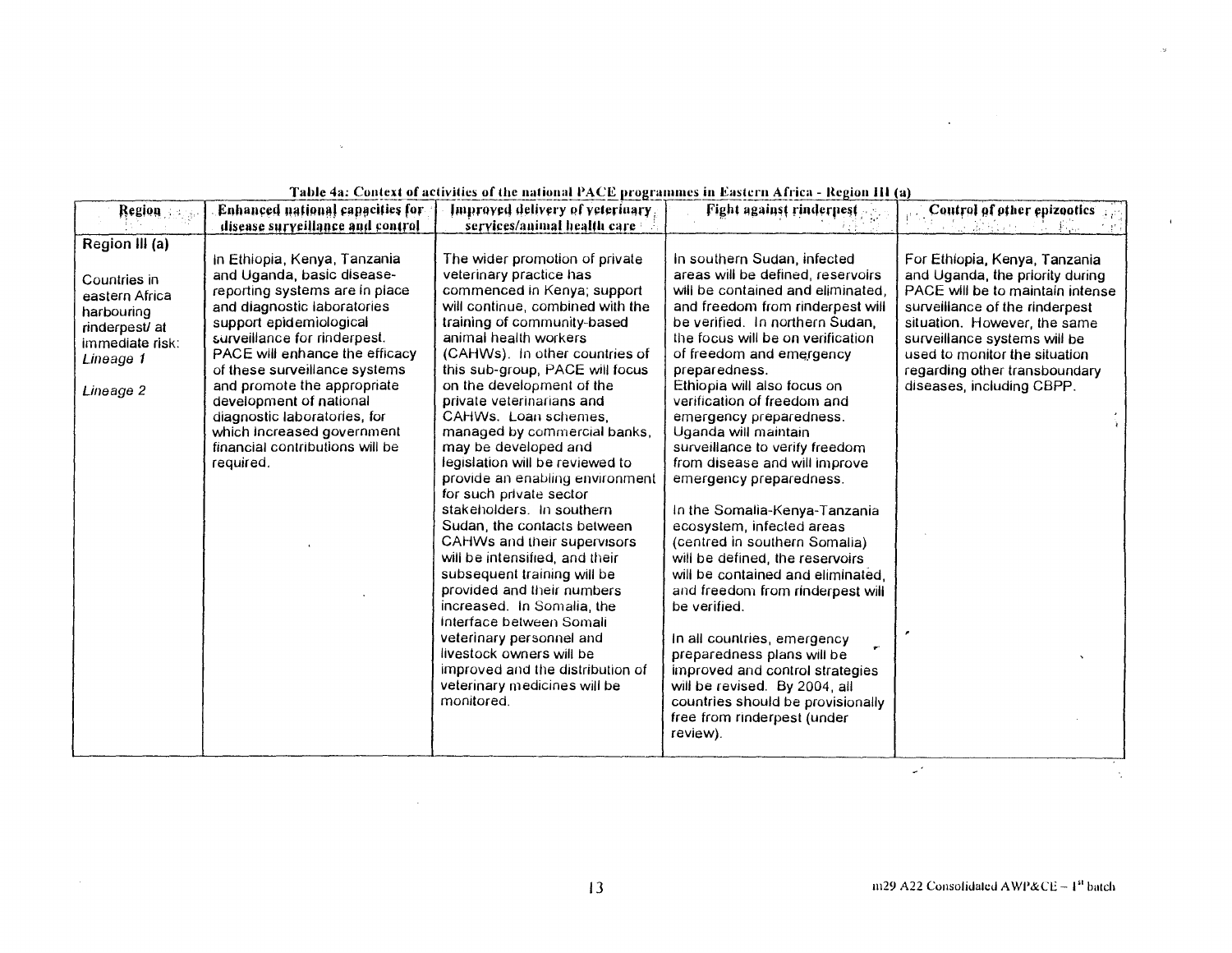| radio 40. Context or activities of the national race: programmes in eastern Africa - itegion 111 (i)]                      |                                                                                                                                                                                                                                                                                                                                                                                                                                                                    |                                                                                                                                                                                                |                                                                                                                                                                                                                                                 |                                                                                                                                                                     |  |  |  |
|----------------------------------------------------------------------------------------------------------------------------|--------------------------------------------------------------------------------------------------------------------------------------------------------------------------------------------------------------------------------------------------------------------------------------------------------------------------------------------------------------------------------------------------------------------------------------------------------------------|------------------------------------------------------------------------------------------------------------------------------------------------------------------------------------------------|-------------------------------------------------------------------------------------------------------------------------------------------------------------------------------------------------------------------------------------------------|---------------------------------------------------------------------------------------------------------------------------------------------------------------------|--|--|--|
| <b>Region</b>                                                                                                              | Enhanced national capacities for                                                                                                                                                                                                                                                                                                                                                                                                                                   | Improved delivery of veterinary                                                                                                                                                                | Fight against rinderpest                                                                                                                                                                                                                        | Control of other epizootics                                                                                                                                         |  |  |  |
| កំពុងក្រុង ជាចិត្តវិនិត្យស                                                                                                 | disease surveillance and control                                                                                                                                                                                                                                                                                                                                                                                                                                   | $\frac{1}{2}$ services/animal health care $\frac{1}{2}$ .                                                                                                                                      | 그 그의 사람들의 수많은                                                                                                                                                                                                                                   | NG KABUPATÈN PROPINSI J<br><b>Basker Black</b>                                                                                                                      |  |  |  |
| Region III (b)<br>Red Sea coastal<br>countries through<br>which livestock<br>transit en route to<br>Middle East<br>markets | In these countries, infrastructure<br>for veterinary communications<br>will be improved, and<br>surveillance systems will be<br>established. Governments will<br>be encouraged to provide levels<br>of recurrent funding to maintain<br>appropriate surveillance<br>systems.<br>Training will be provided to<br>improve the necessary skills for<br>surveillance, diagnosis and<br>strategy formulation, on the<br>basis of an analysis of the<br>countries needs. | Because of limited capacities in<br>these countries, PACE will not<br>focus on privatization, but will<br>promote the greater participation<br>of livestock owners in disease<br>surveillance. | Rinderpest has not occurred in<br>Djibouti, Eritrea and Northern<br>Somalia for many years. These<br>countries will establish and<br>maintain surveillance to verify<br>freedom from rinderpest and<br>develop emergency<br>preparedness plans. | In the other countries in this sub-<br>region, the surveillance systems<br>will be used to monitor the major<br>animal diseases of which<br>rinderpest will be one. |  |  |  |
|                                                                                                                            |                                                                                                                                                                                                                                                                                                                                                                                                                                                                    |                                                                                                                                                                                                |                                                                                                                                                                                                                                                 |                                                                                                                                                                     |  |  |  |

 $\mathcal{A}$ 

#### Table 4h: Context of activities of the national PACE programmes in Eastern Africa - Region III (b)

 $\sim 10^{-1}$ 

 $\sim 10^{-11}$ 

 $\sim$   $\alpha$ 

 $\mathcal{A}$ 

 $\tilde{\mathbf{x}}$ 

 $\sim$ 

 $\sim \nu_{\rm p}$ 

 $\sim$ 

 $\sim 100$ 

 $\sim 10$ 

 $\Box$ 

 $\overline{\mathbf{r}}$ 

 $\epsilon$ 

المولية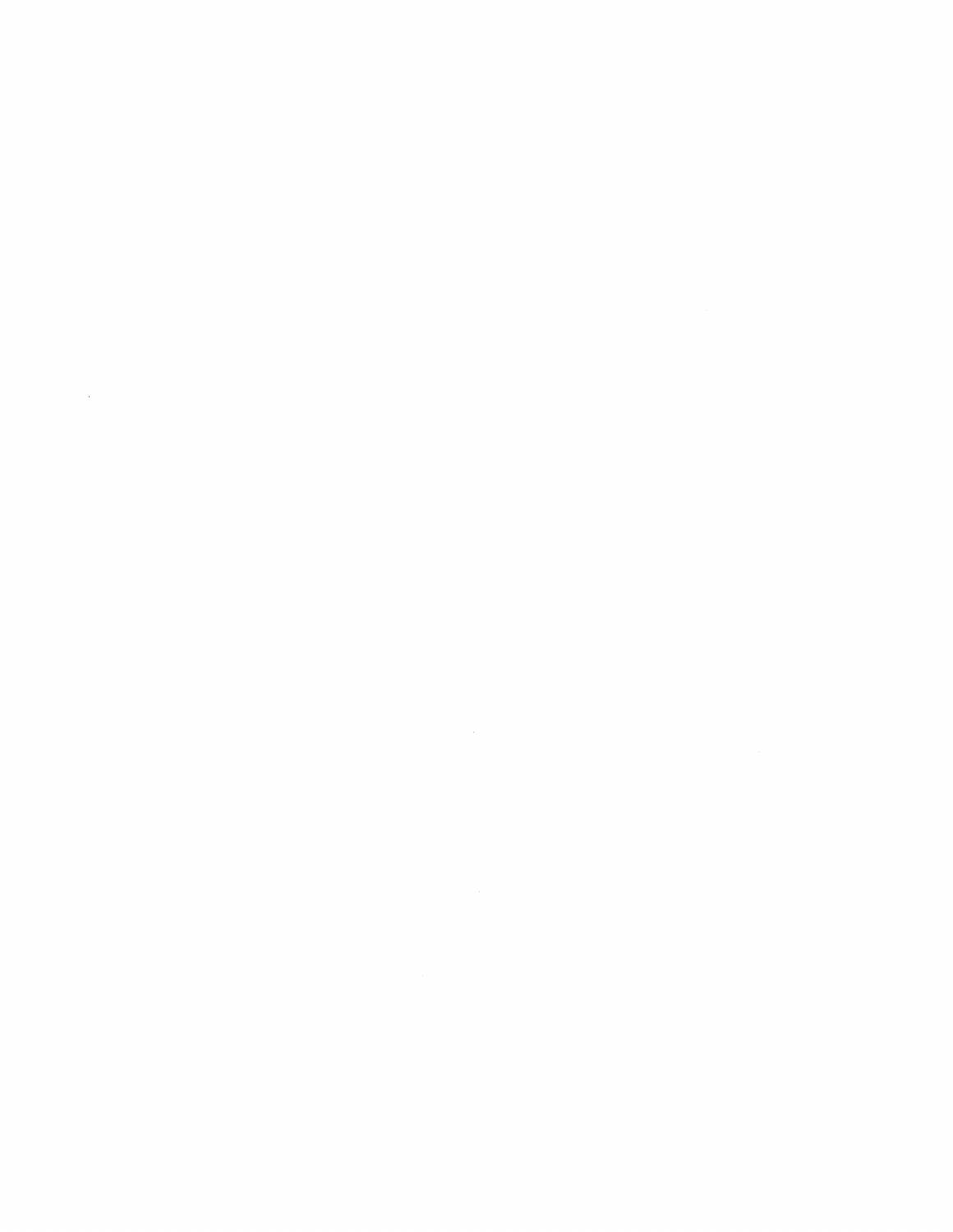## 3. STATUS OF IMPLEMENTATION OF THE PACE PROGRAMME

On 21 March 2000, the first annual work programme and cost estimate of the Programme Co-ordination Unit (PCU) came into effect and the first meeting of the Advisory Committee was held in Kenya from 22 to 24 March 2000. As a result of that meeting, the PCU approved the launch of the national PACE programmes of seven countries<sup>1</sup>, which had prepared broadly acceptable proposals that needed only minor modifications before submitting their first work programmes.

In April 2000, members of the OAU/IBAR and PACE staff visited six of the seven countries' to finalize Global plans for the National PACE Programmes. They assisted the signing in each country of the Memorandum of Understanding between the Regional Authorizing Officer of the EDF and the NAO, and in the completion of the proposed first annual work programmes and cost estimate.

Only only five countries submitted these latter documents, and these are the subject of this consolidated work programme and cost estimate.

The Memorandums of Understanding for Eritrea and Niger have been signed but the respective EC Delegations did not endorse their work programmes and cost estimates in time for inclusion in this consolidated batch.

<sup>&</sup>lt;sup>1</sup> Eritrea, Ethiopia, Guinee Conakry, Mali, Niger, Rwanda and Senegal

<sup>&</sup>lt;sup>2</sup> The PACE Regional Co-ordination Unit in Bamako did not receive funding in time for staff to visit Guinée Conakry.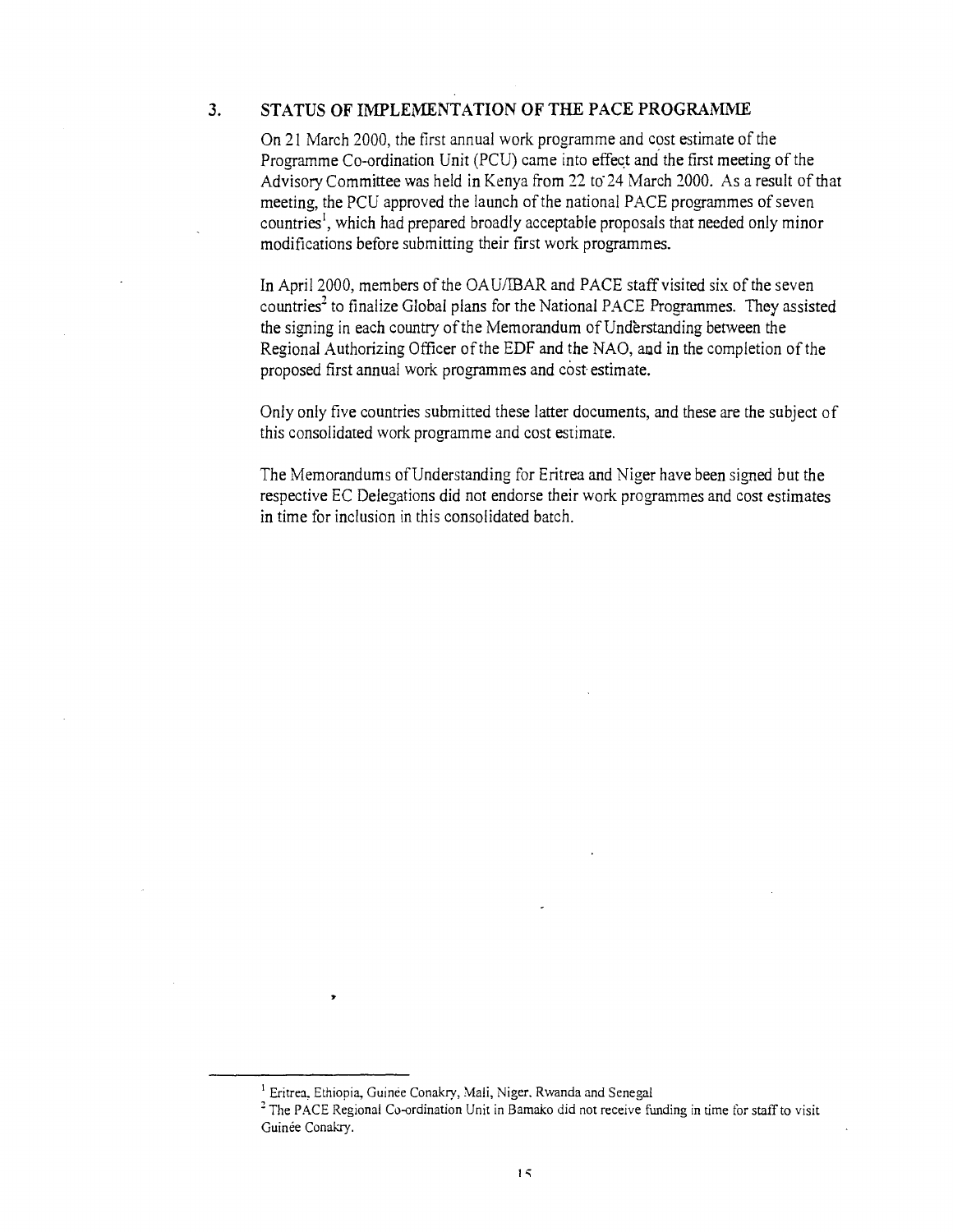$\label{eq:2.1} \frac{1}{\sqrt{2}}\int_{0}^{\infty}\frac{1}{\sqrt{2\pi}}\left(\frac{1}{\sqrt{2\pi}}\right)^{2\alpha} \frac{1}{\sqrt{2\pi}}\int_{0}^{\infty}\frac{1}{\sqrt{2\pi}}\left(\frac{1}{\sqrt{2\pi}}\right)^{\alpha} \frac{1}{\sqrt{2\pi}}\frac{1}{\sqrt{2\pi}}\int_{0}^{\infty}\frac{1}{\sqrt{2\pi}}\frac{1}{\sqrt{2\pi}}\frac{1}{\sqrt{2\pi}}\frac{1}{\sqrt{2\pi}}\frac{1}{\sqrt{2\pi}}\frac{1}{\sqrt{2\pi}}$  $\label{eq:2.1} \frac{1}{\sqrt{2\pi}}\int_{0}^{\infty} \frac{1}{\sqrt{2\pi}}\left(\frac{1}{\sqrt{2\pi}}\right)^{2\alpha} \frac{1}{\sqrt{2\pi}}\int_{0}^{\infty} \frac{1}{\sqrt{2\pi}}\left(\frac{1}{\sqrt{2\pi}}\right)^{\alpha} \frac{1}{\sqrt{2\pi}}\frac{1}{\sqrt{2\pi}}\int_{0}^{\infty} \frac{1}{\sqrt{2\pi}}\frac{1}{\sqrt{2\pi}}\frac{1}{\sqrt{2\pi}}\frac{1}{\sqrt{2\pi}}\frac{1}{\sqrt{2\pi}}\frac{1}{\sqrt$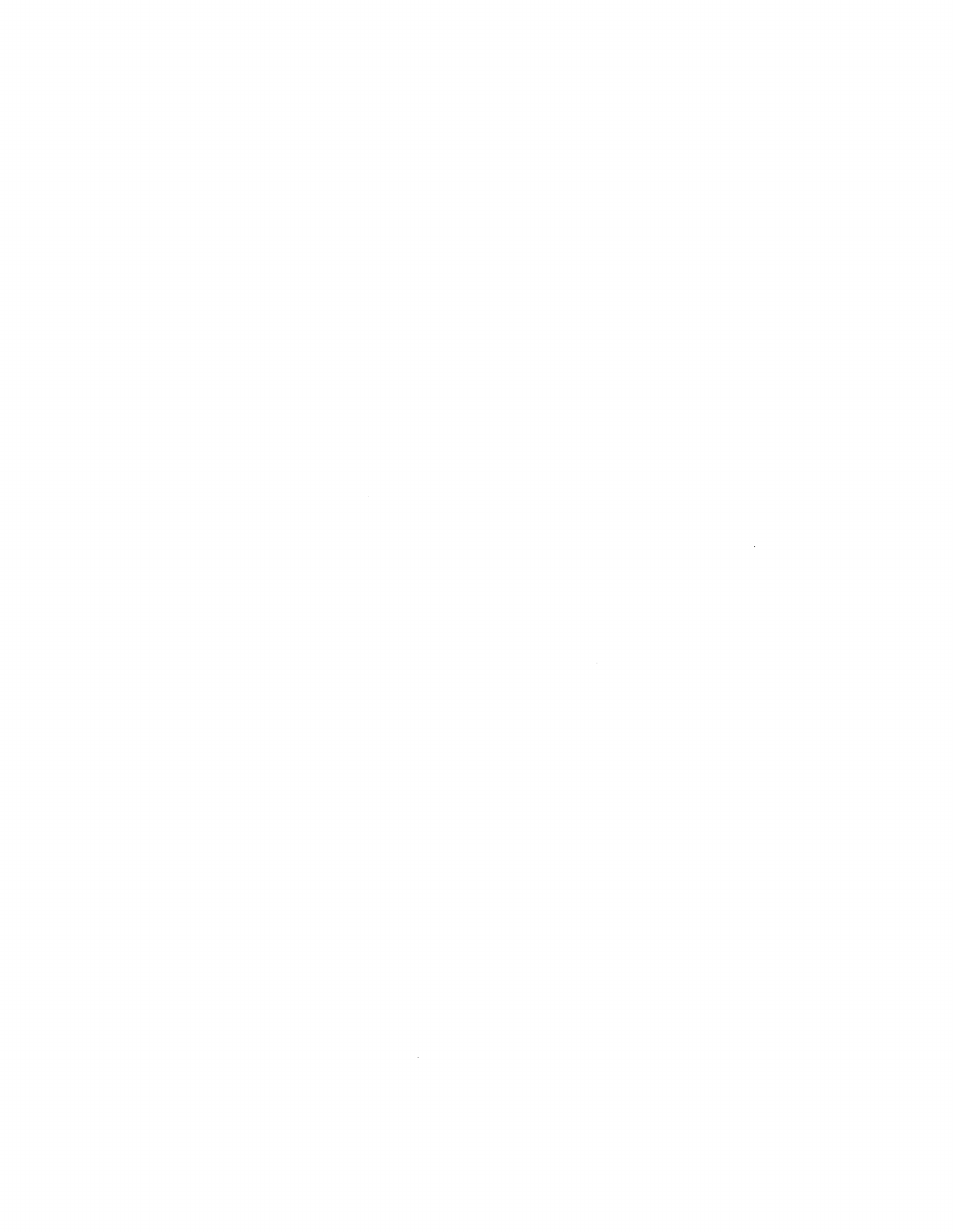#### PART II

## OUTLINE OF ACTIVITIES OF THE NATIONAL PACE PROGRAMMES

In this part of the document, the activities of each country are outlined for each thrust. A brief explanatory text provides an overview and a table provides a simple checklist for the conformity of each national programme with the PACE framework during the first year. Each section concludes with brief comments on the general orientation of the work to be undertaken, highlighting focal areas in need of attention by the PACE Co-ordinations Units and Common Services.

Cost estimates are presented in a series of annexed tables.

#### 1. ENHANCED NATIONAL CAPACITIES

#### REGION I — WESTERN AFRICA

PACE Guinée Conakry will support the state's regulatory role by improving the national capacities in the areas of epidemiology, economics of animal health, communications and programme management. The epidemio-surveillance network will be restructured with the assistance of a steering committee, a technical committee and a co-ordination unit. The programme will support the central veterinary laboratory with materials and training in laboratory diagnostic methods. Field staff will be redeployed to support disease surveillance in priority areas. Private veterinarians will be engaged in surveillance activities in zones that are not covered by government services. Data collected from the field and from laboratory diagnostic tests will be transferred to the data management system. Staff will be trained to manage epidemiological data and geographic information systems, specifically  $\text{TADinfo}^{\dagger}$ . Socio-economic studies will complement epidemio-surveillance, for which training will be given in the first year.

N

PACE Mali will strengthen the national system for epidemiological surveillance (Epivet-Mali), which was launched during PARC to address rinderpest control. In addition to supporting Mali's progress on the OIE pathway, this model will be developed to meet the requirements of the surveillance of other diseases, in which a range of stakeholders, including livestock owners will be encouraged to participate. Training will be provided to staff at the various levels of the national epidemiosurveillance network; this will include training in data management and mapping, communication and wildlife surveillance. To give field staff the necessary mobility to undertake active disease surveillance, provision is made to purchase and meet the running costs of 27 motorcycles. The project will meet capital and running costs of specimen collection and analysis, from domestic as well as wild animals. The project will support field staff, liaison staff, regional units (which will supervise field personnel), five provincial laboratories and follow-up costs of field investigations. Provisions are made to meet the capital and running costs associated with the coordination unit (including renovation and minor alterations), project vehicles (which were purchased under the PARC-Mali III), and those of the central veterinary laboratory.

<sup>4</sup>TADinfo is an information system developed by FAO/EMPRES as part of an early warning for livestock diseases. It is designed to support veterinary epidemiology units.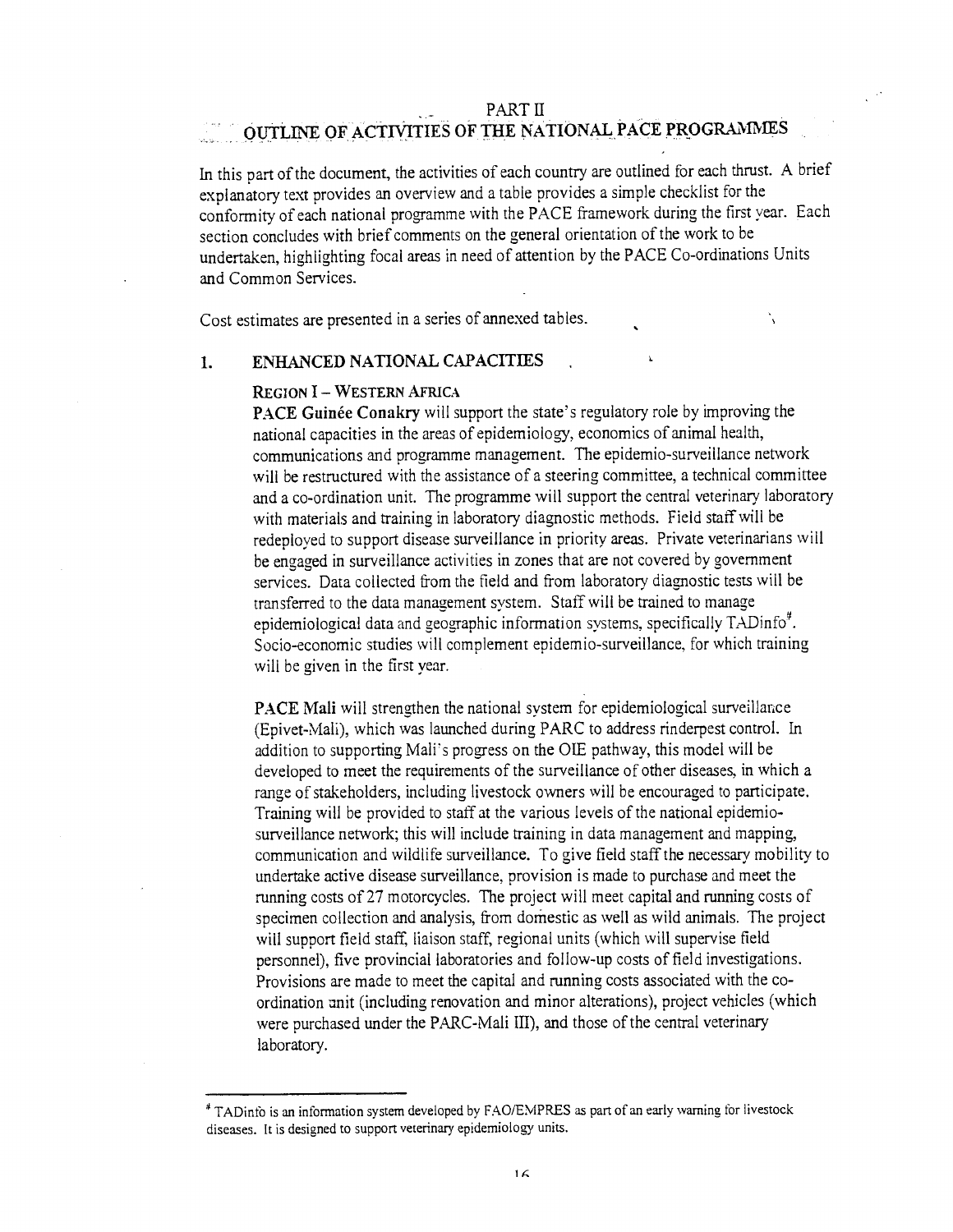$\label{eq:2.1} \frac{1}{\sqrt{2}}\left(\frac{1}{\sqrt{2}}\right)^{2} \left(\frac{1}{\sqrt{2}}\right)^{2} \left(\frac{1}{\sqrt{2}}\right)^{2} \left(\frac{1}{\sqrt{2}}\right)^{2} \left(\frac{1}{\sqrt{2}}\right)^{2} \left(\frac{1}{\sqrt{2}}\right)^{2} \left(\frac{1}{\sqrt{2}}\right)^{2} \left(\frac{1}{\sqrt{2}}\right)^{2} \left(\frac{1}{\sqrt{2}}\right)^{2} \left(\frac{1}{\sqrt{2}}\right)^{2} \left(\frac{1}{\sqrt{2}}\right)^{2} \left(\$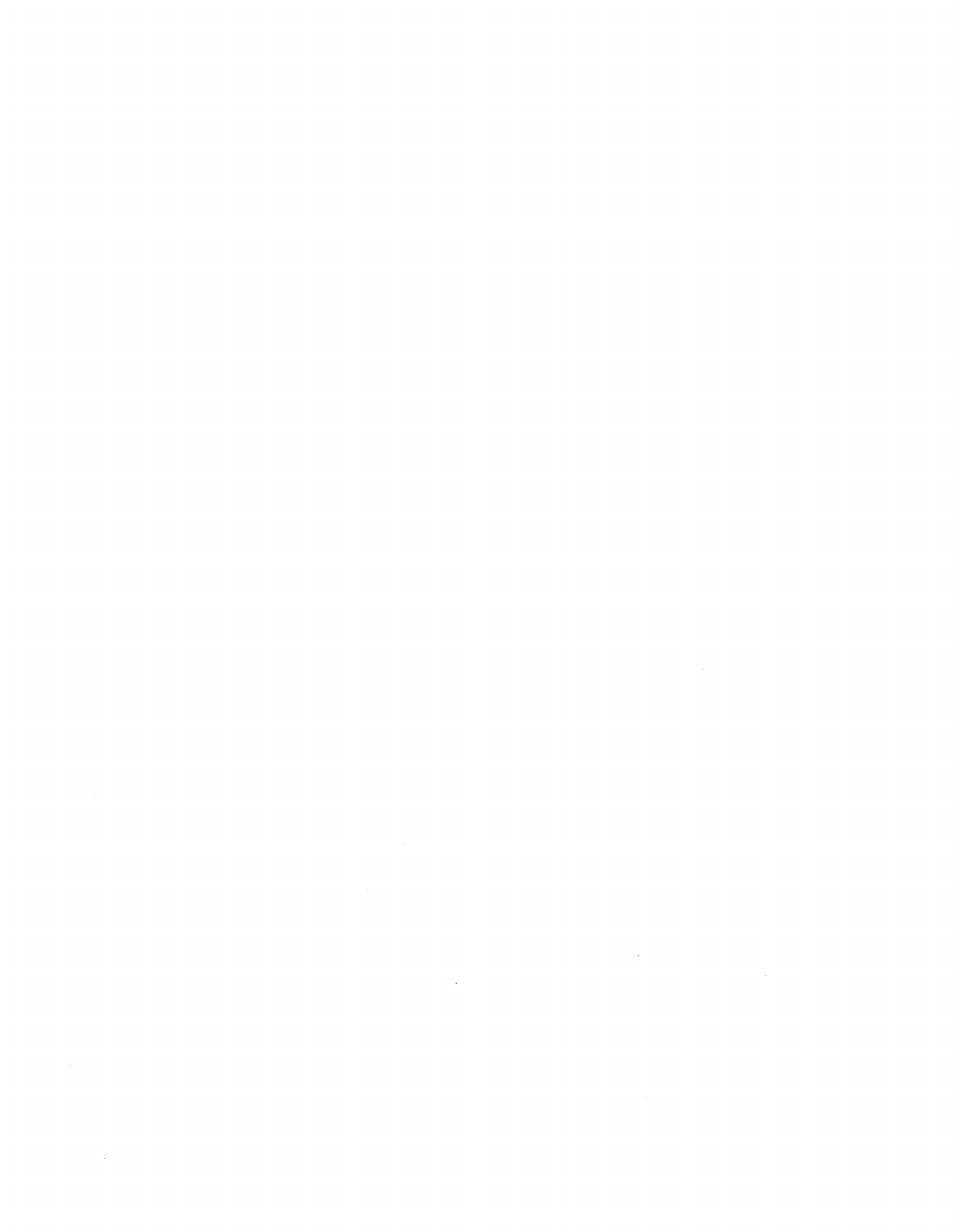PACE Senegal will focus on the further development the National System for Epidemiological Surveillance (NSES). The system encompasses all levels, from the central level to the field level, and includes ten regional centres, six regional diagnostic laboratories, and field staff responsible for active disease search, in the context of rinderpest eradication. The principal activities will include inspections, specimen collection and laboratory analyses. An overall emergency preparedness plan will be developed and the means for its implementation will be put in place. An agreement will be made between the Directorates of Livestock Production and National Parks, to enable the sampling of wildlife populations in the course of active and passive surveillance. Selected staff will be trained in wildlife epidemiology and information management. To support these activities, computer equipment, motorcycle's, specimen collection equipment and materials will be purchased, and provision is made to meet vehicle and office running costs, workshops, meetings, and laboratory running costs. Private veterinarians will be contracted to undertake disease surveillance duties. The PACE-Senegal co-ordination unit will include an economics section; it running costs are budgeted under this heading and provision is made for international travel for project staff to attend PACE regional meetings.

#### REGION II (B)- CENTRAL AFRICA

Rwanda was not a member of PARC and has suffered the effects of the recent civil war. The emphasis of its PACE programme will be on capacity building. In-service short courses will be given to professional and technical staff to acquire a range of technical and project management skills. In the course of developing a national system for epidemiological surveillance, communications materials will be prepared for a national campaign to raise awareness at various levels, from farmers to political leaders.

#### REGION HI (A)— EASTERN AFRICA

PACE-Ethiopia will focus on improving the national general or passive disease reporting system for OIE List A and List B diseases, with the assistance of new computerized systems, specialized training and engagement of project personnel to complement government veterinary headquarters staff. Training will improve the capacities to manage socio-economic and epidemiological data (including wildlife) and to implement updated emergency preparedness plans will be developed. A communications team will be established, communications will be improved, workshops to train trainers will be organized, and extension messages related to disease reporting will be disseminated. PACE Ethiopia will concentrate first on developing an emergency preparedness plan for rinderpest, then CBPP. These activities will complement similar activities of the National Livestock Development Project related to PPR and CCPP. The management and co-ordination of PACE will be strengthened and aligned to build the capacity of the national veterinary services. Costs related to project management include the local recruitment of a planning and reporting officer and administrative staff, the purchase of replacement vehicles and computer equipment, and the repair of about 20 vehicles that were used during PARC.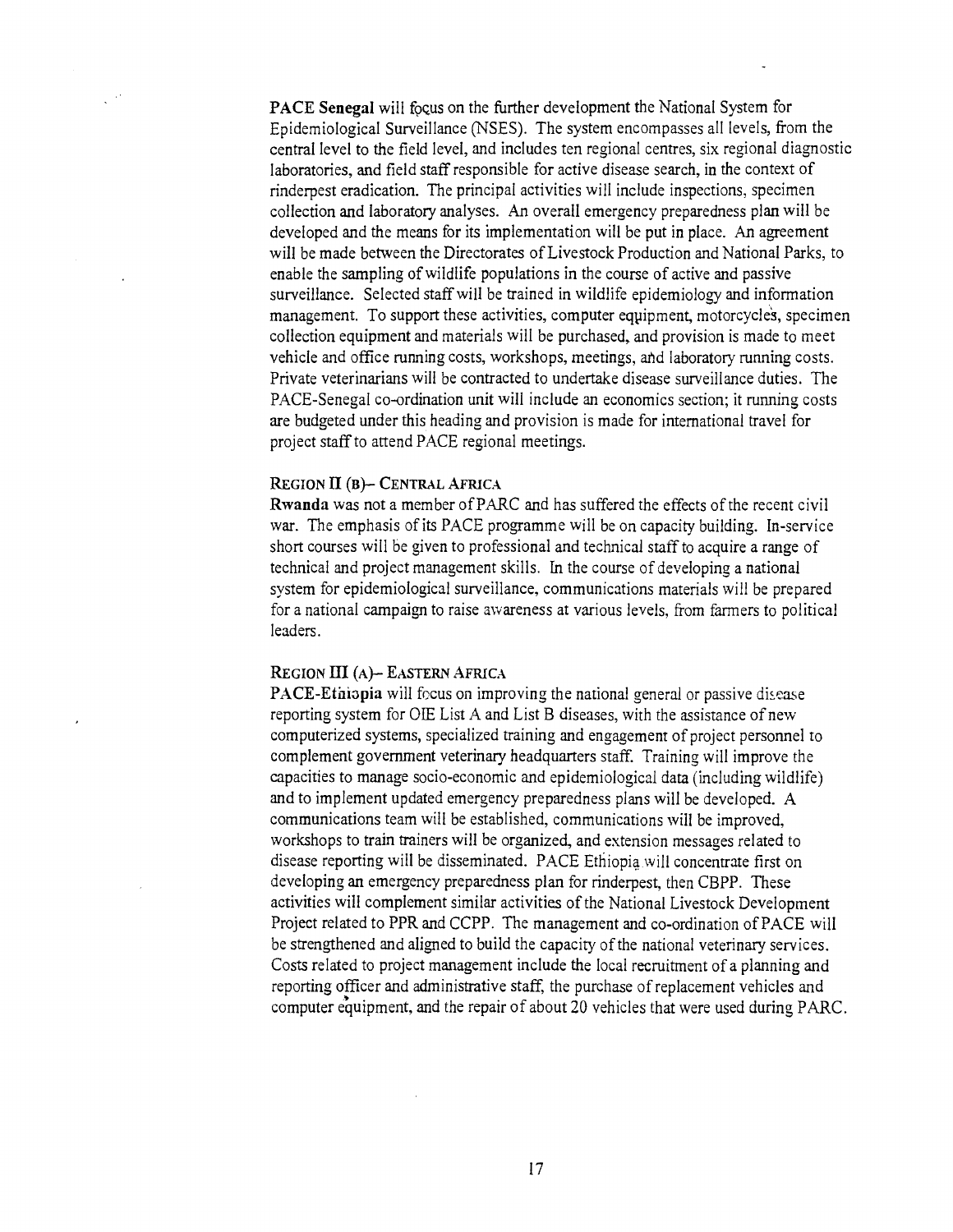#### *COMMENT ON THRUST 1*

The proposed activities of all countries conform to the objectives of the PACE Programme. The countries of Western Africa have epidemio-surveillance networks that were established during PARC. These will be will be strengthened in the first year by the provision of skills-oriented training, and by establishing stronger links between the field staff, the diagnostic laboratory network and the data management unit.

Rwanda did not benefit directly from the PARC programme and its national epidemiosurveillance network has to be established; work will start during this first year.

Unlike other countries of eastern Africa, Ethiopia made significant progress during PARC. Its national epidemio-surveillance network, which contributed to the effective control of rinderpest, will be further strengthened during this year. Activities will focus on improving the reporting system at the field level.

The formulation of control strategies for priority diseases will generally be deferred until sufficient data are available.

The PACE Programme Co-ordination Units will encourage these national programmes to establish dialogue at a regional level, and improve reporting to OAU/JBAR. The PCU will co-ordinate the support of the Common Services to laboratory diagnostics, data management and training. There is an apparent lack of emphasis on the economic aspects of animal diseases and their control. This will be addressed by the PACE Economics Unit during the first year.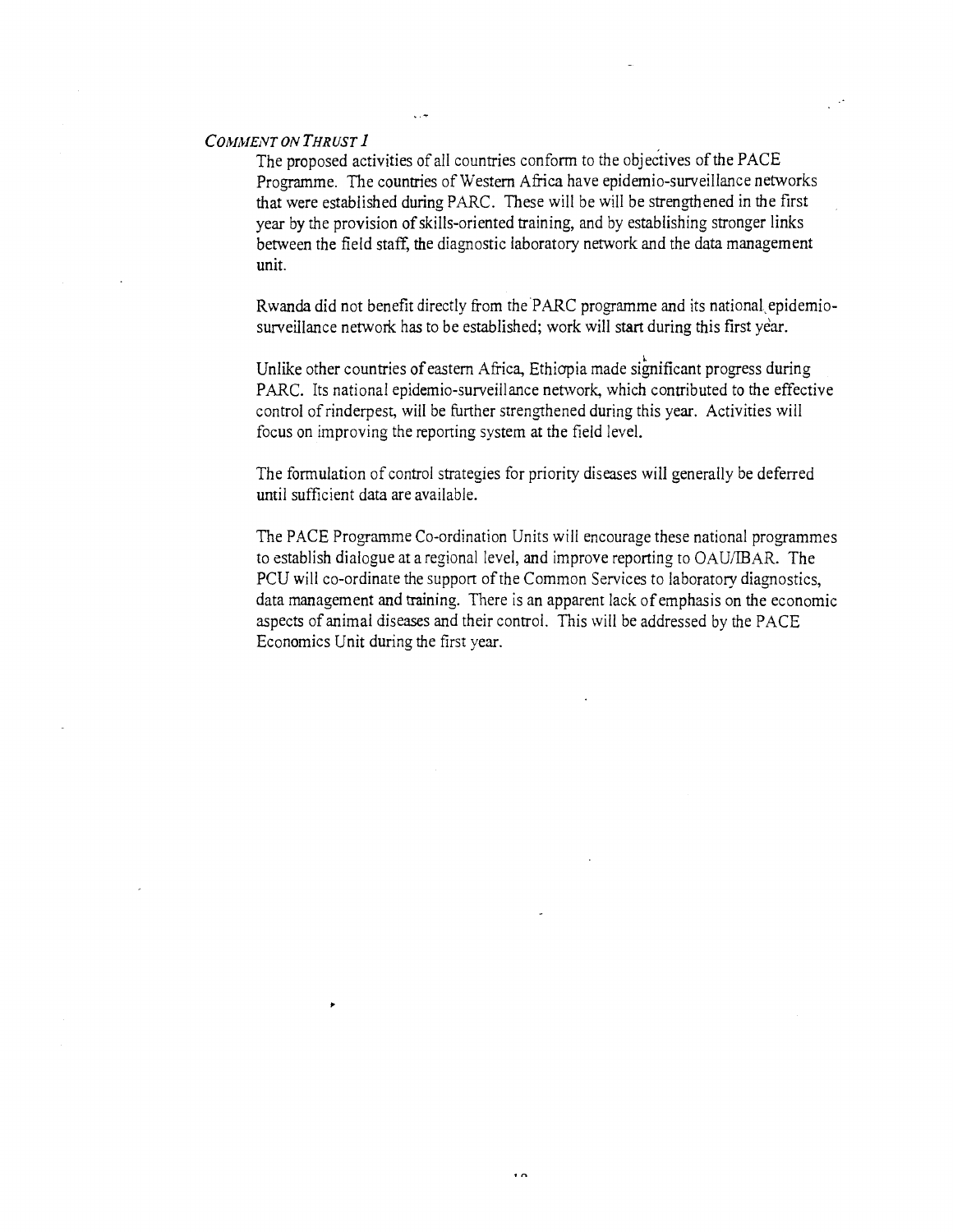$\label{eq:2.1} \frac{1}{\sqrt{2}}\left(\frac{1}{\sqrt{2}}\right)^{2} \left(\frac{1}{\sqrt{2}}\right)^{2} \left(\frac{1}{\sqrt{2}}\right)^{2} \left(\frac{1}{\sqrt{2}}\right)^{2} \left(\frac{1}{\sqrt{2}}\right)^{2} \left(\frac{1}{\sqrt{2}}\right)^{2} \left(\frac{1}{\sqrt{2}}\right)^{2} \left(\frac{1}{\sqrt{2}}\right)^{2} \left(\frac{1}{\sqrt{2}}\right)^{2} \left(\frac{1}{\sqrt{2}}\right)^{2} \left(\frac{1}{\sqrt{2}}\right)^{2} \left(\$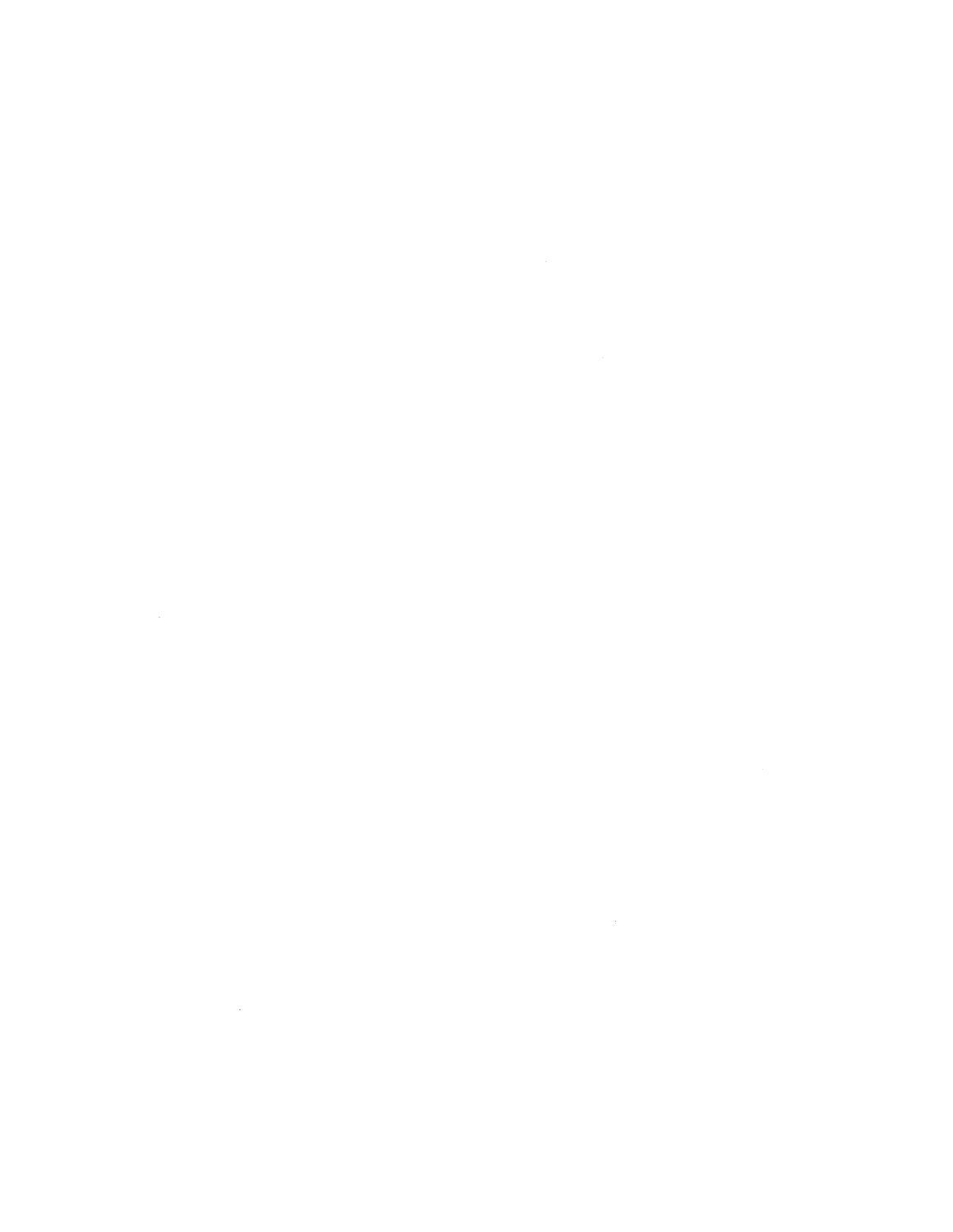## Table 5. CHECKLIST OF MAIN ACTIVITIES OF NATIONAL PACE PROGRAMMES, BY REGION AND COUNTRY

 $\Delta$ 

 $\omega^{(2)}$ 

 $\ddot{\phantom{1}}$ 

 $\mathbf{r}$ 

#### 1. ENHANCED NATIONAL CAPACITIES FOR DISEASE SURVEILLANCE

 $\sim 10^{-1}$ 

| <b>Main Activities</b>                                                                             | SAN SANG PARTI | <b>Region I</b> |          | <b>Region II</b> | <b>Region III</b> |
|----------------------------------------------------------------------------------------------------|----------------|-----------------|----------|------------------|-------------------|
|                                                                                                    | Guinée Conakry | Mall            | Senegal. | Rwanda <b>Ba</b> | Ethiopia          |
| 1.1 Establish/maintain PACE co-ordination &<br>management unit (staff, equipment etc)              |                |                 |          |                  |                   |
| 1.2 Provide appropriate training <sup>3</sup> to establish<br>national capacities                  |                |                 |          |                  |                   |
| 1.3 Strengthen reporting systems, and link to<br>(NSES <sup>4</sup> ) and epidemiological services |                |                 |          | $(\checkmark)$   |                   |
| 1.4 Establish capacity for and support epidemio-<br>surveillance system, including wildlife        |                |                 |          |                  |                   |
| 1.5 Establish/develop data collection,<br>management and mapping                                   |                |                 |          |                  |                   |
| 1.5 Strengthen/establish laboratory differential<br>diagnostic capacity and networking             |                |                 |          | $(\checkmark)$   |                   |
| 1.6 Engage private veterinarians, auxiliaries and<br>stakeholders in surveillance activities       |                |                 |          | (ソ)              |                   |
| 1.7 Develop and strengthen communications<br>capabilities and capacity at all levels               |                |                 |          |                  |                   |
| 1.8 Commission economic assessments of<br>diseases & control                                       |                |                 |          |                  |                   |
| 1.9 Formulate/develop/revise national and<br>regional disease control strategies                   |                |                 |          |                  |                   |
| 1.10 Co-ordinate national programme activities<br>within sub-regions and regions                   |                |                 |          |                  |                   |
| 1.11 Submit reports of notifiable disease events<br>regularly to OAU/IBAR and OIE                  |                |                 |          |                  |                   |

<sup>3</sup>For disease surveillance, diagnostics, data management systems, mapping, rapid response to emergencies, economics

<sup>4</sup>NSES — National System for Epidemiological Surveillance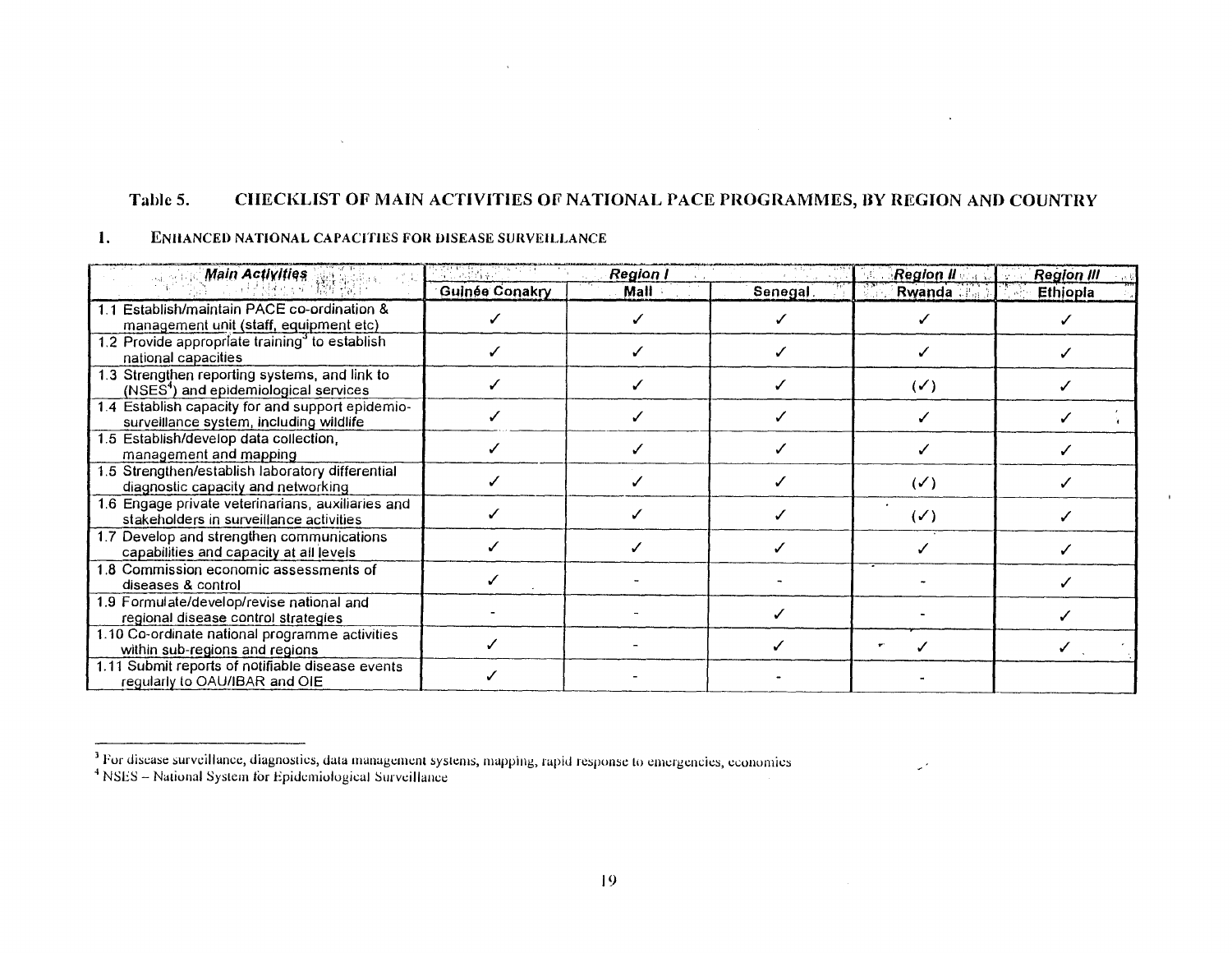$\label{eq:2.1} \frac{1}{\sqrt{2}}\int_{\mathbb{R}^3}\frac{1}{\sqrt{2}}\left(\frac{1}{\sqrt{2}}\right)^2\frac{1}{\sqrt{2}}\left(\frac{1}{\sqrt{2}}\right)^2\frac{1}{\sqrt{2}}\left(\frac{1}{\sqrt{2}}\right)^2\frac{1}{\sqrt{2}}\left(\frac{1}{\sqrt{2}}\right)^2\frac{1}{\sqrt{2}}\left(\frac{1}{\sqrt{2}}\right)^2\frac{1}{\sqrt{2}}\frac{1}{\sqrt{2}}\frac{1}{\sqrt{2}}\frac{1}{\sqrt{2}}\frac{1}{\sqrt{2}}\frac{1}{\sqrt{2}}$ 

 $\label{eq:2.1} \frac{1}{\sqrt{2}}\left(\frac{1}{\sqrt{2}}\right)^{2} \left(\frac{1}{\sqrt{2}}\right)^{2} \left(\frac{1}{\sqrt{2}}\right)^{2} \left(\frac{1}{\sqrt{2}}\right)^{2} \left(\frac{1}{\sqrt{2}}\right)^{2} \left(\frac{1}{\sqrt{2}}\right)^{2} \left(\frac{1}{\sqrt{2}}\right)^{2} \left(\frac{1}{\sqrt{2}}\right)^{2} \left(\frac{1}{\sqrt{2}}\right)^{2} \left(\frac{1}{\sqrt{2}}\right)^{2} \left(\frac{1}{\sqrt{2}}\right)^{2} \left(\$ 

 $\label{eq:2.1} \frac{1}{2}\sum_{i=1}^n\frac{1}{2}\sum_{j=1}^n\frac{1}{2}\sum_{j=1}^n\frac{1}{2}\sum_{j=1}^n\frac{1}{2}\sum_{j=1}^n\frac{1}{2}\sum_{j=1}^n\frac{1}{2}\sum_{j=1}^n\frac{1}{2}\sum_{j=1}^n\frac{1}{2}\sum_{j=1}^n\frac{1}{2}\sum_{j=1}^n\frac{1}{2}\sum_{j=1}^n\frac{1}{2}\sum_{j=1}^n\frac{1}{2}\sum_{j=1}^n\frac{1}{2}\sum_{j=1}^n\$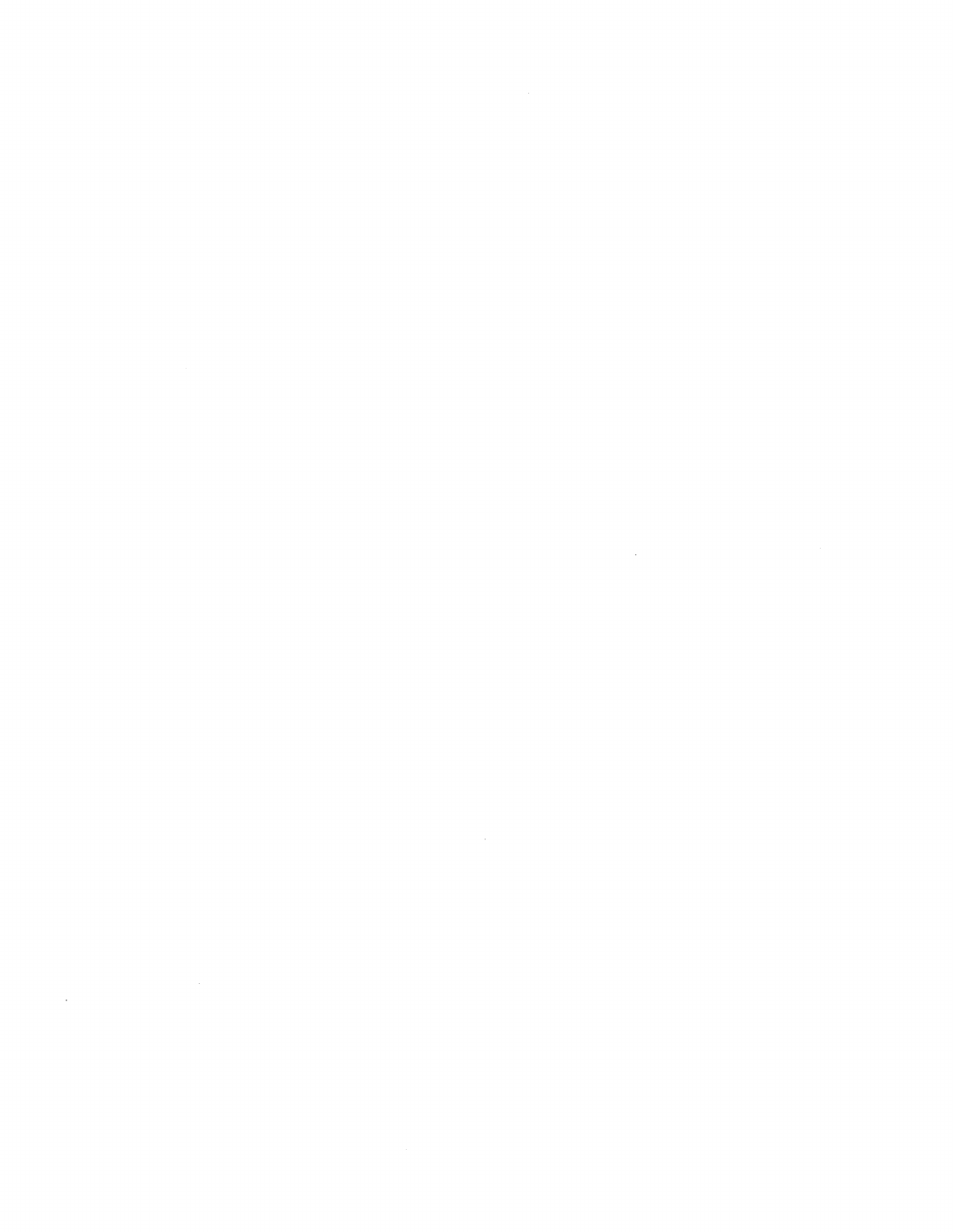#### 2. IMPROVED VETERINARY SERVICES

#### **REGION I - WESTERN AFRICA**

In Guinée Conakry, difficulties were experienced during PARC in establishing a fund to support private veterinarians. The national PACE programme will negotiate with commercial banks to establish a support fund, and will transfer the task of veterinary registration to the veterinary board (l'Ordre des Veterinaires), to which the Privatization Technical Support Unit will be attached. Training will be provided to veterinary auxiliaries who are attached to livestock owner associations, notably for the surveillance of CBPP. Veterinarians entering private practice will also receive appropriate training. A publicity campaign will be mounted to raise the awareness of stakeholders concerning the privatization process. ,

In Mali, the establishment of a privatization support unit awaits the promulgation of legislation that encourages the privatization of veterinary practice. The national PACE programme will monitor the adoption of legislation and regulations related to private veterinary practice. In Mali, PACE will support three main groups of players, namely: livestock owners, field staff and veterinarians between whom mutual respect should be enhanced. The project will assist existing farmers' groups to address animal health problems, provide them with appropriate information and improve their access to veterinary medicines. After the promulgation of veterinary legislation, PACE-Mali will assist the establishment of a support unit to the veterinary board (l'Ordre des Veterinaires). The level of support will enable the board to fulfil its roles and responsibilities related to the supervision of veterinary practitioners and the promotion of privatization of selected services.

In Senegal, there will be two main sets of activities under this thrust. One set will support the process of privatization of veterinary services. The legislative framework will be revised and, with the participation of the national veterinary board and under the supervision of a steering committee, the privatization guarantee scheme, established under PARC, will be continued. The second set of activities will assist the development of community-based services to livestock owners, mainly in pastoral zones. About 50 auxiliaries will be trained; they will work in liaison with private veterinarians and will contribute to epidemio-surveillance activities. The delivery of primary health care will also be supported. Minor equipment and consumables will be purchased. Training workshops on management and extension will be organized for project personnel. Support will also be provided to the livestock owners associations (Maisons des Eleveurs).

#### REGION II (B)- CENTRAL AFRICA

In Rwanda, the major actors in the livestock sector are the state, the livestock owners and their organizations, the private veterinary sector, animal health auxiliaries and certain non-governmental organizations (NGOs). The immediate priority in the first year is to re-establish adequate capacity in the public veterinary services to assume state functions and implement the national PACE programme, while promoting the principles of cost recovery and private sector participation in disease control and surveillance.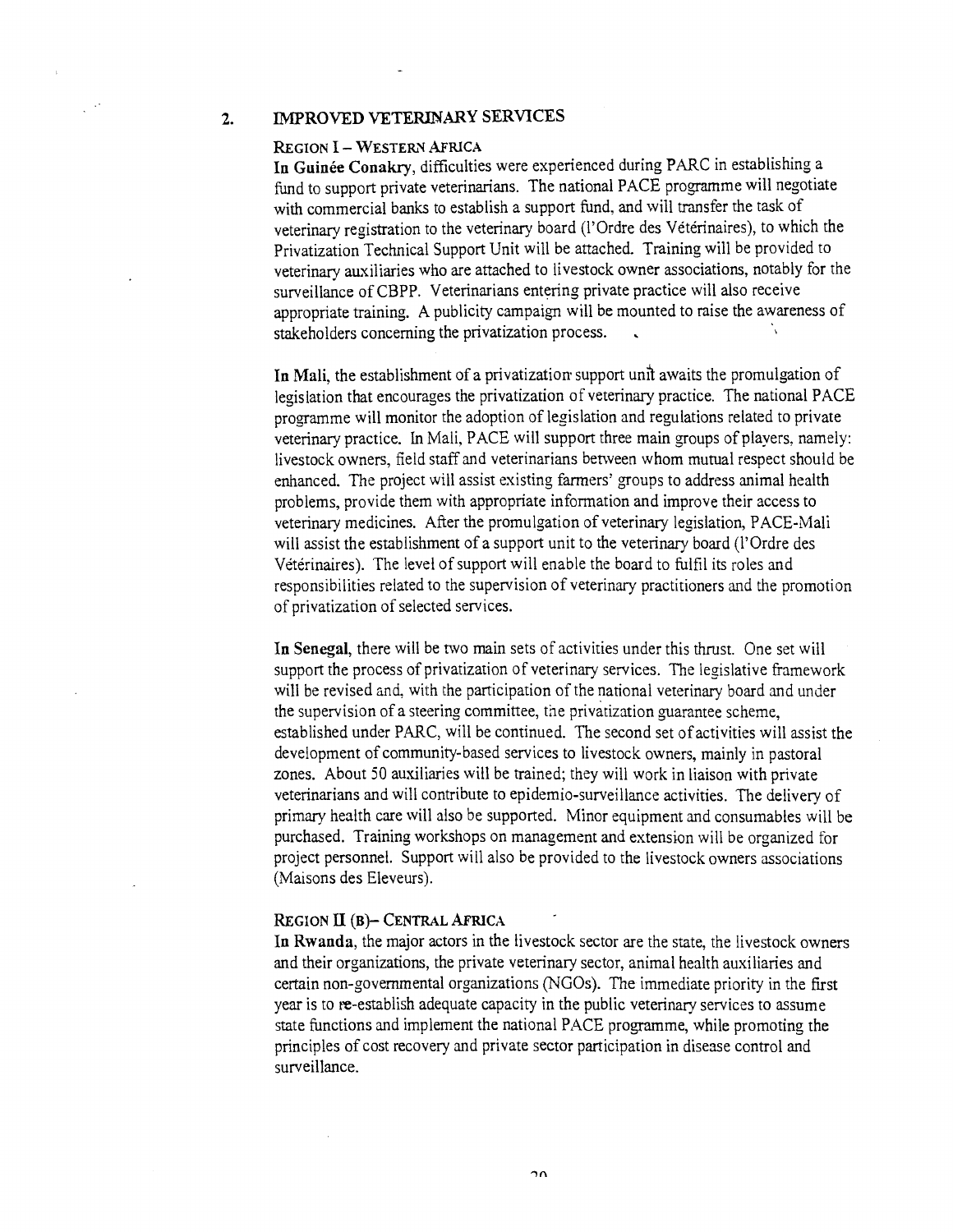#### REGION III (A) - EASTERN AFRICA

In this first year of PACE Ethiopia, activities will be directed at reorienting and expanding the veterinary privatization promotion scheme, initiating a review of the legislative framework, and providing appropriate training for prospective private practitioners. Workshops will be held and the Ethiopian Veterinary Privatization Promotion Office will assist eligible prospective candidates to prepare suitable project proposals for submission to the Veterinary Privatization Management Committee for endorsement. PACE Ethiopia will meet the running costs of this scheme.

#### *COMMENT ON THRUST 2*

The proposed activities of all countries conform to the objectives of the PACE Programme. The principle of encouraging private veterinary practice has been widely established. In the countries of western Africa, there will be a focus on promoting the establishment both of veterinarians and veterinary auxiliaries and of involving them in the disease surveillance and vaccinations. PACE Rwanda will concentrate on establishing the capacity of the state services and will promote the principle of cost recovery.

Ethiopia's activities under this thrust will emphasize the establishment of private veterinarians. In contrast to the situation in neighbouring Somalia and Sudan, there will be little emphasis in the first year on community-based animal health workers or veterinary auxiliaries.

The PCU and Common Services (Privatization/Legislation Unit) will provide guidance for the national programmes for this thrust.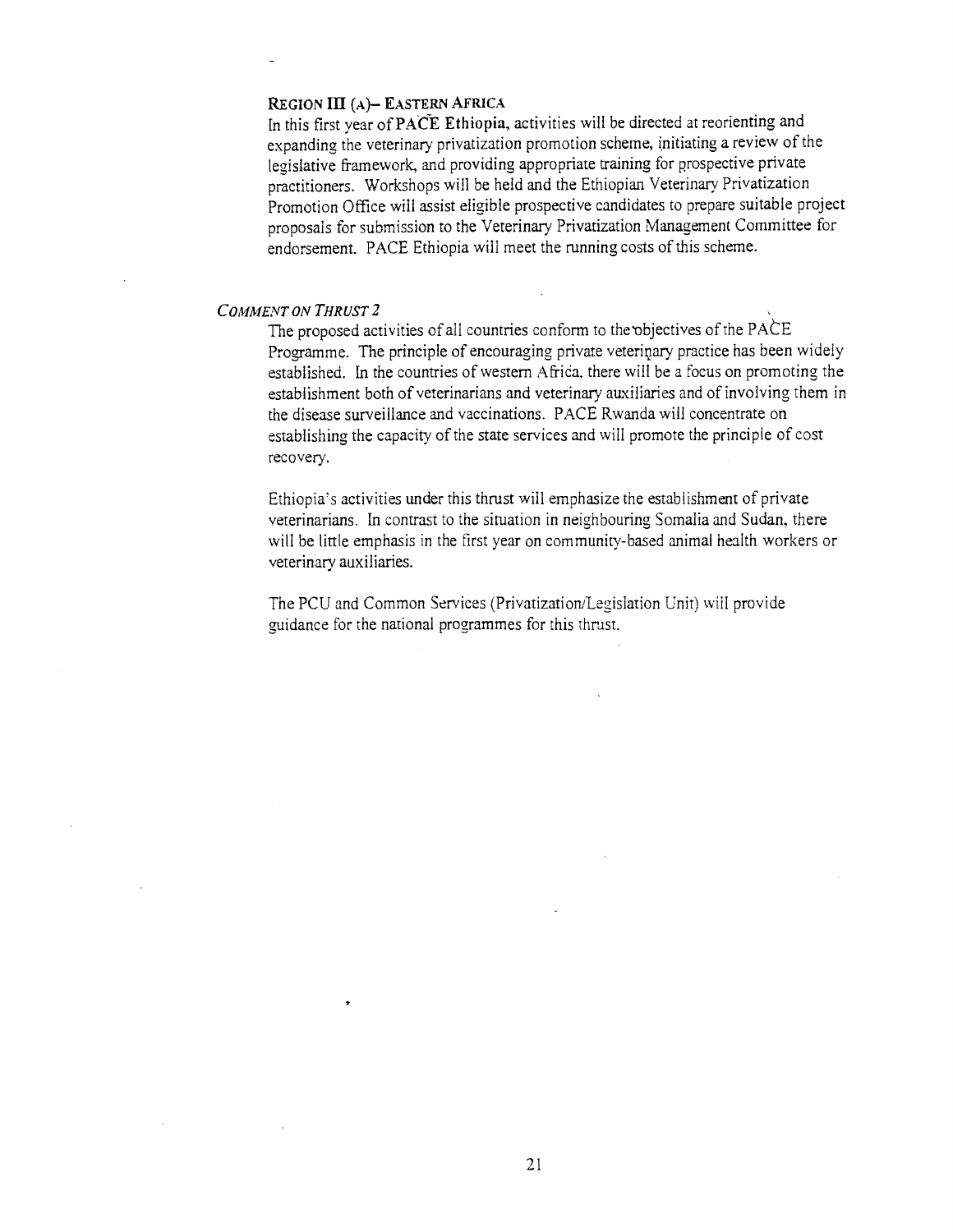$\label{eq:2.1} \mathcal{L}(\mathcal{L}^{\text{max}}_{\mathcal{L}}(\mathcal{L}^{\text{max}}_{\mathcal{L}})) \leq \mathcal{L}(\mathcal{L}^{\text{max}}_{\mathcal{L}}(\mathcal{L}^{\text{max}}_{\mathcal{L}}))$ 

 $\label{eq:2.1} \frac{1}{\sqrt{2}}\int_{\mathbb{R}^3}\frac{1}{\sqrt{2}}\left(\frac{1}{\sqrt{2}}\right)^2\frac{1}{\sqrt{2}}\left(\frac{1}{\sqrt{2}}\right)^2\frac{1}{\sqrt{2}}\left(\frac{1}{\sqrt{2}}\right)^2.$  $\label{eq:2.1} \frac{1}{\sqrt{2}}\left(\frac{1}{\sqrt{2}}\right)^{2} \left(\frac{1}{\sqrt{2}}\right)^{2} \left(\frac{1}{\sqrt{2}}\right)^{2} \left(\frac{1}{\sqrt{2}}\right)^{2} \left(\frac{1}{\sqrt{2}}\right)^{2} \left(\frac{1}{\sqrt{2}}\right)^{2} \left(\frac{1}{\sqrt{2}}\right)^{2} \left(\frac{1}{\sqrt{2}}\right)^{2} \left(\frac{1}{\sqrt{2}}\right)^{2} \left(\frac{1}{\sqrt{2}}\right)^{2} \left(\frac{1}{\sqrt{2}}\right)^{2} \left(\$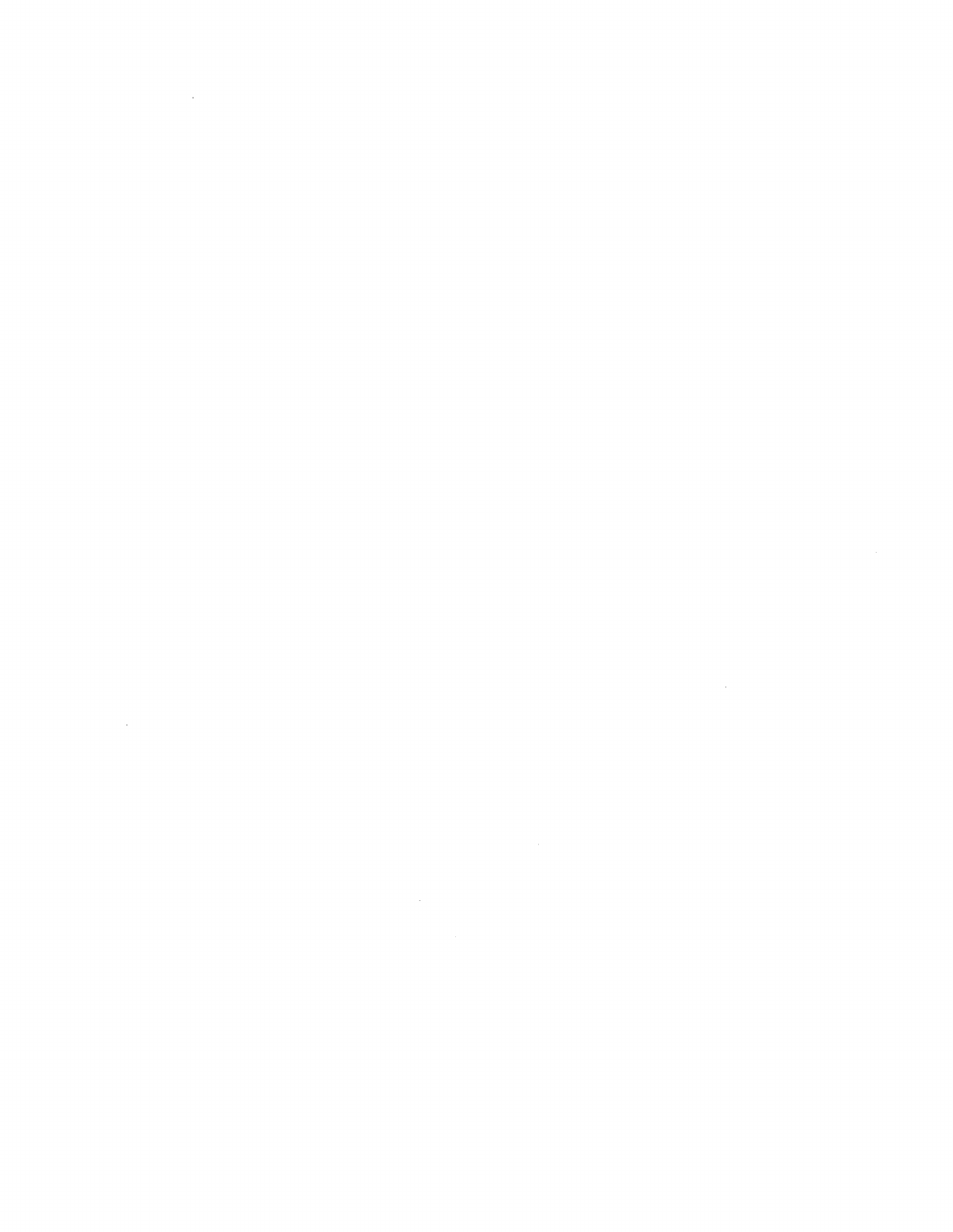## **Table 6. CHECKLIST OF MAIN ACTIVITIES OF NATIONAL PACE PROGRAMMES, BY REGION AND COUNTRY**

 $\rightarrow$ 

 $\mathcal{L}_{\mathcal{A}}$ 

 $\sim$ 

 $\omega^{(2)}$ 

 $\mathcal{A}(\mathcal{A})$  and  $\mathcal{A}(\mathcal{A})$  and  $\mathcal{A}(\mathcal{A})$ 

## 2. **IMPROVED VETERINARY & ANIMAL HEALTH SERVICES**

 $\bar{\mathbf{v}}$ 

| IMPROVED VETERINARY & ANIMAL HEALTH SERVICES                                                                                         |                                 |                |                                          |                                    |                   |  |
|--------------------------------------------------------------------------------------------------------------------------------------|---------------------------------|----------------|------------------------------------------|------------------------------------|-------------------|--|
| <b>Main Activities Assessment Community</b>                                                                                          | $5.42.4$ art segment for $\sim$ |                | <b>Region I</b> Albert Martin Contractor | 【最大的Region IT&德隆】                  | <b>Region III</b> |  |
|                                                                                                                                      | Guinée Conakry                  | ∭Mall ⊠        |                                          | <b>NEW Rwanda 野蛮州 NEW Ethlopia</b> |                   |  |
| 2.1 Review veterinary legislative and regulatory<br>framework                                                                        |                                 | $(\checkmark)$ |                                          |                                    |                   |  |
| 2.2 Promote stakeholder consultation/dialogue                                                                                        |                                 |                |                                          | (✓)                                |                   |  |
| 2.3 Publicize private veterinary/animal health<br>services and regulatory requirements                                               |                                 |                |                                          | $(\checkmark)$                     | Covered by 1.     |  |
| 2.4 Train veterinary auxiliaries and CAHWs in<br>basic surveillance and control techniques                                           |                                 |                |                                          |                                    |                   |  |
| 2.5 Support veterinary privatization scheme<br>through loans schemes and/or support unit                                             |                                 | $(\checkmark)$ |                                          |                                    |                   |  |
| 2.6 Engage private veterinarians, CAHWs and<br>others in disease surveillance and control                                            |                                 | $(\checkmark)$ | Covered by 1.6                           |                                    |                   |  |
| 2.7 Support initiatives to obtain participation of<br>livestock owners in disease surveillance                                       |                                 |                |                                          | $(\checkmark)$                     |                   |  |
| 2.8 Promote and encourage development and<br>strengthening of appropriate mechanisms for<br>the distribution of veterinary medicines |                                 |                |                                          |                                    | $(\checkmark)$    |  |

 $\sim 10^7$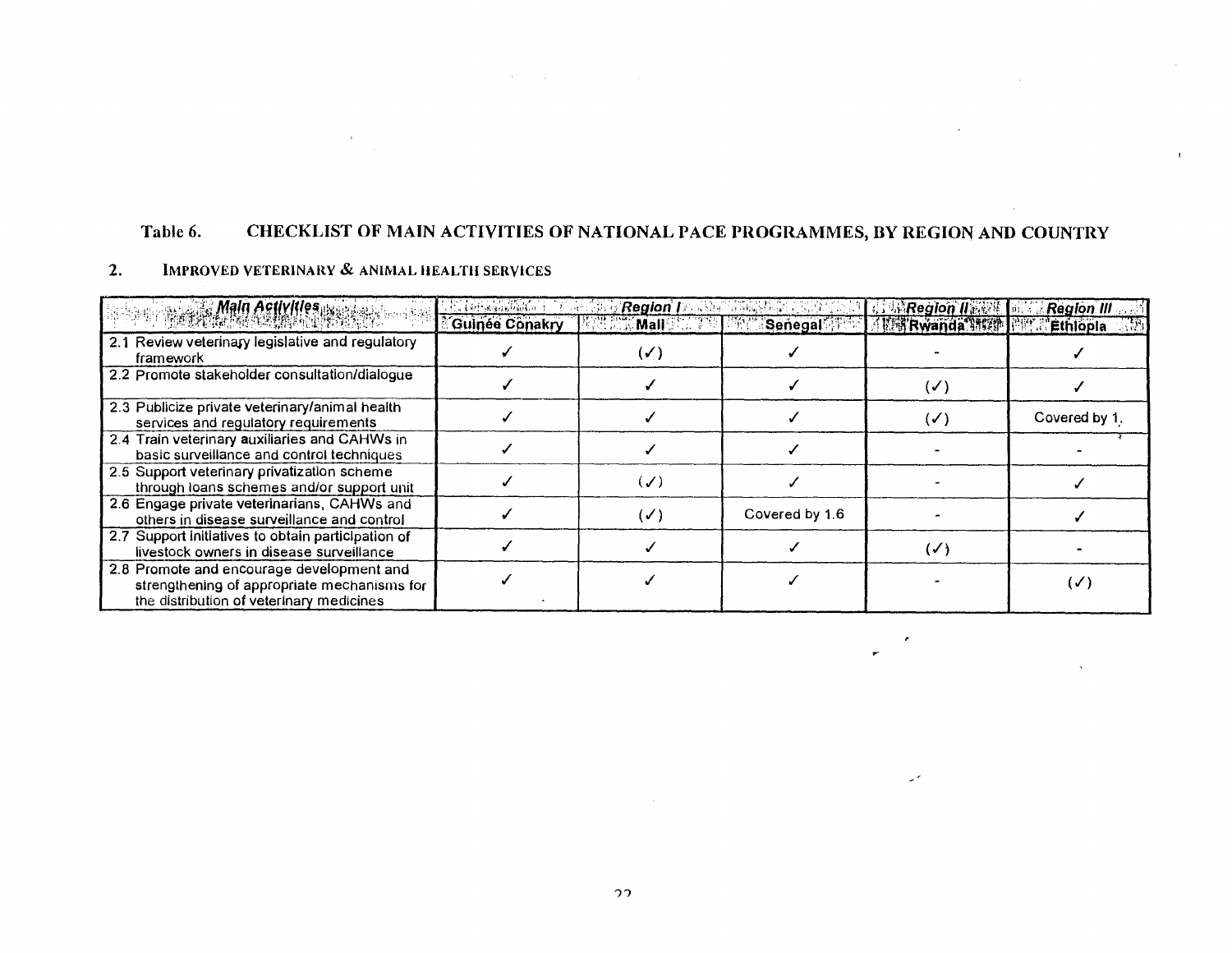#### **3. FIGHT AGAINST RWERPEST**

#### REGION I — WESTERN AFRICA

**Guinee Conakry** ceased vaccination against rinderpest in 1994 and has embarked on the OIE pathway. A functional epidemio-surveillance network is in place and PACE will support national disease searches and serological surveillance in cattle and wildlife. Laboratory capacity for the diagnosis of rinderpest will be improved and internationally accepted performance indicators will be adopted to assess the level of surveillance achieved. Guinée will develop a national emergency preparedness plan and will secure the resources needed to implement the plan. A national emergency fund is foreseen.

**Mali** will organize active surveillance campaigns required in the context of the OIE pathway for the declaration of freedom from rinderpest. Provision is made to meet the costs of specimen collection and laboratory analysis. Besides strengthening the national system of epidemio-surveillance (as indicated in section 1, above), PACE-Mali will develop a national emergency preparedness plan to counter the risk of reintroduction of rinderpest. The proposal for PACE-Mali to establish an emergency fund has been superseded by the establishment of a centrally managed fund for the whole PACE Programme.

In January 1999, **Senegal** declared provisional freedom from rinderpest. During the PACE programme, Senegal will continue to follow the OlE pathway. Surveillance will be extended to ensure that the country is declared free from disease and, subsequently, free from infection. Mobile teams will be equipped and deployed to conduct active surveillance at regular intervals. Their performance will be evaluated with indicators developed during the PARC project. A vehicle, camping equipment, and other materials will be purchased and provision has been made to meet laboratory costs.

#### REGION II (B)— CENTRAL AFRICA

The last case of rinderpest in **Rwanda** was recorded in 1932. In 1997, the country embarked upon the OlE pathway. However, chronic lack of resources has resulted in insufficient capacity to maintain the necessary level of surveillance. The establishment of the national system for epidemiological surveillance (see thrust I, above) will assist Rwanda to comply with the requirements of the OlE pathway. No specific activities are envisaged under this thrust.

#### REGION III (A)— EASTERN AFRICA

**Ethiopia** ceased all vaccination against rinderpest ceased in April 2000 in preparation for the national declaration of provisional freedom from rinderpest in July 2000. The threat of rinderpest entering Ethiopia exists in areas bordering southern Sudan and Somalia and Kenya. Consequently, surveillance will be intensified along these borders and the surveillance system will be further developed and refined (see thrust 1, above). Passive surveillance will continue and active surveillance will include surveillance of selected wildlife populations. In-service training will be provided to improve the design and implementation of epidemiologically and statistically reliable sampling and recording systems. Provisions will cover the costs of consumables and vehicle running costs incurred during surveillance.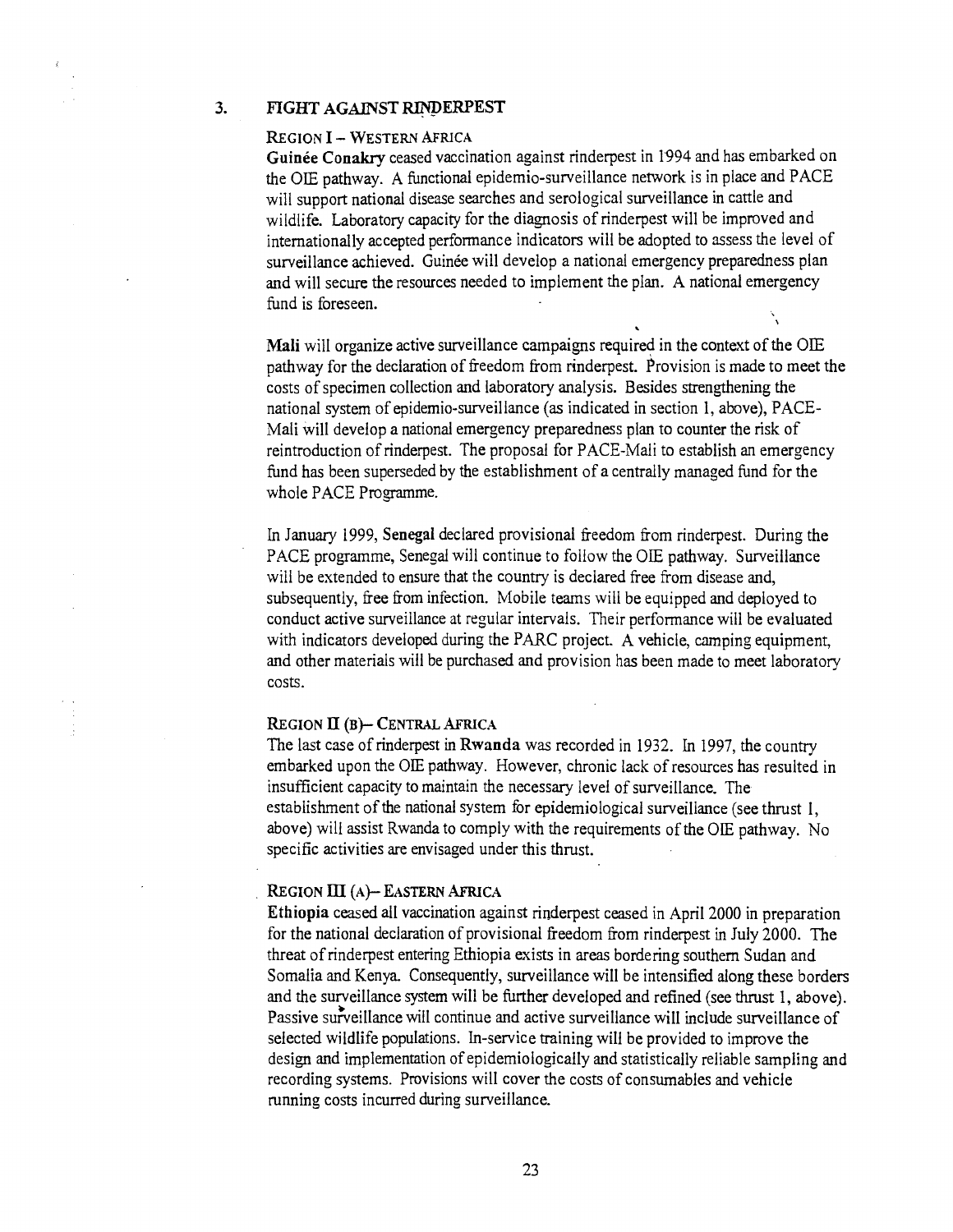## *COMMMENT ON THRUST 3*

 $\bullet$ 

It is evident that activities proposed by the countries of western Africa and Rwanda, which are not immediately threatened by rinderpest, have a different emphasis under this thrust. Vaccination has ceased and control is limited to surveillance. All countries will develop emergency preparedness plans, although Rwanda may not be able to make much progress during the first year.

The PACE Epidemiology Unit will assist all countries to review surveillance procedures, including wildlife populations, performance indicators and emergency plans. Assistance will be given to strengthen laboratory capabilities.  $\Delta_{\rm g}$ 

 $\ddot{\phantom{a}}$ 

 $\bar{\bf k}$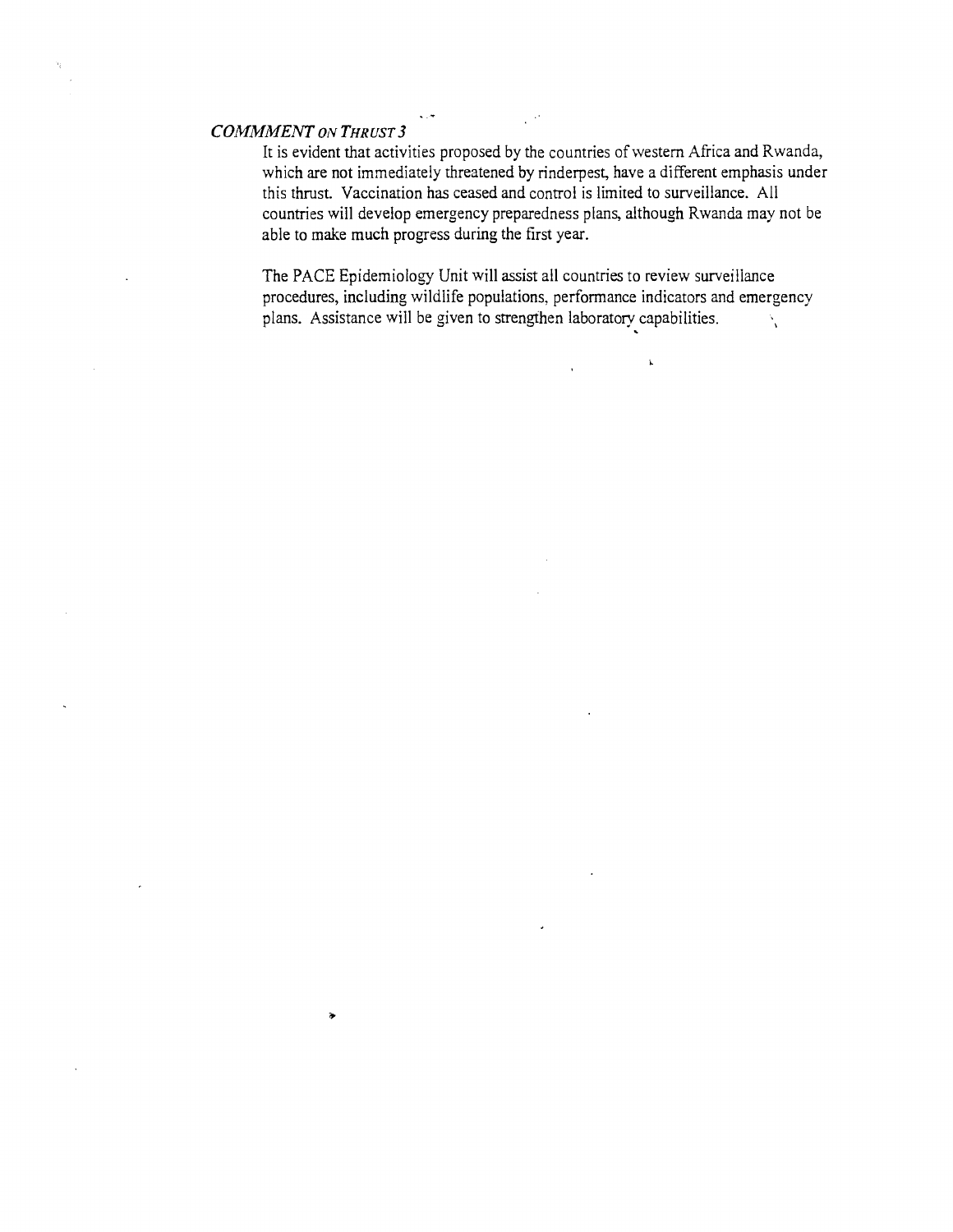CHECKLIST OF MAIN ACTIVITIES OF NATIONAL PACE PROGRAMMES, BY REGION AND COUNTRY Table 7.

l,

l,

 $\frac{1}{2}$ 

 $\hat{\boldsymbol{\epsilon}}$ 

 $\ddot{\phantom{0}}$ 

# FIGHT AGAINST RINDERPEST  $\ddot{ }$

| Covered by 1.3                                                                              |
|---------------------------------------------------------------------------------------------|
|                                                                                             |
|                                                                                             |
|                                                                                             |
|                                                                                             |
| 3.2 Continue disease surveillance of rinderpest<br>in compliance with OIE pathway           |
|                                                                                             |
|                                                                                             |
| 3.4 Establish capability for laboratory-based<br>differential diagnosis of rinderpest-like  |
| provide rinderpest vaccine where necessary<br>3.5 Develop and review control strategies and |
| 3.6Promote involvement of private veterinarians<br>in vaccination campaigns                 |
| 3.6 Develop emergency preparedness plans and<br>obtain approval at all levels               |

25

 $\mathbb{R}^d$ 

À,

 $\ddot{\phantom{0}}$ 

 $\bar{\bar{k}}$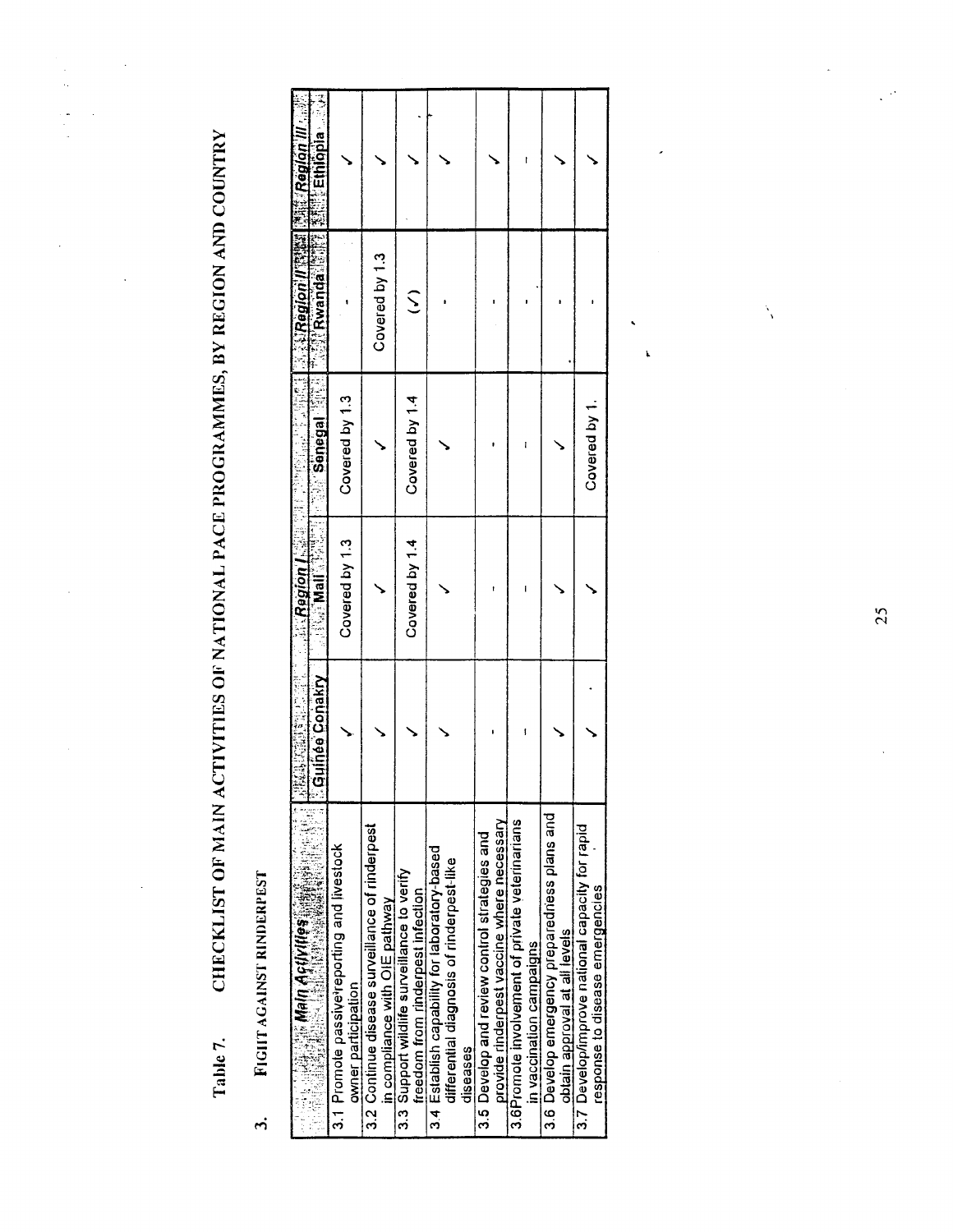#### 4. CONTROL OF OTHER EPIZOOTICS

#### REGION I — WESTERN AFRICA

In the first year, Guinée Conakry's activities will focus on surveys of CBPP, initially by using the sera collected for rinderpest surveillance. Abattoir surveys will also be conducted and positive cases will be traced through markets and stock routes. Private veterinarians and livestock owner associations will be encouraged to conduct mass vaccinations against CBPP on a contractual basis with full cost recovery (in line with the objectives of thrust 2). The PACE programme will ensure that vaccines are available for purchase, and will monitor progress. Serological surveys of PPR and foot-and-mouth disease will be conducted on samples stored in the serum bank in order to obtain information on disease distribution. Links will be established with laboratories in Dakar and Bingerville to assist the diagnosis and surveillance of African swine fever (ASF).

PACE Mali will similarly activate the basic network that was developed for rinderpest surveillance to monitor priority diseases (including CBPP, foot-and-mouth disease, peste de petits ruminants [PPR], and Rift Valley fever). The data collected through the network will improve the epidemiological and economic aspects of these major epizootics. Private veterinarians will be mandated to vaccinate animals against CBPP and PPR, for which livestock owners will pay. PACE-Mali will support this intervention by mounting a CBPP awareness campaign through its communication section.

PACE Senegal's first work programme emphasizes the improvement of diagnostic laboratory capacity for a range of diseases including CBPP, PPR, foot-and-mouth disease, Rift Valley fever, lumpy skin disease and Newcastle disease. Routine disease surveillance will improve the central epidemiological database and this will provide information on other important epizootic diseases. The project will support abattoir surveys related to CBPP and will mount an awareness campaign, with the assistance of the communications unit of the Directorate of Livestock Development. The main costs of surveillance will be borne by the national system for epidemiological surveillance but additional costs, particularly related to the abattoir survey will be met from provisions under this heading.

#### $REGION II (B) - CENTRAL AFRICA$

To respond effectively to the threat of epizootics, Rwanda will seek to integrate its activities with those of neighbouring states, so that regional strategies can be developed. Rwanda would benefit from active participation in regional strategies to control epizootics. After rinderpest, CBPP is the next priority for control and activities will start in the second year.

#### REGION III (A) - EASTERN AFRICA

Ethiopia's federal national animal disease surveillance system will provide data from which the national PACE programme will extract information related, initially, to contagious bovine pleuro-pneumonia (CBPP). Questionnaire-based, abattoir and serological surveys of CBPP will be conducted, and diagnostic facilities will be improved; skills will be improved by specific in-service training provided by a shortterm consultant.

 $\sim$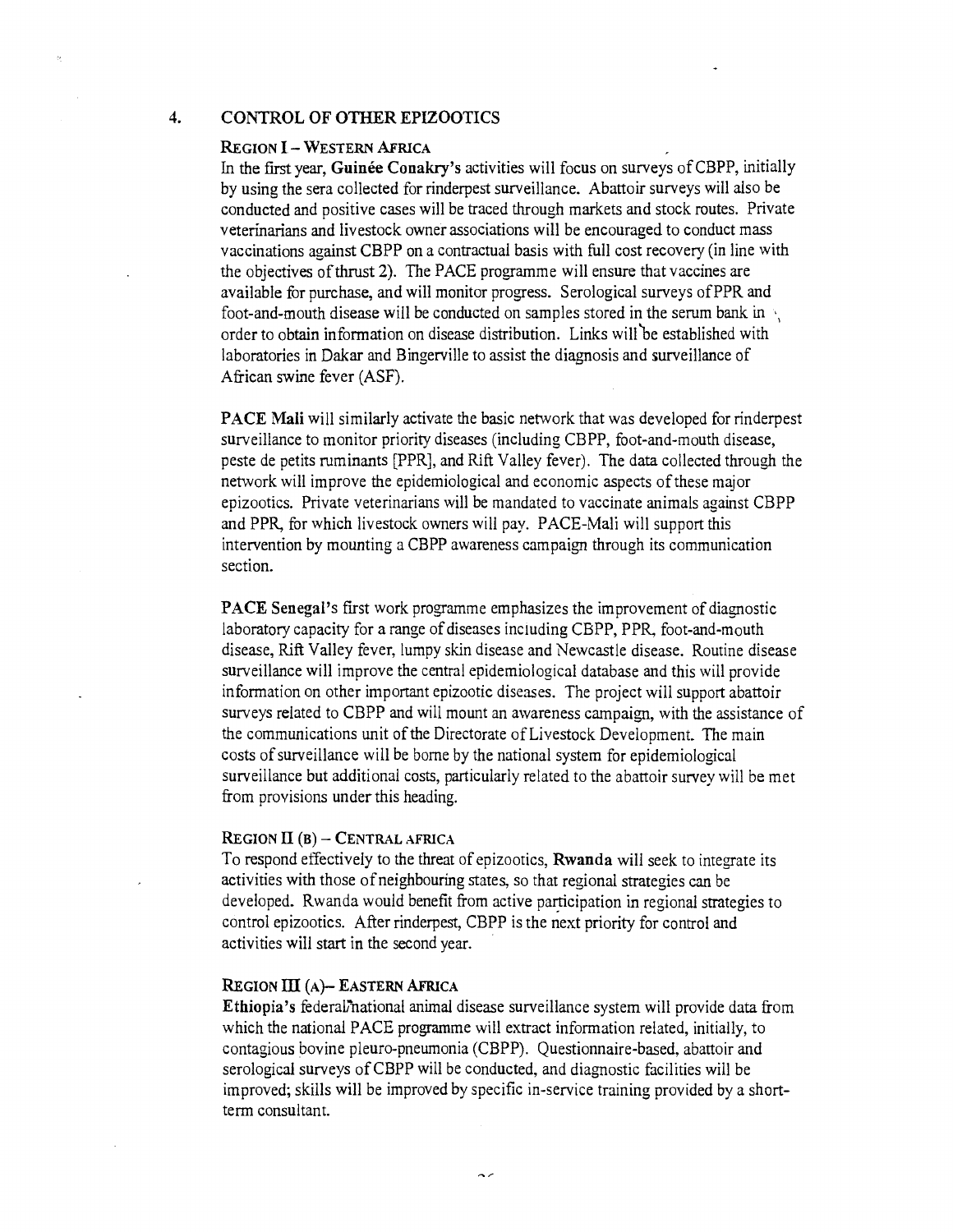#### *COMMENT ON THRUST 4*

¥

Guinée and Senegal are well advanced in the establishment of linkages between the public and private veterinary services; both propose to engage private veterinarians in disease surveillance and will promote their involvement in the delivery of other services, including vaccination. Rwanda has insufficient capacity to be able to focus on this thrust in the first year, whilst in Ethiopia, activities will be concentrated on assisting the emergence of private veterinary practitioners.

All countries recognize and will promote the participation of veterinary auxiliaries and livestock owners in disease surveillance. The PACE Communications Unit will assist these initiatives.  $\bar{\mathbf{r}}$ 

The PACE PCU will encourage all countries to improve their reporting to OAU/IBAR and the OIE. The Epidemiology Unit will offer specific technical support to each country.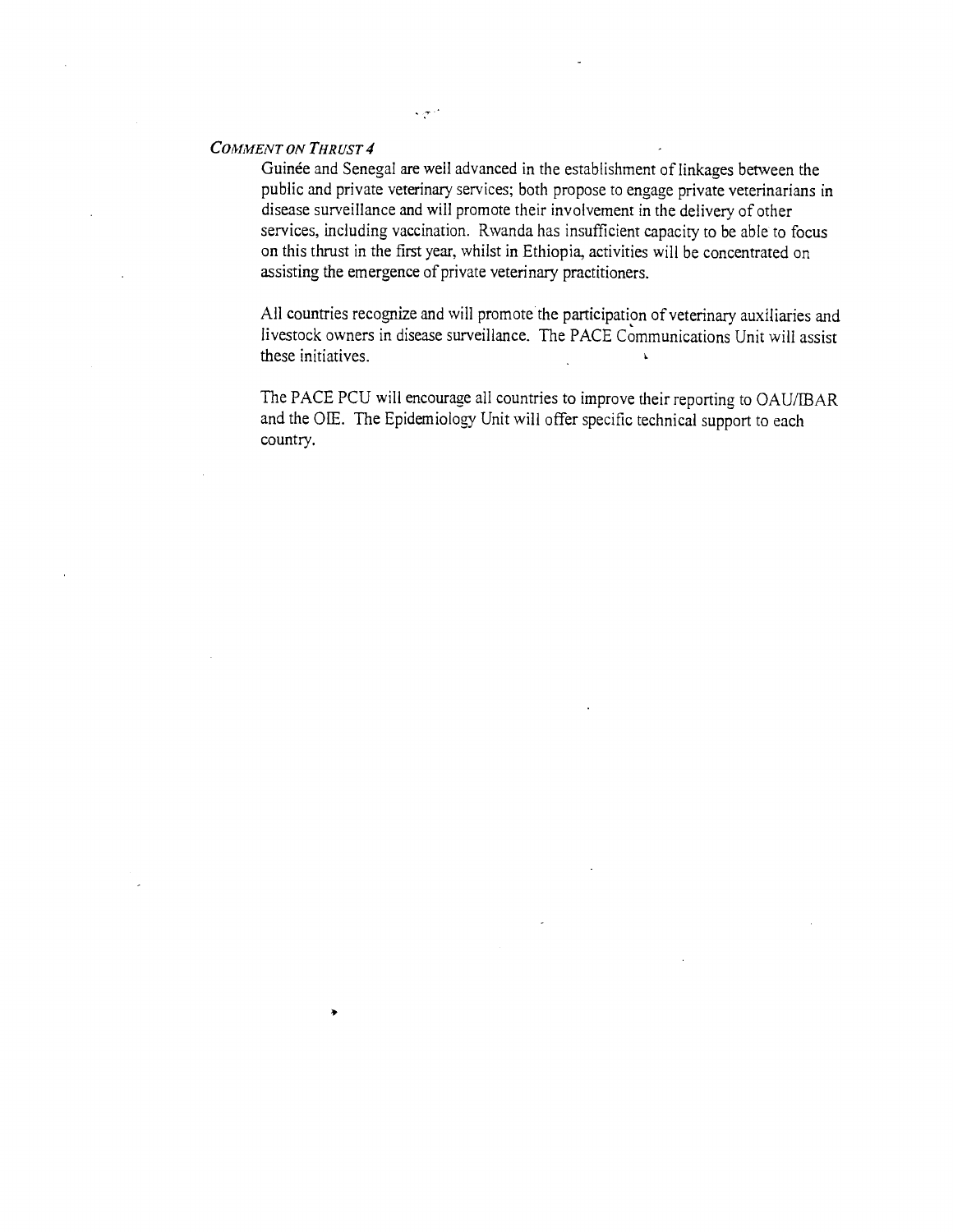#### CHECKLIST OF MAIN ACTIVITIES OF NATIONAL PACE PROGRAMMES, BY REGION AND COUNTRY Table 8.

 $\mathcal{L}$ 

 $\omega^{(2)}$ 

 $\sim$ 

#### CONTROL OF OTHER EPIZOOTICS 4.

 $\sim 10^{-1}$ 

 $\mathcal{A}^{\mathcal{A}}$ 

| Main Activities                                                                                                       | Antiken (Dato Sulli) | <b>Region I</b> |                | Region II<br>أكلوه | <b>Region III</b> |
|-----------------------------------------------------------------------------------------------------------------------|----------------------|-----------------|----------------|--------------------|-------------------|
|                                                                                                                       | Guinée Conakry       | Mali            | <b>Senegal</b> | <b>Rwanda</b>      | <b>Ethlopia</b>   |
| 4.1 Conduct disease surveys (including abattoir<br>surveillance/surveys) of priority diseases                         |                      |                 |                | Covered by 1.4     |                   |
| 4.2 Establish specific laboratory diagnostic<br>capacity                                                              |                      | Covered by 1.5  |                |                    |                   |
| 4.3 Conduct economic studies of the impact of<br>selected diseases and their control                                  |                      |                 |                |                    | Covered by 1.2    |
| 4.4 Publicize priority disease syndromes and<br>reporting requirements                                                |                      |                 |                | Covered by 1.7     | Covered by 1.7    |
| 4.5 Develop and maintain border controls and<br>checkpoints to enhance surveillance                                   |                      |                 |                |                    | Covered by 1.3    |
| 4.6 Provide appropriate training to ensure<br>capacity for diagnosis and control activities                           |                      |                 | Covered by 1.2 | Covered by 1.3     |                   |
| 4.7 Provide information to epidemio-surveillance<br>unit (see 1.3 above), map distributions and<br>report findings    |                      |                 |                |                    |                   |
| 4.8 Develop/revise strategy options for national<br>and regional programmes to control priority<br>diseases           |                      |                 |                |                    | Covered by 1.9    |
| 4.9 Ensure availability of quality assured<br>vaccines (where appropriate) for<br>administration primarily by private |                      |                 |                |                    |                   |
| veterinarians, at cost                                                                                                |                      |                 |                |                    |                   |
| 4.10 Develop emergency preparedness plans                                                                             |                      |                 | Covered by 1.9 |                    | Covered by 1.9    |
| 4.11 Submit reports of OIE List A & B disease<br>events to OAU/IBAR and OIE                                           | (see 1.11)           | (see 1.11)      | (see $1.11$ )  | (see 1.11)         | (see $1.11$ )     |

28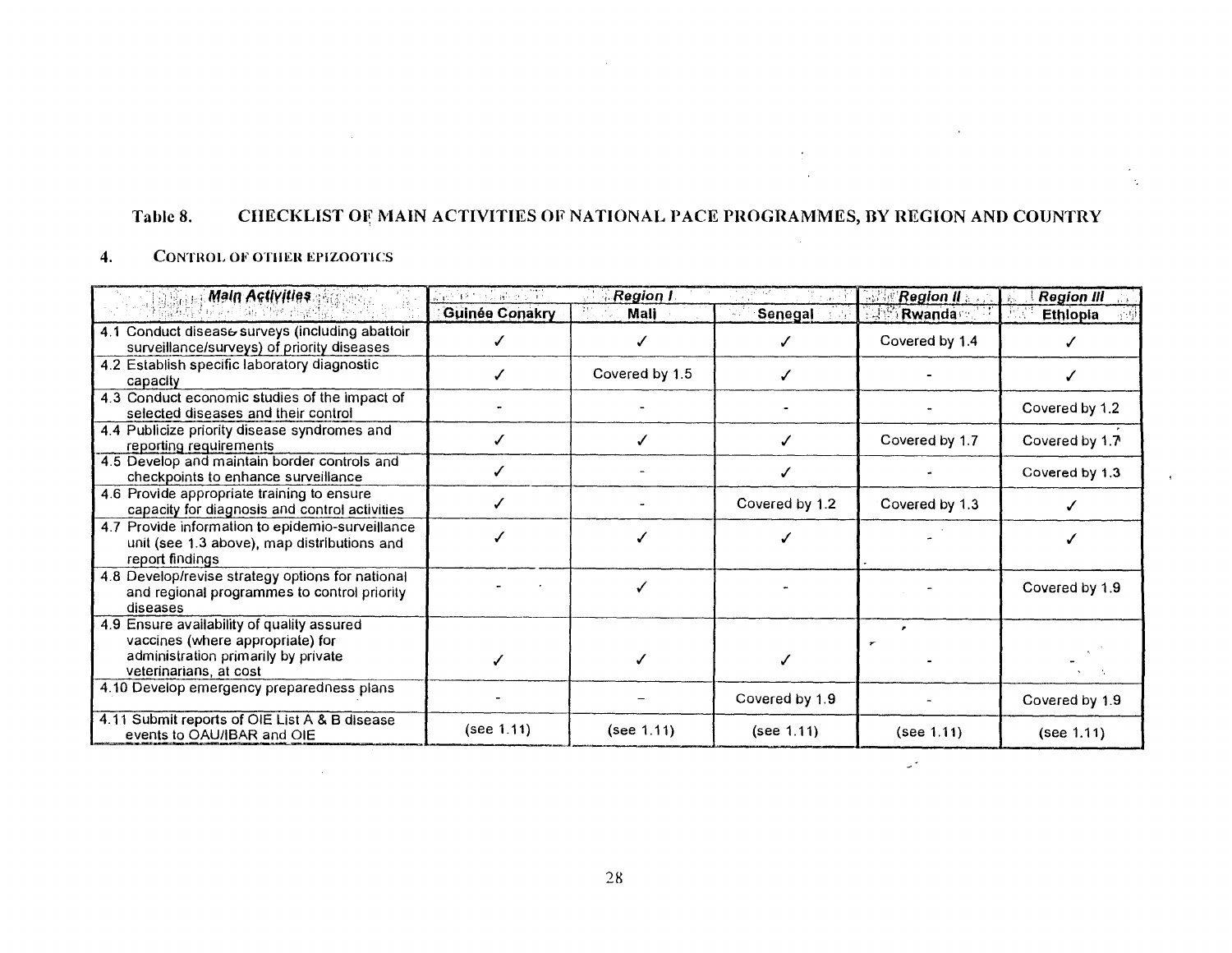# 5. MONITORING AND EVALUATION OF PACE

The financing agreement of the PACE Programme states: "Monitoring and regular internal evaluations will be the key tasks of the Regional and Sub-regional Coordination Units. The approach adopted will be based on participatory monitoring and evaluation in each country. The overall effectiveness of PACE will be measured in terms of the development of epizootic diseases, documented by the 01E, the number and results of samples and also the improved effectiveness of husbandry services."

The active participation of planners and implementing agents is essential for meaningful monitoring. The tables (above) provide an orientation for logical frameworks that the PACE Common Services and Co-ordination Units will develop. The outcome will guide national programmes. Detailed milestones and'baseline data for indicators will be finalized in the course of implementation the first year's work programmes; their scope is shown in Table 9.

#### Table 9.

| PACE Objectives/Themes: 2002 2002                      | Scope of indicators for the evaluation of the PACE Programme at national level<br>Scope of Indicators                                                                                                                                                                                                                                                   |
|--------------------------------------------------------|---------------------------------------------------------------------------------------------------------------------------------------------------------------------------------------------------------------------------------------------------------------------------------------------------------------------------------------------------------|
|                                                        |                                                                                                                                                                                                                                                                                                                                                         |
| 1. Enhanced national capacities                        | Policies related to disease surveillance<br>Government budgetary contributions to surveillance networks<br>Human resources & skills in laboratory diagnostics; data<br>management; project management; communications;<br>Economic analysis; strategy formulation; etc.<br>Standardized systems for information exchange in place                       |
| 2. Improved veterinary services/<br>animal health care | Policy to support privatised veterinary services<br>Review of legislative framework for veterinary practice<br>Regulatory framework for veterinary services<br>Professional and farmers' associations<br>Contractual relationships: public-private sector<br>Contract performance criteria                                                              |
| 3. Fight against rinderpest                            | Improved diagnostic tools in use<br>Surveillance coverage in each country<br>Compliance with technical performance indicators<br>Performance of reporting systems<br>Compliance with milestones on the OIE pathway<br>Data management system standards in place<br>Epidemiological analyses & follow-up actions<br>Emergency preparedness plans updated |
| 4. Control of other epizootics                         | Appropriate diagnostic tools in use<br>Surveillance coverage in priority areas<br>Outbreaks and declarations of OIE List A diseases<br>Strategies in place at national and regional levels<br>Allocation of national budgets to implement strategies<br>Regular reports received by OAU/IBAR                                                            |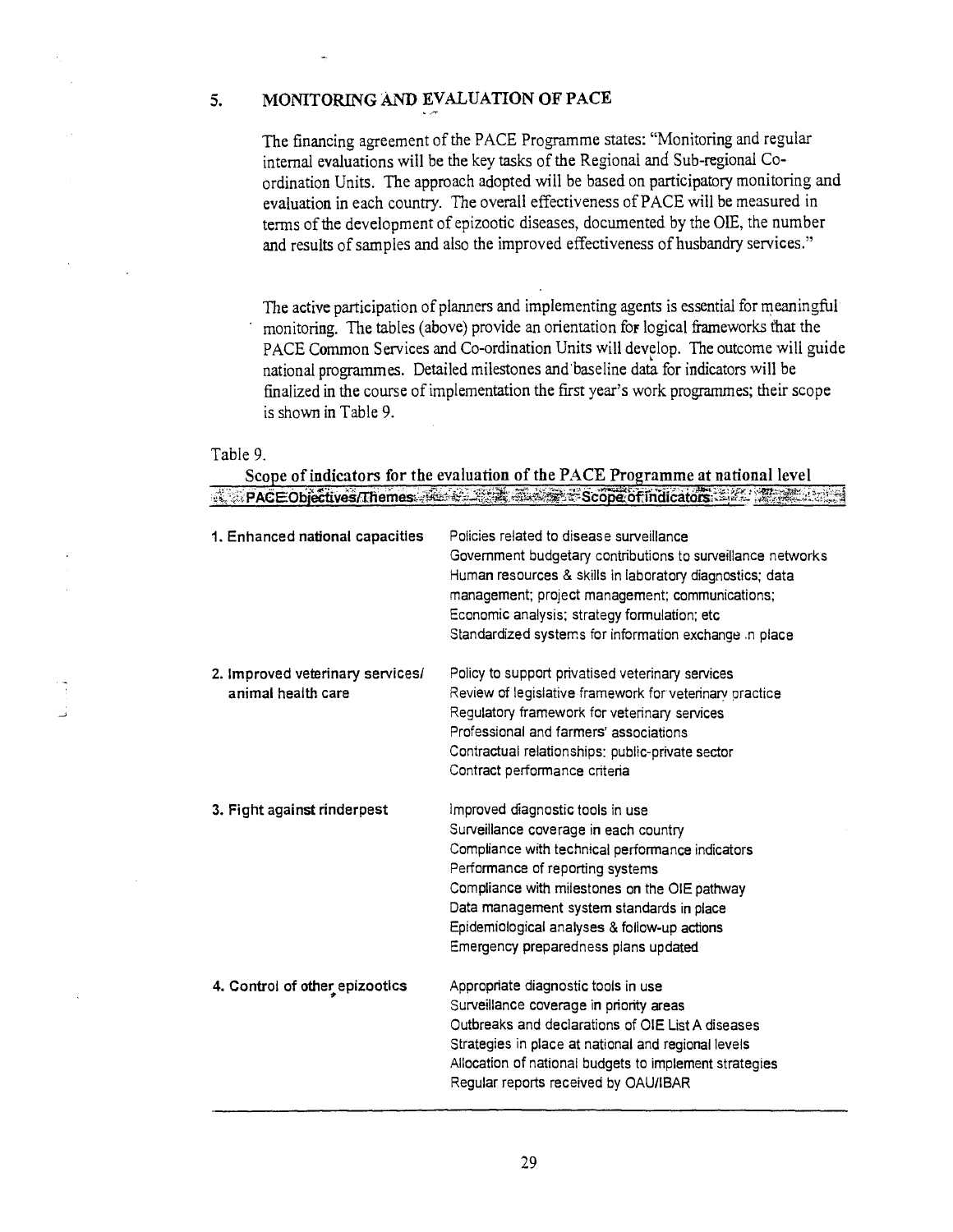## COST **FOR NATIONAL** PACE **PROGRAMMES**

The consolidated cost estimates are presented in three sets of tables, *viz:* 

| Table I | Consolidated budget for the five countries.                              |
|---------|--------------------------------------------------------------------------|
| Table 2 | Consolidated budget for the five countries, by country and by            |
|         | main cost item (personnel, equipment and running costs).                 |
|         | Tables 3.1-3.5 Individual national programmes cost estimates, indicating |
|         | government contributions.                                                |

 $\mathbf{r}$ 

Detailed cost estimates and budgets are contained in the annexed national documents.

#### **1. GOVERNMENT CONTRIBUTIONS**

Government financial contributions to PACE are indicated in the copies of the relevant sections of the separate national proposals.

#### **Region I Western Africa**

Guinée Conakry will pay the salaries of all government personnel working with the project. From Year 4, the Government will progressively take over the recurrent costs of disease surveillance.

In addition to meeting the costs of staff salaries throughout the programme, the Government of Mali will progressively take over the running costs of the disease surveillance network.

The Government of Senegal will pay the salaries of all government personnel and has made provision for the purchase of equipment and for some running costs from the first year of the programme.

#### **Region II — Central Africa**

The Government of Rwanda will pay the salaries of all government staff and has indicated that it will contribute to running costs and the purchase of equipment. These latter contributions will not be made in the first year.

#### **Region III — Eastern Africa**

The Government of Ethiopia will contribute substantially to the personnel, equipment and running costs each year. However, the contributions are indicated on Government budget lines, which differ from those of the PACE programme.

In line with the PACE strategy, the Programme's Regional Co-ordination Units will promote dialogue with national governments to increase the financial contributions to the long-term maintenance of disease surveillance networks.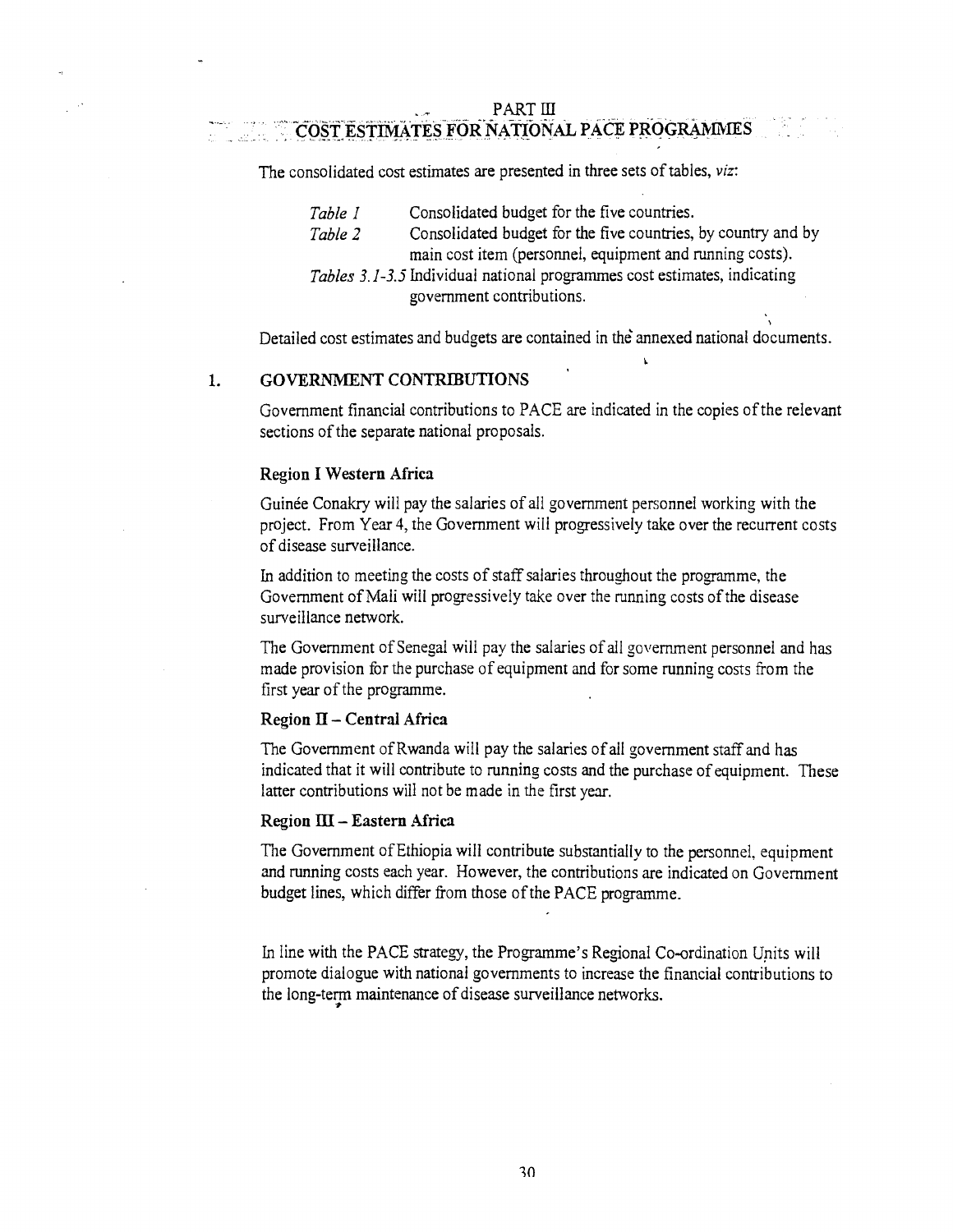$\label{eq:2.1} \frac{1}{\sqrt{2}}\left(\frac{1}{\sqrt{2}}\right)^{2} \left(\frac{1}{\sqrt{2}}\right)^{2} \left(\frac{1}{\sqrt{2}}\right)^{2} \left(\frac{1}{\sqrt{2}}\right)^{2} \left(\frac{1}{\sqrt{2}}\right)^{2} \left(\frac{1}{\sqrt{2}}\right)^{2} \left(\frac{1}{\sqrt{2}}\right)^{2} \left(\frac{1}{\sqrt{2}}\right)^{2} \left(\frac{1}{\sqrt{2}}\right)^{2} \left(\frac{1}{\sqrt{2}}\right)^{2} \left(\frac{1}{\sqrt{2}}\right)^{2} \left(\$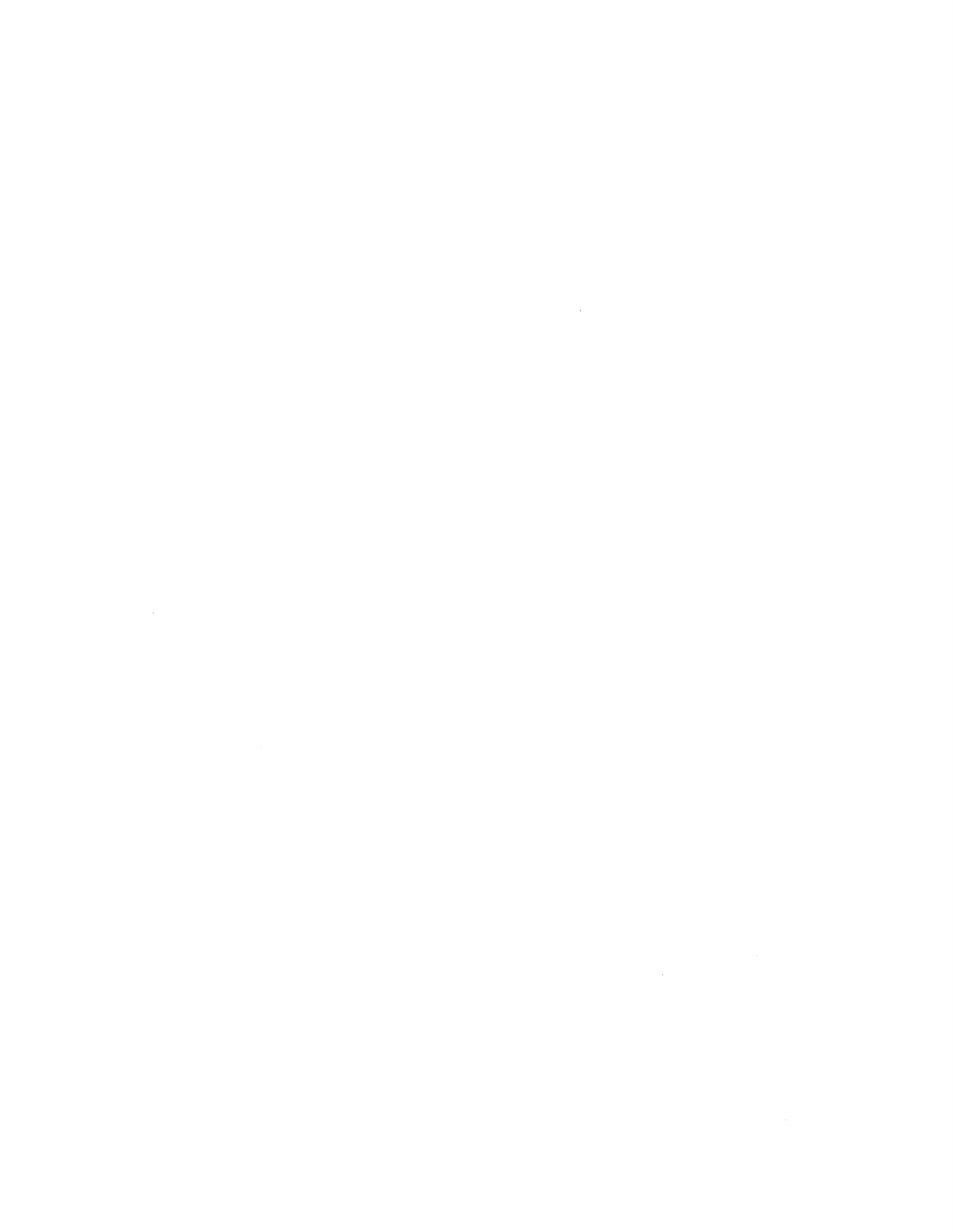#### $\sqrt{2}$ 2. COST ITEMS

#### 2.1 PERSONNEL

#### 2.1.1 Locally engaged staff

The majority of PACE personnel in national programmes are staff of government departments, notably of the veterinary services. In some cases, additional project staff will be engaged to assist with the administrative duties. In Ethiopia, the scale of the intensified rinderpest surveillance requires the local recruitment of two more people, in addition to those who were engaged during PARC.

#### 2.1.2 Technical assistance

Long-term technical assistance is foreseen in Ethiopia's PACE Programme. In other programmes, short-term technical assistance will be required. It is intended that these inputs will be provided under a framework contract that will be the subject of a separate commitment. PACE Rwanda will benefit from a form of technical assistance arising from its close collaboration with neighbouring countries.

#### 2.2 EQUIPMENT

During the first year, equipment will be purchased in accordance with the EDF procedures laid down in the "Detailed rules for conducting imprest accounts in EDFfinanced programmes and projects." The rules are annexed to the approved work programmes and cost estimates of individual countries. New vehicles will be purchased by Ethiopia (25 vehicles) through normal EDF tender procedures, for which a commitment will be made separate from that of the imprest account.

## 2.3 RUNNING COSTS

The provisions in the cost estimates will cover costs related to travel (including air fares, daily subsistence allowances, national meetings, workshops and training, and vehicle running costs) and general office and laboratory running costs.

 $\ddot{\phantom{1}}$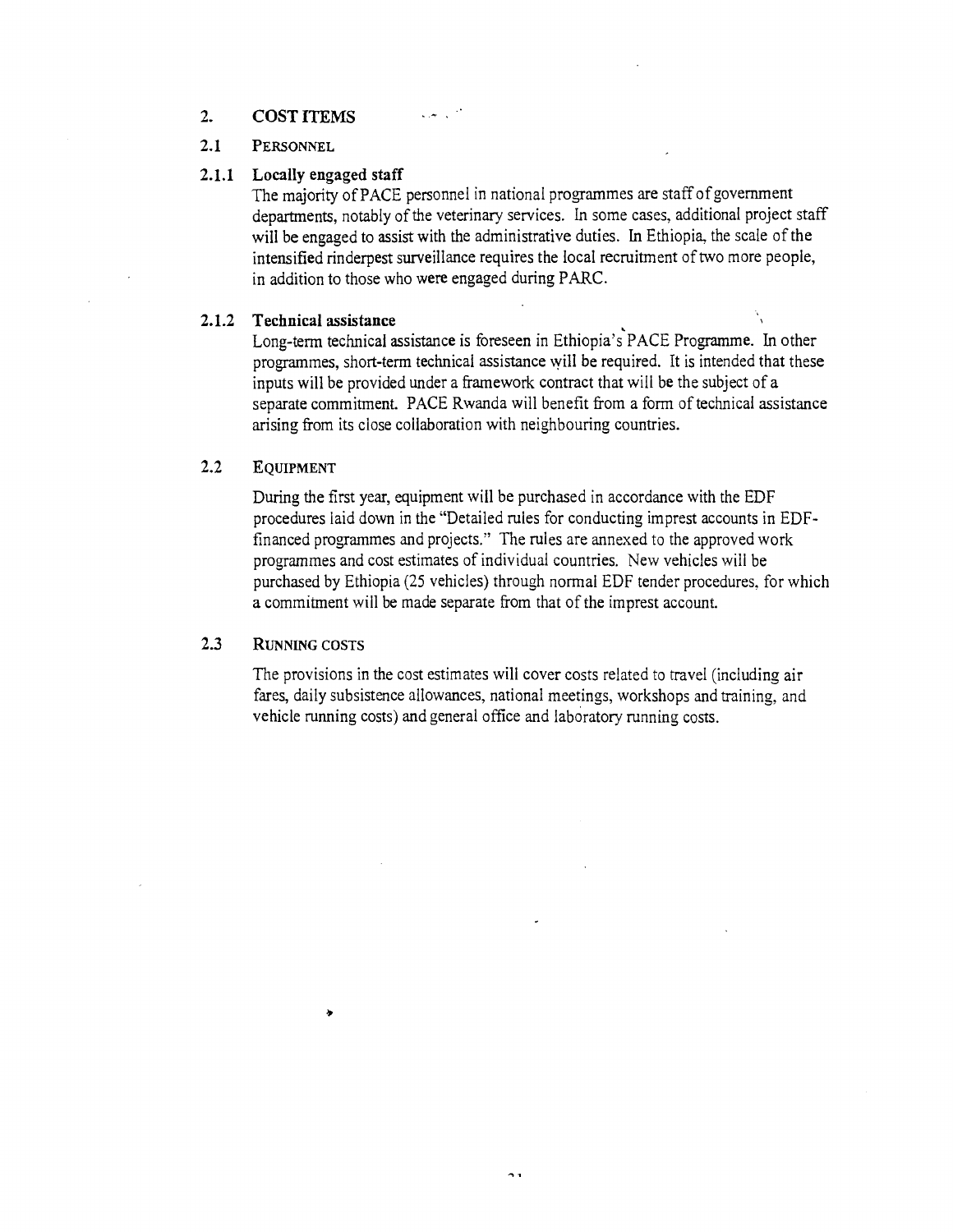## IMPLEMENTATION PROCEDURES

The annual work programmes and cost estimates (AWP&CE) are consistent with the respective global plans for the National PACE Programmes. The National Authorizing Officer of each country has signed a Memorandum of Understanding with the Regional Authorizing Officer, the global plan for the national PACE programme forms an annex to the memorandum. These documents are provided in Volume 2.

The AWP&CEs are each subject to the conditions laid down in the respective, duly signed imprest account contractual document.

During the course of the year, the PACE PCU will develop systems for monitoring and auditing implementation of national PACE programmes. Monthly financial accounts will be sent direct to the Financial Controller at OAU/IBAR. Quarterly technical reports will be prepared by each national programme for compilation at the level of regional co-ordination units.

The PACE PCU will produce half-yearly and annual reports that are based on the quarterly technical reports and monthly financial reports submitted by the National PACE Programmes, and the technical reports of the Common Services.

The reporting formats will be prepared by the PACE PCU and will be transferred to the National PACE Programmes.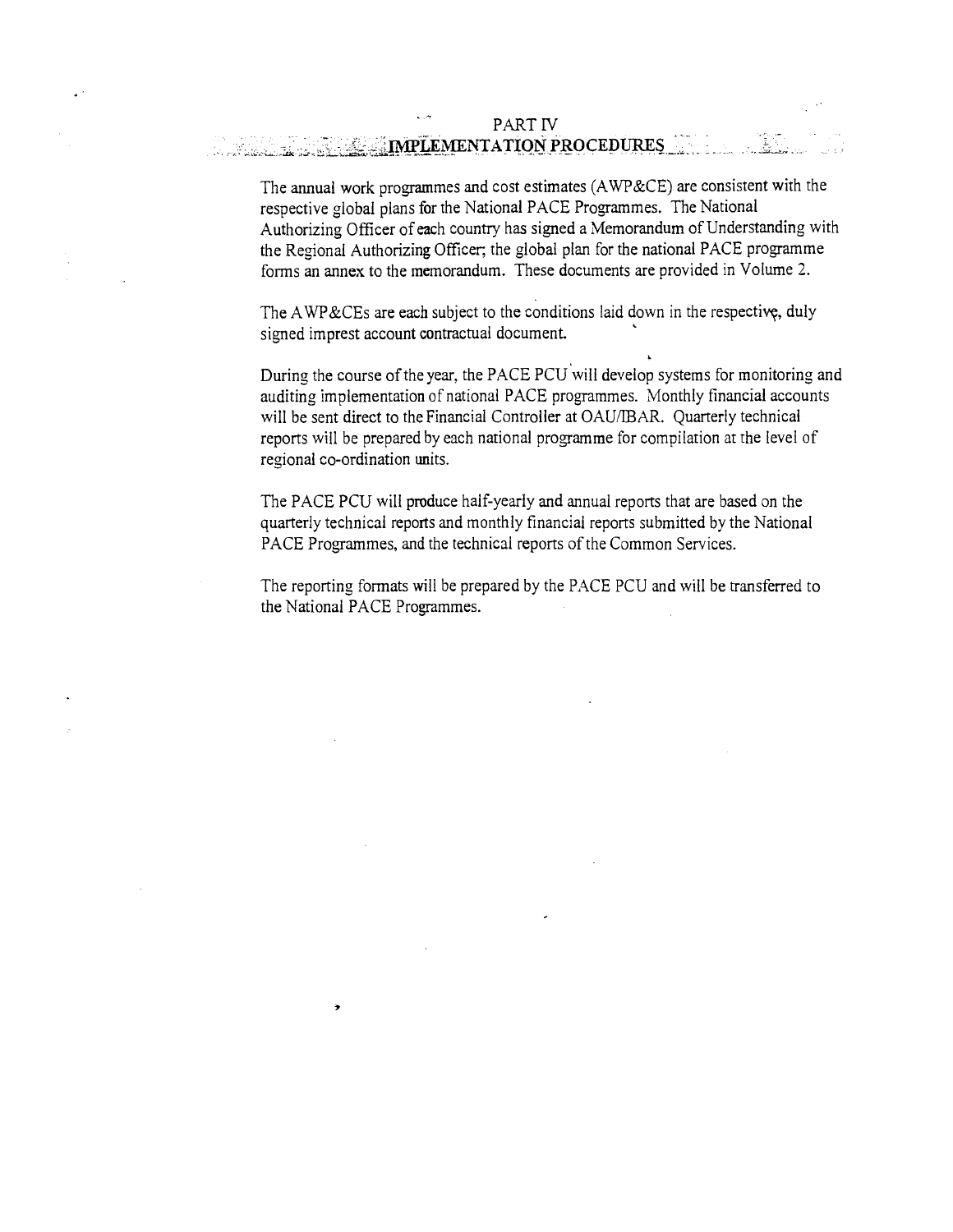PART V SIGNATURES

This document (Volume 1) consolidates the individual work programmes and cost estimate proposed by Guinee Conakry, Ethiopia, Mali, Rwanda and Senegal. The following signatories have proposed, authorized and endorsed the separate commitments to meet the estimated costs that are summarized in Tables 1 to 3 and described in detail in the individual country proposals in Volume 2.

*Propose*  **Dr Rene Bessin PACE Programme Co-ordinator**   $\frac{1}{2}F_{R}$  $OF$ *Authorized by:*  Dr. J. Musiime **Dr. 3. Muslime**  $O_{A}$  (*ARCA)* **Constraining** Officer of the EDF

|                                                            | <b>Endorsed by</b> | $C_{12} = 50.100$               |  |
|------------------------------------------------------------|--------------------|---------------------------------|--|
|                                                            |                    | EUROOL: 1<br>DEVELOPMEN<br>FUND |  |
| Head of the Delegation of the European Commission in Kenya |                    |                                 |  |
| (the Lead Delegation of the PACE Programme)                |                    | 52                              |  |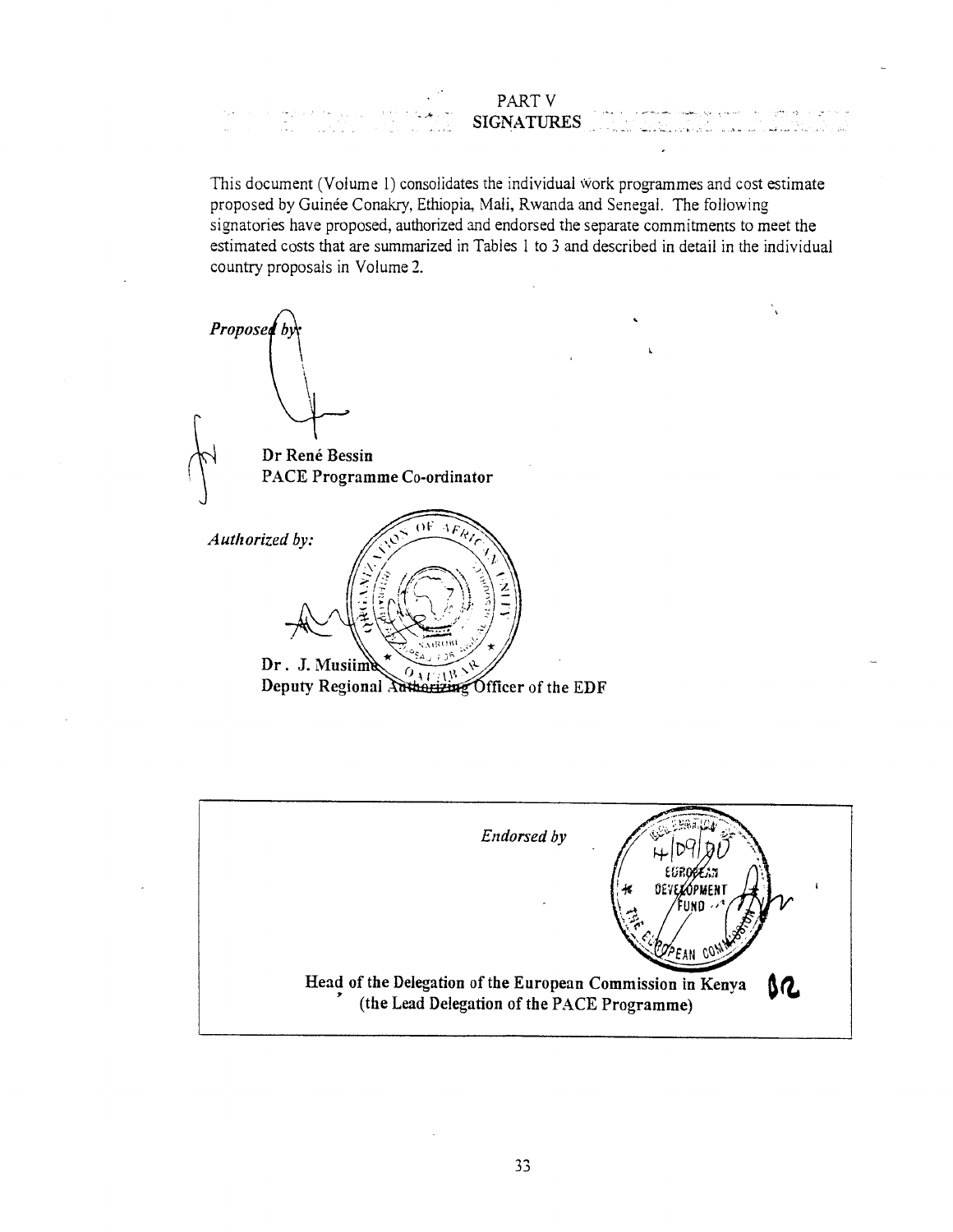$\label{eq:2.1} \frac{1}{\sqrt{2}}\int_{\mathbb{R}^3}\frac{1}{\sqrt{2}}\left(\frac{1}{\sqrt{2}}\right)^2\frac{1}{\sqrt{2}}\left(\frac{1}{\sqrt{2}}\right)^2\frac{1}{\sqrt{2}}\left(\frac{1}{\sqrt{2}}\right)^2.$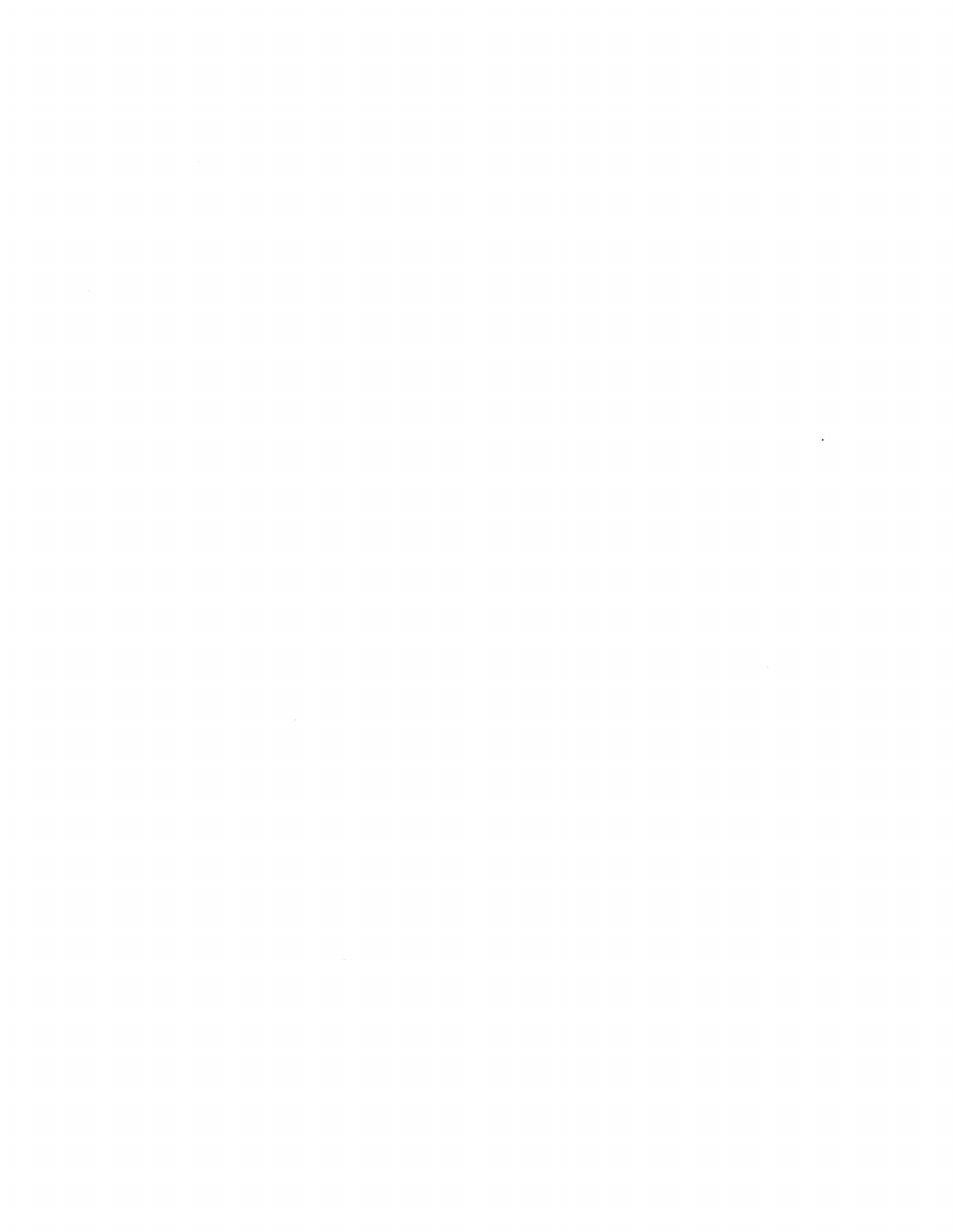**Tabie:1.1. 1 Country Budget: PACE Programme** 

**Detailed overview for: SENEGAL de: 1/8/00 - 31/7/2001 Année:1** 

 $\mathbf{z}_i$ 

ł,

1

| <b>Main activity Heading</b>         |                          |             |              |            |
|--------------------------------------|--------------------------|-------------|--------------|------------|
|                                      |                          | Total       | en           | Conribut.  |
| 1. Reinforcement of public services. |                          | <b>FCFA</b> | Euro         | Gouvernmt. |
| Renforcement des services publiques  |                          |             |              | en FCFA    |
|                                      |                          |             |              |            |
| 1.1. Bureau Epidemiosurveillance     |                          |             |              |            |
|                                      |                          | k.          |              |            |
|                                      | -Personnel               | 2880000     | 4391         |            |
|                                      | -Equipement              | 5400000     | 8233         |            |
|                                      | -Frais de fonctionnement | 40550000    | 61823        |            |
| sous total                           |                          | 48830000    | 74447        |            |
|                                      |                          |             |              |            |
| 1.2. Laboratoire National            |                          |             |              |            |
|                                      | -Personnel               | 1800000     | 2744         |            |
|                                      | -Equipement              | 17000000    | 25919        |            |
|                                      | -Frais de foctionnement  | 25515000    | 38901        |            |
| sous total                           |                          | 44315000    | 67564        |            |
|                                      |                          |             |              |            |
| 1.3. Inspections Regionales          |                          |             |              |            |
|                                      | -Personnel               | 5040000     | 7684         |            |
|                                      | -Equipement              | 2100000     | 3202         | 6000000    |
|                                      | -Frais de fonctionnement | 23300000    | 35524        | 7500000    |
| sous total                           |                          | 30440000    | 46410        |            |
|                                      |                          |             |              |            |
| 1.4. Reseau Actif                    |                          |             |              |            |
|                                      | -Personnel               |             | $\mathbf{0}$ |            |
|                                      | -Equipement              | 35050000    | 53438        |            |
|                                      | -Frais de fonctionnement | 42042000    | 64098        | 2450000    |
| sous total                           |                          | 77092000    | 117536       |            |
|                                      |                          |             |              |            |
| 1.5. Unite de Coordination Nationale | -Personnel               | 11880000    | 18113        | 3300000    |
|                                      | -Equipement              |             | 0            |            |
|                                      | -Frais de fonctionnement | 30476000    | 46464        |            |
| sous total                           |                          | 42356000    | 64577        |            |
|                                      |                          |             |              |            |
| Sous total renforcement:             |                          | 243033000   | 370534       |            |
|                                      |                          |             |              |            |
| ٠                                    |                          |             |              |            |
|                                      |                          |             |              |            |
|                                      |                          |             |              |            |
|                                      |                          |             |              |            |
|                                      |                          |             |              |            |
|                                      |                          |             |              |            |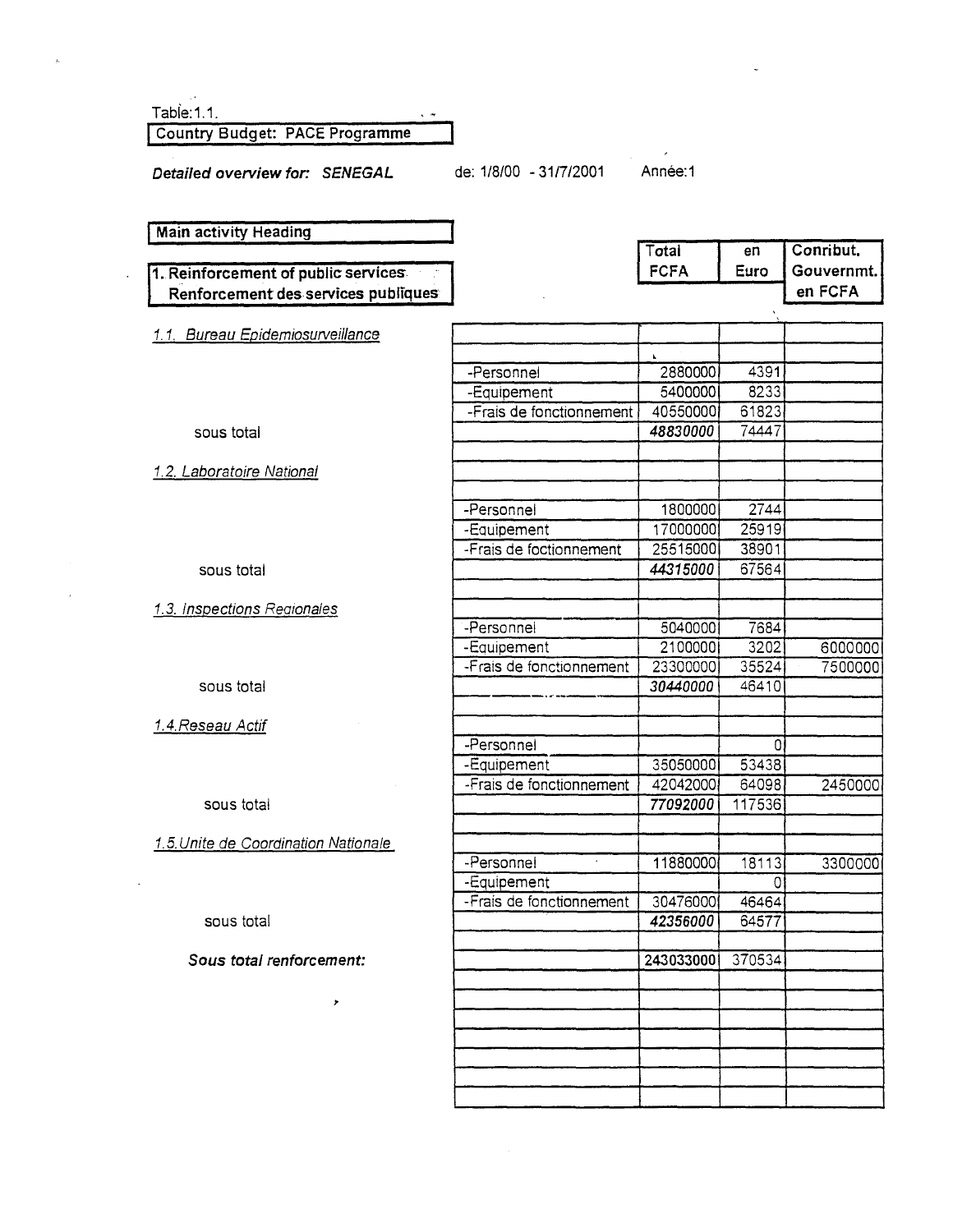$\label{eq:2.1} \frac{1}{\sqrt{2}}\int_{\mathbb{R}^3}\frac{1}{\sqrt{2}}\left(\frac{1}{\sqrt{2}}\right)^2\frac{1}{\sqrt{2}}\left(\frac{1}{\sqrt{2}}\right)^2\frac{1}{\sqrt{2}}\left(\frac{1}{\sqrt{2}}\right)^2\frac{1}{\sqrt{2}}\left(\frac{1}{\sqrt{2}}\right)^2.$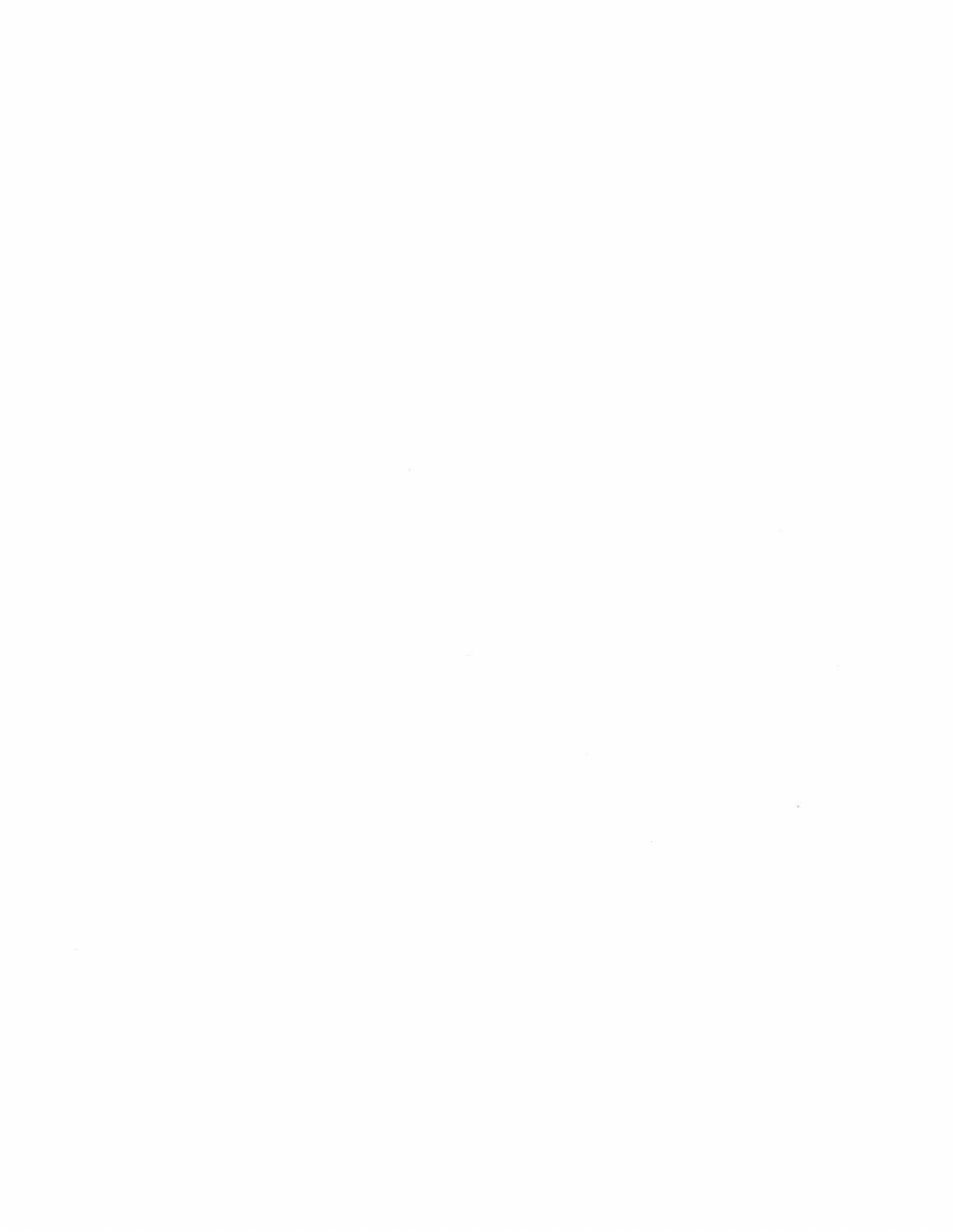| 2. Improved Veterinary Services        |                          |                            |        |          |
|----------------------------------------|--------------------------|----------------------------|--------|----------|
| Amélioration des services Vétérinaires |                          |                            |        |          |
|                                        |                          |                            |        |          |
|                                        | -Personnel               | 0                          | 0      | 420000   |
|                                        | -Equipement              | 5500000                    | 8385   |          |
|                                        | -frais de fonctionnement | 25050000                   | 38192  |          |
| sous total                             |                          | 30550000                   | 46577  |          |
|                                        |                          |                            |        |          |
|                                        |                          |                            |        |          |
| 3. Lutte contre la Peste Bovine        |                          |                            |        |          |
| <b>Fight against Rinderpest</b>        |                          |                            |        |          |
|                                        |                          |                            |        |          |
|                                        | -Personnel               | 0                          | 0      |          |
|                                        | -Equipement              | 15500000                   | 23632  |          |
|                                        | -Frais de Fonctionnement | 7650000                    | 11663  |          |
| sous total                             |                          | 23150000                   | 35295  |          |
|                                        |                          |                            |        |          |
|                                        |                          |                            |        |          |
| 4. Lutte contre les autres epizooties  |                          |                            |        |          |
| Control of other epizootics:           |                          |                            |        |          |
|                                        |                          |                            |        |          |
|                                        | -Personnel               | 0                          | 0      |          |
|                                        | -Equipement              | 5250000                    | 8004   |          |
|                                        | -frais de fonctionnement | 5864000                    | 8940   | 150000   |
| sous total                             |                          | 11114000                   | 16945  |          |
|                                        |                          |                            |        |          |
| Total:                                 |                          | 307847000                  | 469351 | 19820000 |
| Imprévus et inflation 5%               |                          | 15392350                   | 23468  | 180000   |
| Total général:                         |                          | 323239350                  | 492818 | 20000000 |
|                                        |                          |                            |        |          |
|                                        |                          |                            |        |          |
|                                        |                          |                            |        |          |
| Totals per main expenses group:        | in Euro                  | $\overline{\text{in } \%}$ |        |          |
|                                        |                          |                            |        |          |
| -personnel                             | 32932                    | 7                          |        |          |
| -equipment                             | 130813                   | $\overline{28}$            |        |          |
| -running costs                         | 305606                   | 65                         |        |          |
| Total:                                 | 469351                   | 100                        |        |          |
| Contingencies 5%                       | 23468                    |                            |        |          |
| <b>Grand total:</b>                    | 492818                   |                            |        |          |

**1 Euro = 655.900 CFA** 

 $\beta$  $\mathbb{R}^2$ 

 $\hat{\sigma}^{\dagger}$ 

 $\sim$   $\sim$ 

**Total Contribution Gouvernementale an 1: FCFA 20.000.000** 

 $\bullet$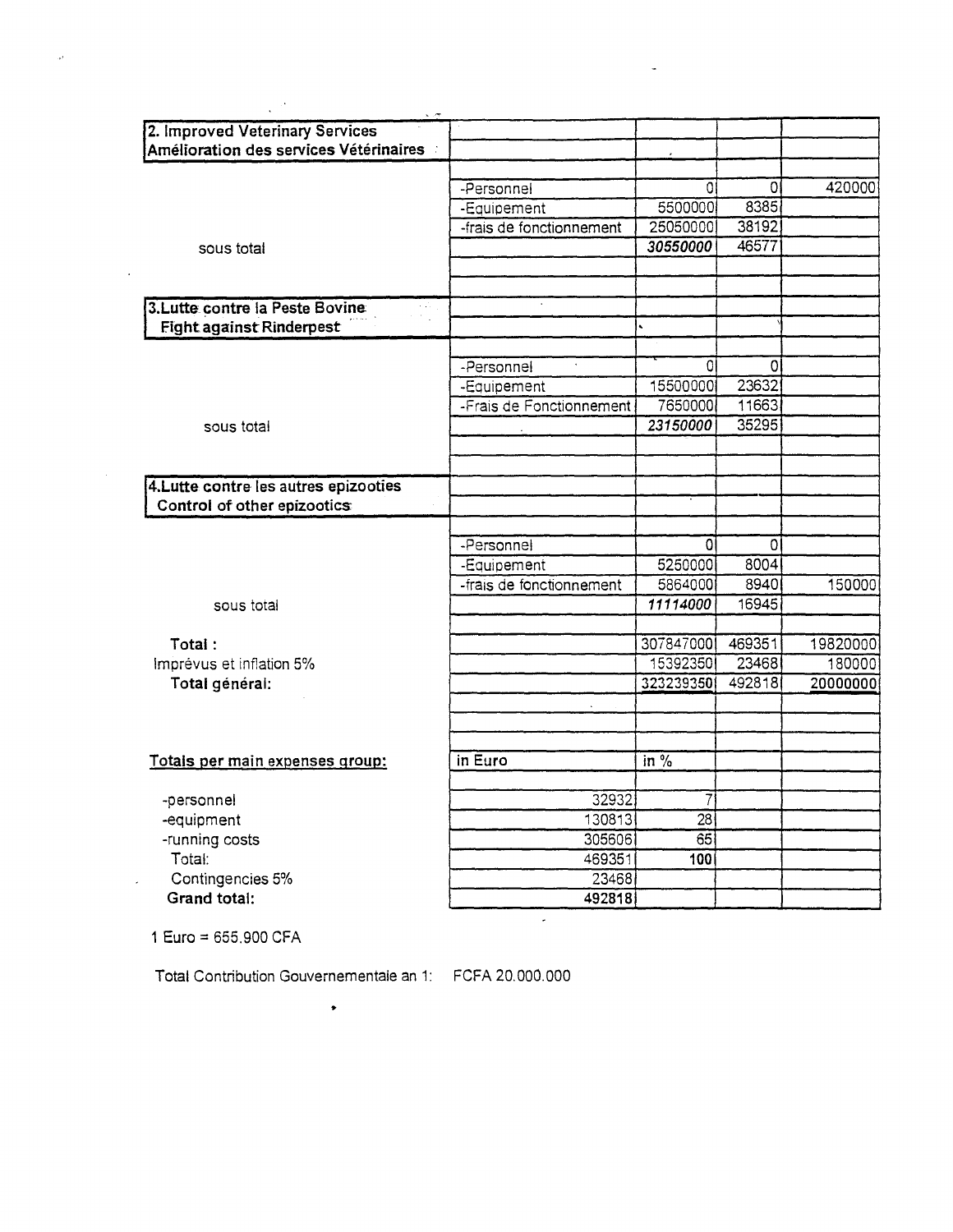Table:1.2.

 $\bar{\mathcal{G}}$ 

Country Budget: PACE Programme  $\sim$   $\sigma$ 

*Detailed overview for: MALI* de: 1/8/00 - 31/7/200<sup>-</sup> année: 1-

 $\ddot{\phantom{a}}$ 

Totals in Euro Contrib.

**Main activity Heading** 

1. Reinforcement of public services Renforcement des services publiques

| Renforcement des services publiques    |                       | in CFA         |          | Gouvernmt. |
|----------------------------------------|-----------------------|----------------|----------|------------|
|                                        |                       |                |          |            |
|                                        | -Personnel            | 31220000       | 47595    |            |
| -                                      | -Equipement           | 75500000       | 115099   |            |
|                                        | -Frais de fonctionne  | 92693000       | 141310   |            |
| sous total                             |                       | 199413000      | 304003   |            |
|                                        |                       |                |          |            |
|                                        |                       |                |          |            |
|                                        |                       |                |          |            |
| 2. Improved Veterinary Services        |                       |                |          |            |
| Amélioration des services Vétérinaires |                       |                |          |            |
|                                        |                       |                |          |            |
|                                        | -Personnel            | 6012000        | 9165     |            |
|                                        | -Equipement           | 3000000        | 4573     |            |
|                                        | -frais de fonctionnen | 17250000       | 26297    |            |
| sous total                             |                       | 26262000       | 40036    | PM         |
|                                        |                       |                |          |            |
|                                        |                       |                |          |            |
| 3. Lutte contre la Peste Bovine        |                       |                |          |            |
| <b>Fight against Rinderpest</b>        |                       |                |          |            |
|                                        |                       |                |          |            |
|                                        | -Personnel            | $\Omega$       | $\Omega$ |            |
|                                        | -Equipement           | 20000000       | 30490    |            |
|                                        | -Frais de Fonctionne  | 13608000       | 20745    |            |
| sous total                             |                       | 33608000       | 51235    | PM         |
|                                        |                       |                |          |            |
|                                        |                       |                |          |            |
| 4. Lutte contre les autres epizooties  |                       |                |          |            |
| Control of other epizootics            |                       |                |          |            |
|                                        |                       |                |          |            |
|                                        | -Personnel            | $\overline{0}$ | $\Omega$ |            |
|                                        | -Equipement           | 3000000        | 4573     |            |
|                                        | -frais de fonctionner | 2100000        | 3201     |            |
| sous total                             |                       | 5100000        | 7775     |            |
|                                        |                       |                |          |            |
| Total:                                 |                       | 264383000      | 403049   |            |
| Imprévus et inflation 10% *            |                       | 26438000       | 40304    |            |
| Total général:                         |                       | 290821000      | 443353   | PM(1)      |
|                                        |                       |                |          |            |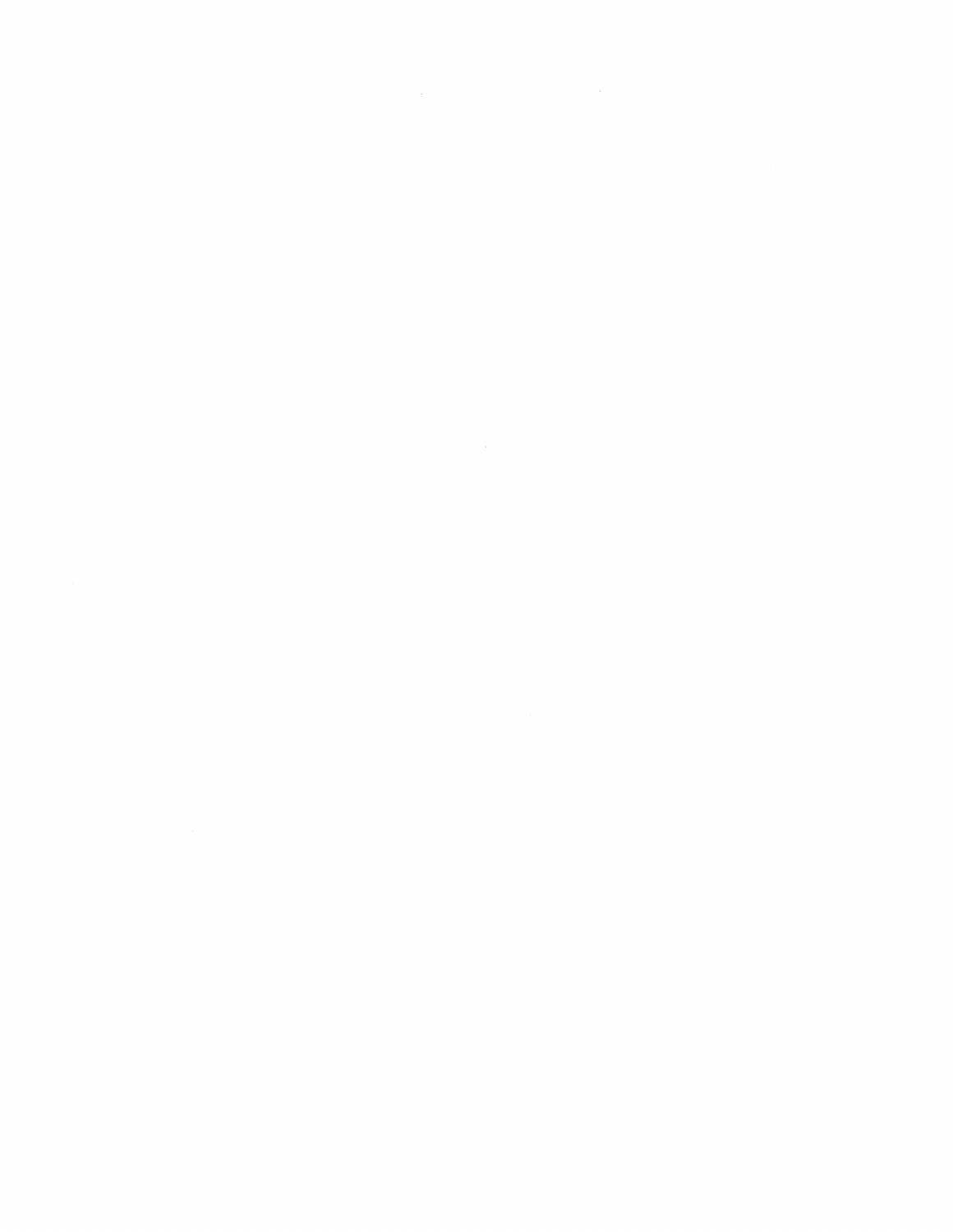| Totals per main expenses group: | $\sim$ $\sim$ | in Euro | in $%$ |
|---------------------------------|---------------|---------|--------|
| -personnel                      |               | 56760   | 14     |
| -equipement                     |               | 154736  | 38     |
| -running costs                  |               | 191554  | 48     |
| Total;                          |               | 403049  | 100    |
| Contingencies 4%                |               | 40304   |        |
| <b>Grand total:EURO</b>         |               | 443353  |        |
| 1 Euro=655.957                  |               |         |        |

 $\overline{\phantom{a}}$ 

 $\overline{\phantom{a}}$ 

(1) Contribution Gouvemementales au PACE: Le Gouvernenment de Mali contribuera au Projet PACE un montant de : 306.176.000 FCFA sur cinq ans, mais contribue seulement à partir de la 4 me année --voir tableau en annexe-  $\bar{\mathbf{r}}$  $\ddot{\phantom{a}}$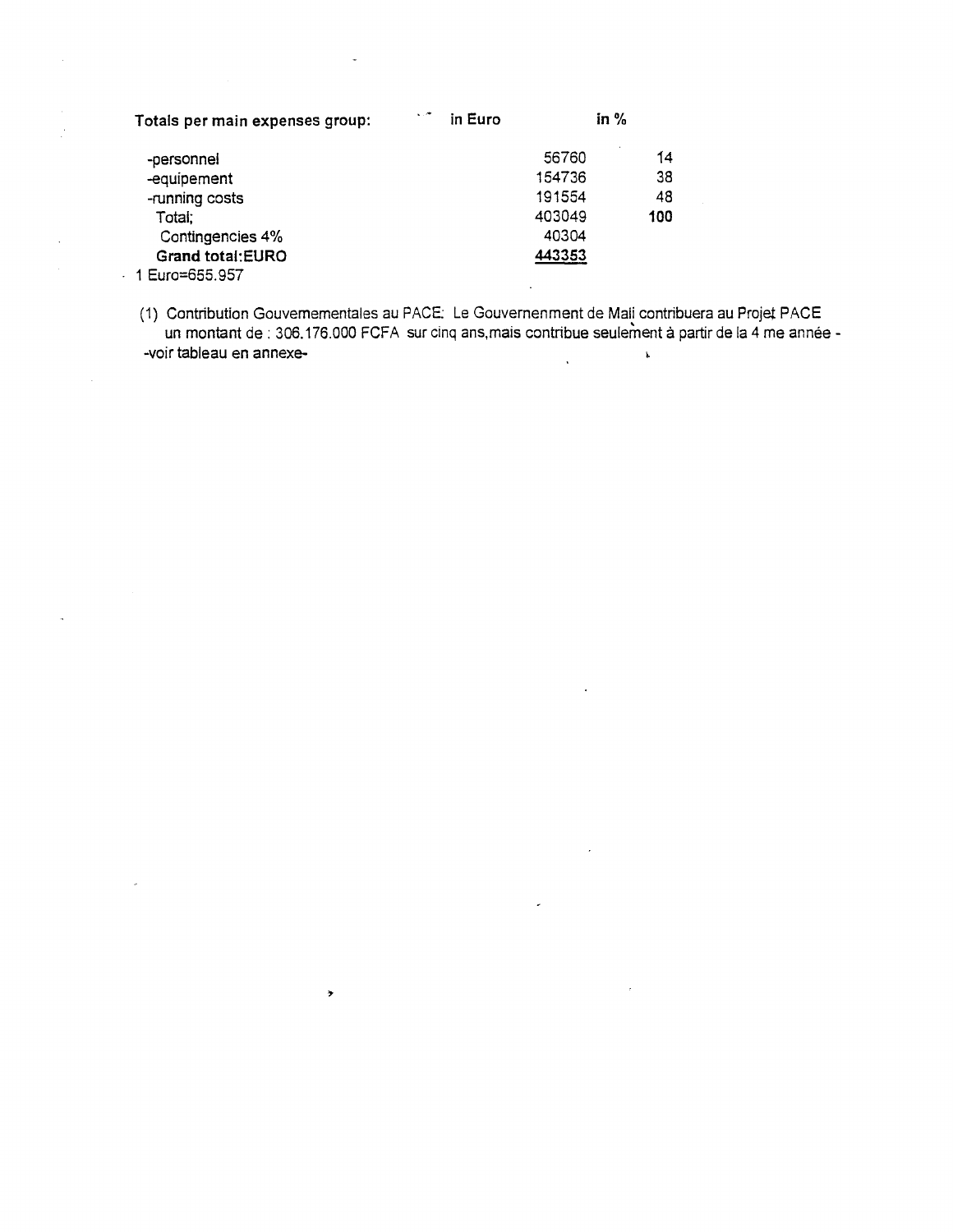La coordination nationale mettra un accent particulier sur la foumiture des rappprts de tous les intervenants dans le réseau d'épidémiosurveillance vers l'Unité d'Animation. II sera mis en place un systeme d'alerte precoce afin que toutes les données relatives à des rumeurs de peste bovine ou des autres maladies retenues dans le cadre de l'épidémiosurveillance soient transmises dans les 24 heures pour permettre une réaction d'urgence efficace. Ce système sera compatible avec celui qui sera proposé par l'Unité Centrale de Nairobi.

La Coordination Nationale utilisera deux modes d'acheminement de l'information à. l'Unité Sous - Régionale de Bamako et à travers cette dernière à l'Unité Centrale de Nairobi; par messagerie électronique pour toute rumeur ou suspicion de peste bovine et autres maladies prioritaires, et par des rapports poor toutes les autres informations.

L'Unité Centrale se chargera de l'analyse des informations recues des différentes coordinations nationales et de porter un regard critique sur les documents fournis tors des réunions annuelles de coordination régionale.

## 4.4. Calendrier

ł

Le projet s'étendra sur 5 ans ailant du début 2000 à fin 2004. Le Mali s'engage à prendre en charge progressivement les frais de fonctionnement du réseau d'épidémiosurveillance vétérinaire et la totalité en 2005.

## 4.5. Coûts et plan de financement

Le récapitulatif des coûts par domaine d'intervention du PACE figure dans le tableau ci-dessous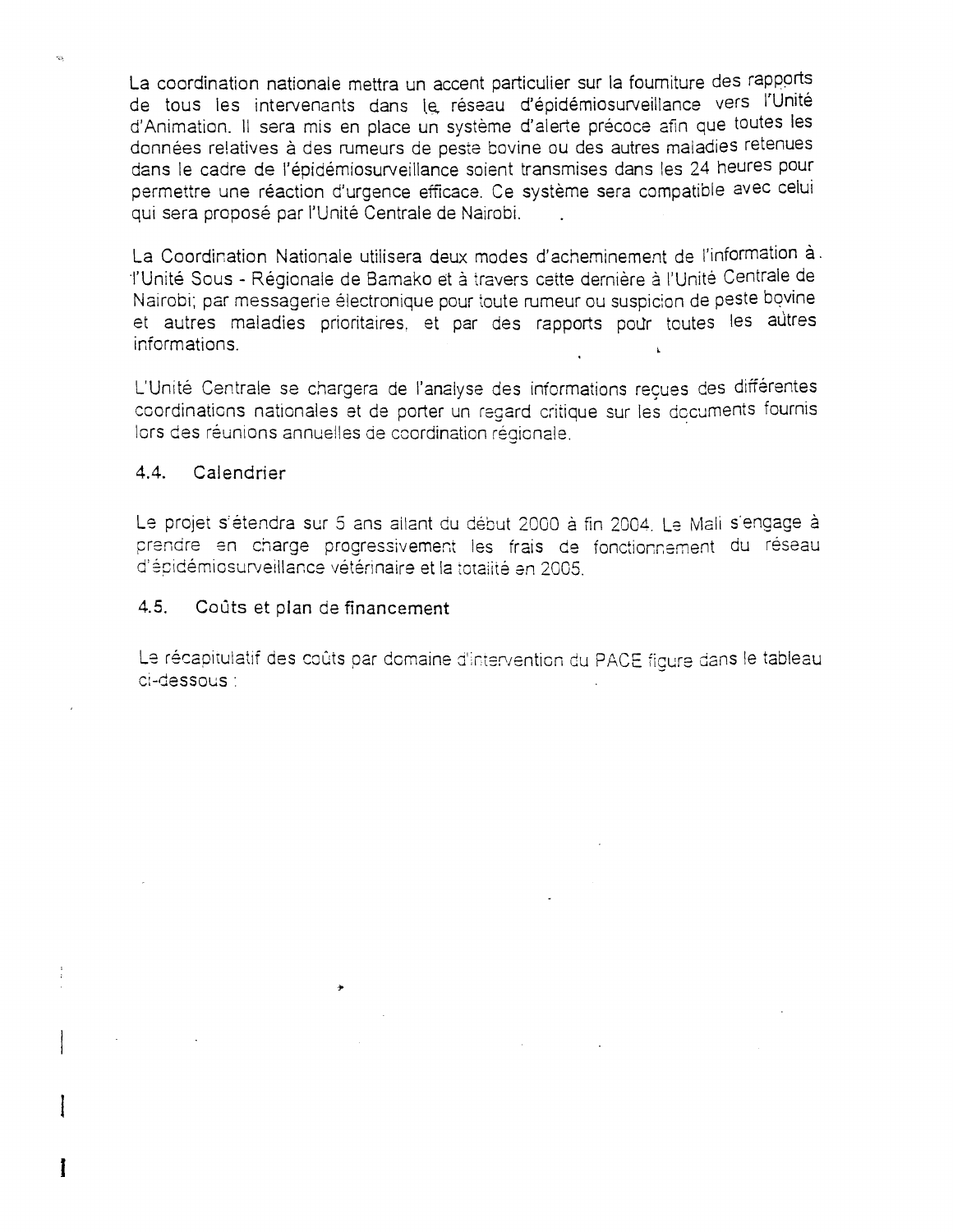#### Tableau 15 : Récapitulatif des couts du PACE

|            | Rubriques                            | Montant (F CFA) |             |               |
|------------|--------------------------------------|-----------------|-------------|---------------|
|            |                                      | Financement     | Financement | Total         |
|            |                                      | Union           | Mali        |               |
|            |                                      | Européenne      |             |               |
|            |                                      |                 |             |               |
|            | 1. Renforcement des services publics | 631.065.000     | 281.800.000 | 912.865.000   |
|            |                                      |                 |             |               |
|            | Amélioration des services aux        |                 |             |               |
|            | eleveurs                             | 92.510.000      | 2.000.000   | 94.310.000    |
|            |                                      |                 |             |               |
| $3_{-}$    | Lutte contre la peste bovine         |                 |             |               |
|            |                                      | 40,600,000      | 0           | 40.600.000    |
| $\ddot{ }$ | Contrôle de la PPCB et des autres    |                 |             |               |
|            | epizooties                           | 30.000.000      | 10.600.000  | 40,600.000    |
|            |                                      |                 |             |               |
|            | Sous total:                          |                 |             |               |
|            |                                      | 793.995.000     | 294,400 000 | 1.088.375.000 |
|            | Imprevus $(4\%)$ :                   |                 |             |               |
|            |                                      | 77.995.000      | 11.776.000  | 89.771.000    |
|            | Grande total :                       |                 |             |               |
|            |                                      | 871.970.000     | 306.176.000 | 1.178.146.000 |

Les données détaillées des couts sont en annexe. Le cout total du financement de l'Union Européenne s'élève à 871.970.000 F CFA (soit environ 1.329.310 Euros) et celui de l'Etat Mallen a 306 176 000 F CFA soit environ 471 040 Euros).

## 4.6 Conditions prealables et mesures d'accompagnement du Gouvernement Les conditions préalables remplies par le Mali sont :

- Le Mali est entré officiellement dans le processus OIE d'éradication de la peste bovine,
- Le Gouvernement soutient le processus de privatisation de la médecine veterinaire.
- Le Mali accepte la prise en charge des couts récurrents du système national de surveillance épidémiologique.
- Il se conformera au systeme de rapports réguliers vis à vis des instances regionales (IBAR) et mondiales (FAO, OIE),

Le Mali deleguera pour le PACE les pouvoirs financiers ad hoc a un Ordonnateur Régional, Le Directeur de l'OUA/IBAR.

En dehors de ces prealables le Gouvernement s'engagera a :

- Préparer un plan.,d'intervention d'urgence à appliquer en cas d'éclosion de foyer de maladie prioritaire,
- Préparer et approuver les texte réglementaires instituant le réseau d'epiderniosurveillance
- Utiliser uniquement les vaccins certifiés par le PANVAC (contre la PPCB et la PPR)
- Rendre disponible un fonds d'intervention d'urgence contre la peste bovine.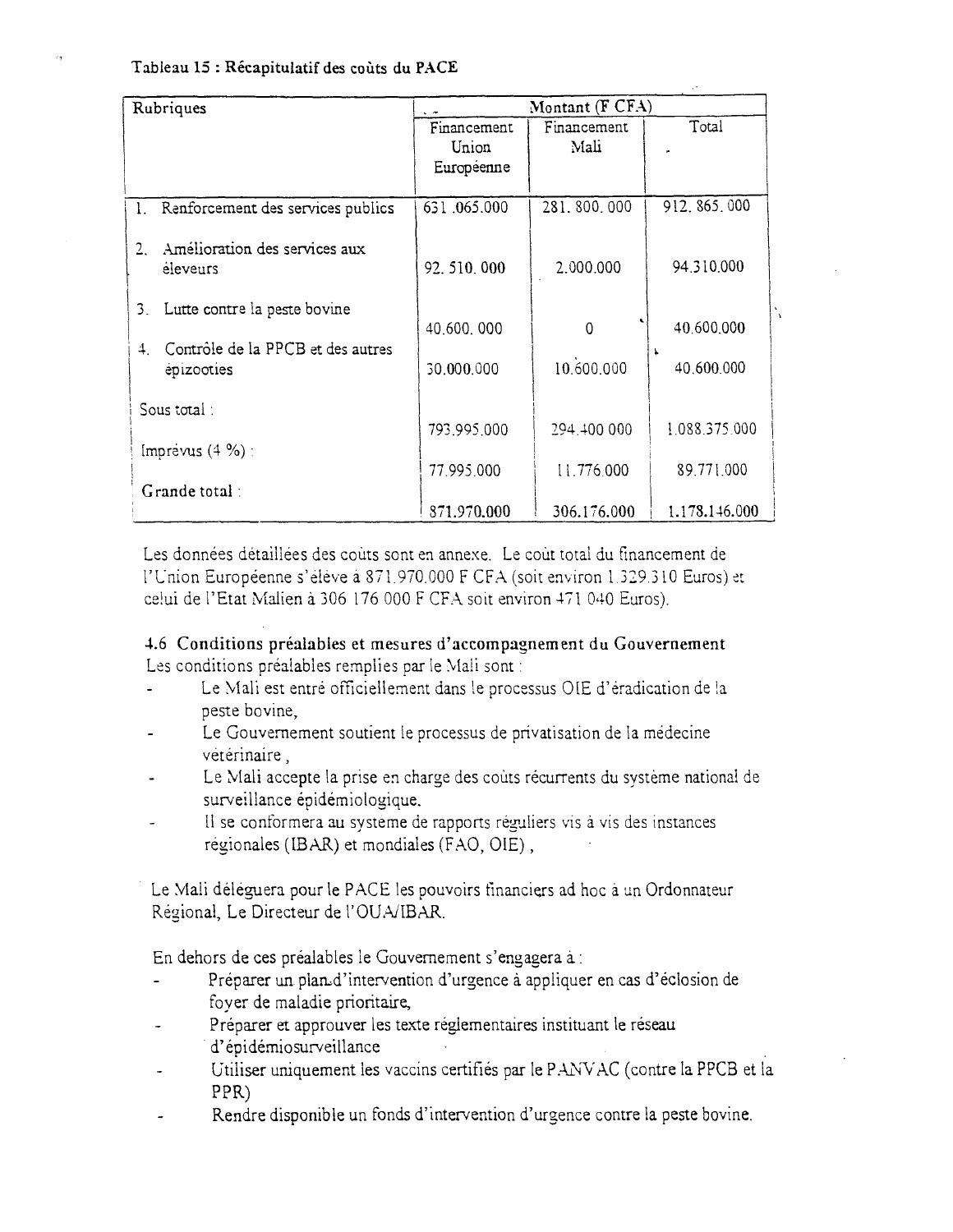| Table: 1.3. |  |
|-------------|--|
|             |  |

**Countrry Budget: PACE Programme** 

 $\mathcal{L}^{(2)}$  and  $\mathcal{L}^{(2)}$ 

Detailed overview for: ETHIOPIA

From: 1/8/00 - 31/7/2001

Ŧ

Year: 1

**Totals** 

**in Euro** 

21100 72800 120500 **Governmt. Contrib.(1) in Ebirr** 

Main activity Heading

**1. Reinforcement of public services Renforcement des services publiques** 

1.1. National co-ordination Office

1.2. Communication unit

sub total • **214400**  -personnel

-Personnel -Equipment

-Running costs

|                                           | -personnel     | 4200           |
|-------------------------------------------|----------------|----------------|
|                                           | -equipment     | 61400          |
|                                           | -Running costs | 8500           |
| sub total                                 |                | 74100          |
|                                           |                |                |
| 1.3. Epidemiology/Economics database Unit |                |                |
|                                           | -Personnei     | 148400         |
|                                           | -Equipment     | 39400          |
|                                           | -Running costs | 138100         |
| sub total                                 |                | 325900         |
|                                           |                |                |
|                                           |                |                |
| Sub total reinforcement:                  |                | 614400         |
|                                           |                |                |
|                                           |                |                |
| 2. Improved Veterinary Services           |                |                |
| Amélioration des services Vétérinaires    |                |                |
|                                           |                |                |
|                                           | -Personnel     | 7500           |
|                                           | -Equipment     | $\Omega$       |
|                                           | -Running costs | 19900          |
| sub total                                 |                | 27400          |
|                                           |                |                |
|                                           |                |                |
| 3. Lutte contre la Peste Bovine           |                |                |
| <b>Fight against Rinderpest</b>           |                |                |
|                                           |                |                |
| 3.1. Emergency preparedness               |                |                |
|                                           | -Personnel     | $\overline{0}$ |
|                                           | -Equipment     | 32400          |
|                                           | -Running costs | $\Omega$       |
| sub total                                 |                | 32400          |
|                                           |                |                |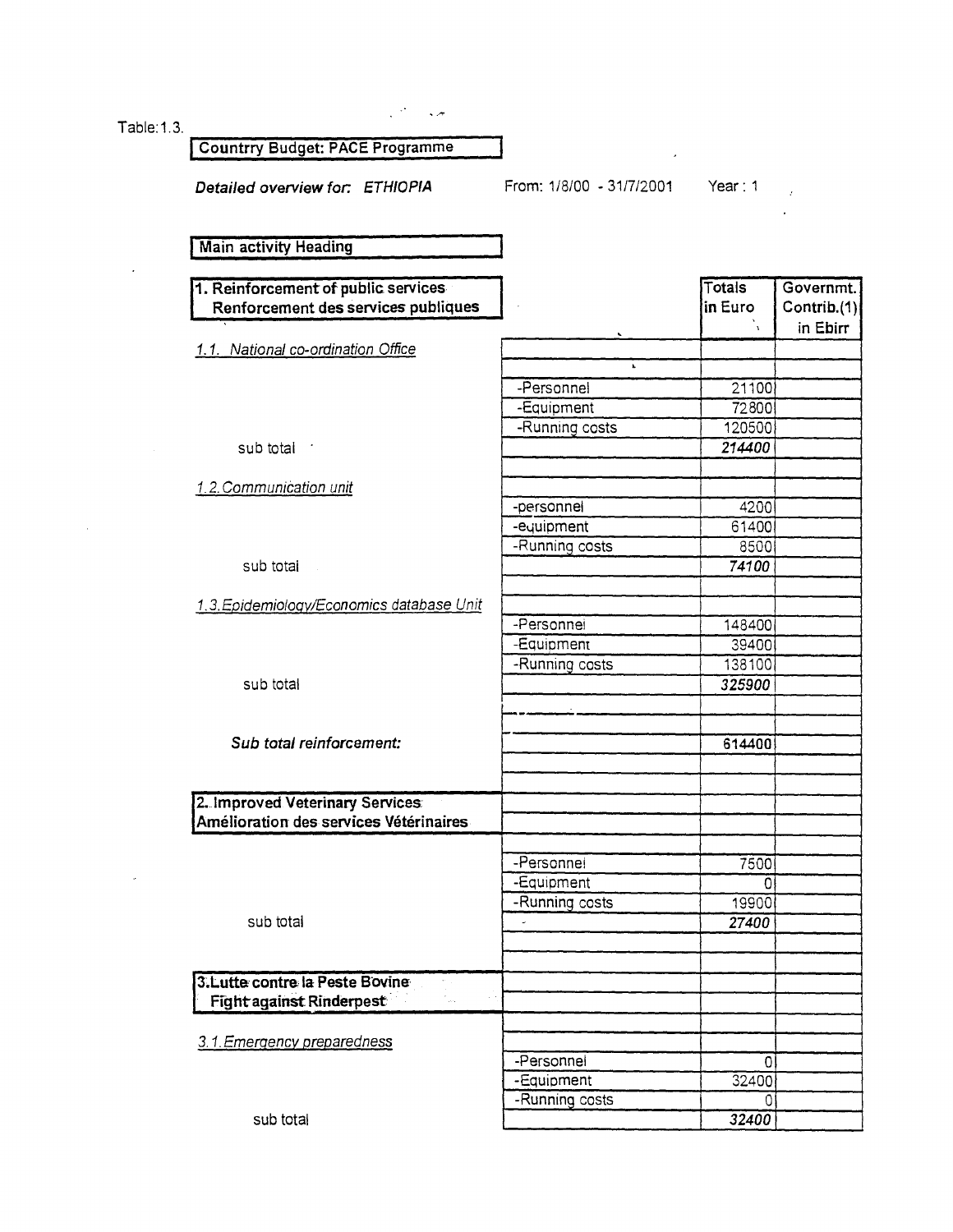$\label{eq:2.1} \frac{1}{\sqrt{2}}\left(\frac{1}{\sqrt{2}}\right)^{2} \left(\frac{1}{\sqrt{2}}\right)^{2} \left(\frac{1}{\sqrt{2}}\right)^{2} \left(\frac{1}{\sqrt{2}}\right)^{2} \left(\frac{1}{\sqrt{2}}\right)^{2} \left(\frac{1}{\sqrt{2}}\right)^{2} \left(\frac{1}{\sqrt{2}}\right)^{2} \left(\frac{1}{\sqrt{2}}\right)^{2} \left(\frac{1}{\sqrt{2}}\right)^{2} \left(\frac{1}{\sqrt{2}}\right)^{2} \left(\frac{1}{\sqrt{2}}\right)^{2} \left(\$ 

 $\mathcal{L}^{\text{max}}_{\text{max}}$  and  $\mathcal{L}^{\text{max}}_{\text{max}}$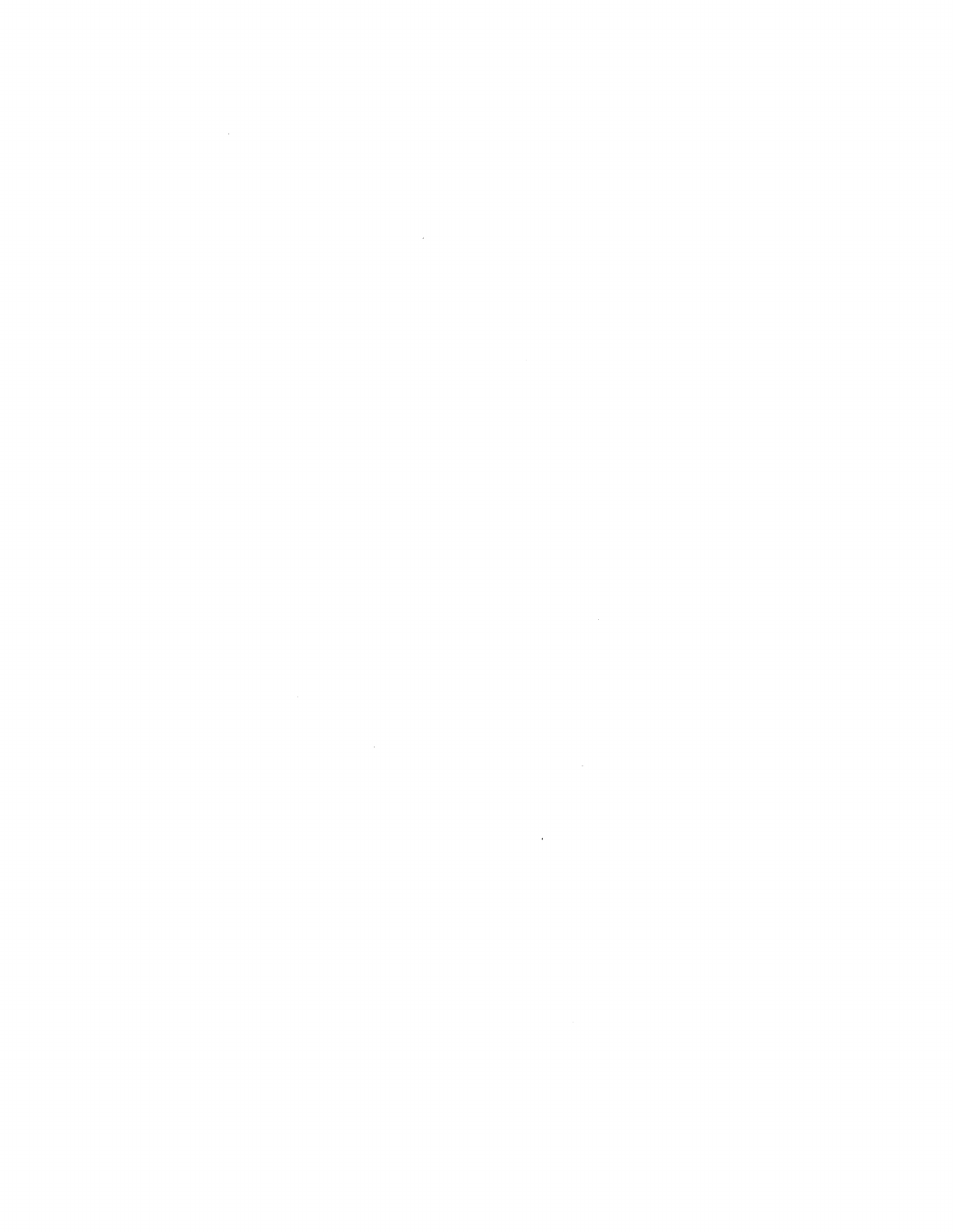| 3.2.BCOs and Sero team                |                |                               |          |
|---------------------------------------|----------------|-------------------------------|----------|
|                                       | -Personnel     | 4200                          |          |
|                                       | -Equipment     | 456000                        |          |
|                                       | -Running costs | 72900                         |          |
| sub total                             |                | 533100                        |          |
|                                       |                |                               |          |
| 3.3. Wildlife surveillance            |                |                               |          |
|                                       | -Personnel     | 10000                         |          |
|                                       | -Equipment     | 13300                         |          |
|                                       | -Running costs | 17000                         |          |
| sub total:                            |                | 40300                         |          |
|                                       |                |                               |          |
| Total fight against rinderpest:       | $\mathbf{k}$   | 605800                        |          |
|                                       |                |                               |          |
| 4. Lutte contre les autres epizooties |                |                               |          |
| Control of other epizootics           |                |                               |          |
|                                       |                |                               |          |
|                                       | -Personnel     | 4200                          |          |
|                                       | -Equipment     | 77400                         |          |
|                                       | -Running costs | 53200                         |          |
| sous total                            |                | 134800                        |          |
|                                       |                |                               |          |
| Total:                                |                | 1382400                       |          |
| contingencies 10%                     |                | 138240                        |          |
|                                       |                |                               |          |
| Total général:                        |                | 1520640                       | 3374212  |
|                                       |                |                               |          |
|                                       |                |                               |          |
| Totals per main expenses group:       | in Euro        | $\overline{\mathsf{in} \ \%}$ | in ETB   |
|                                       |                |                               |          |
| -personnel                            | 199600         | 14                            |          |
| -equipment                            | 752700         | $\overline{55}$               |          |
| -running costs                        | 430100         | 31                            |          |
| Total;                                | 1382400        | 100                           |          |
| Contingencies                         | 138240         |                               |          |
| Grand total:                          | 1520640        |                               | 13105408 |

1 Euro = 8.618350 ETB

p

(1) Government Contribution for Year 1; Ebirr. 3374212 , see details inattached table

Note: Specific Contracts - over specific EC-commitments but to be drawn on the approved national budget - can be organized in this WP; as there are: 25 vehicles x 22400= 560.000 Euro TA-contract: 140.000 Euro; these amounts should not be transferred to the imprest account; Total amount to be commited for the WP Yr 1: **820.640 Euro** 

 $\mathcal{L}$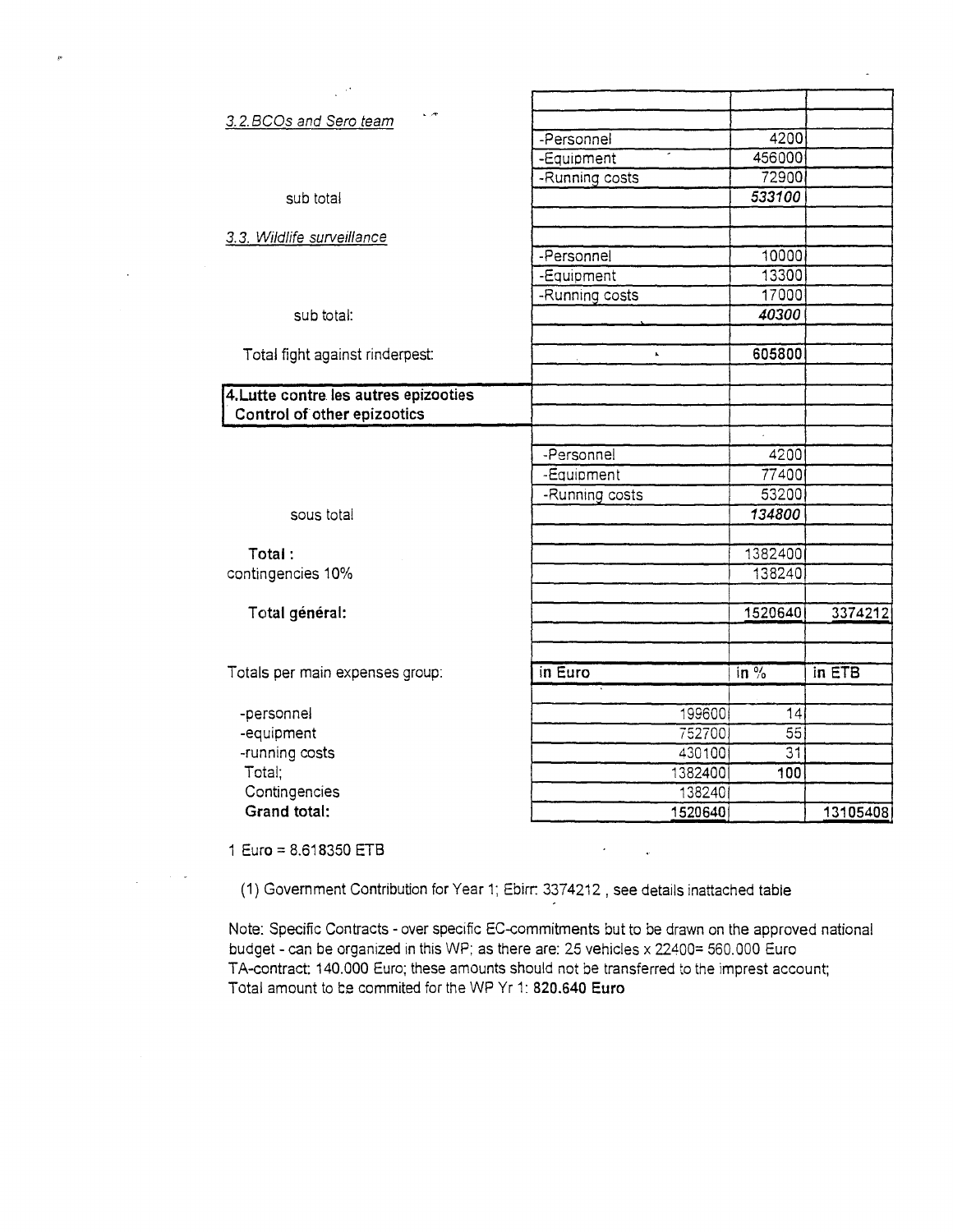| Currency: Eth.Birr                                            |              |              |                                                                                |                                                                                   |                                                                                                                                       |                         |
|---------------------------------------------------------------|--------------|--------------|--------------------------------------------------------------------------------|-----------------------------------------------------------------------------------|---------------------------------------------------------------------------------------------------------------------------------------|-------------------------|
| ftem.                                                         | Year 1       | Year 2       | Year 3                                                                         | Year 4                                                                            | Year 5                                                                                                                                | Total                   |
| [Salary                                                       | 381,612.00   | 381,612.00   |                                                                                | 408,816.00                                                                        | 436,008.00                                                                                                                            | 2,016,864.00            |
| $2$ Per diem                                                  | 1,160,000.00 | 1,450,000.00 | 1,550,000.00                                                                   | [650,000.00]                                                                      | 1,625,000.00                                                                                                                          | 7,435,000.00            |
| 3 Casual labourer                                             |              |              |                                                                                | 22,000.00                                                                         | 18,600.00                                                                                                                             | 97,800.00               |
| 4 Fuel and lubricants                                         | 645,000.00   | 615,000.001  | 750,000.00                                                                     | 750,000.00                                                                        | 800,000.00                                                                                                                            | 3,530,000,00            |
| 5 Vehicle maintenance & space parts.                          |              |              | 800,000.00                                                                     |                                                                                   | 850,000.00                                                                                                                            | 3,768,936.00            |
| Unimes (electric, water, telephone,<br>6 finternet, fax etc). |              |              |                                                                                |                                                                                   | 85,000.00                                                                                                                             | 379,000.00              |
| 7 Mule rent                                                   |              |              | [42,000.00]                                                                    | 42,000.00]                                                                        | 40,200.00                                                                                                                             | 204,600.00              |
| 8 Clothing                                                    |              |              |                                                                                | 33,000.001                                                                        | 35,000.00                                                                                                                             | 161,000.00              |
| 9 Fuel for generator                                          |              |              |                                                                                | 10,000.00                                                                         | 9,000,00                                                                                                                              | 46,800.00               |
| 10 vehicle insurrance                                         | 150,000.00   | 150,000.00   |                                                                                | 200,000.00                                                                        | 200,000.00                                                                                                                            | 900,000.00              |
| 11 Import duties                                              | 300,000.00)  | 700,000.00   | 300,000.00]                                                                    | -80,000-00                                                                        | -80,000.00]                                                                                                                           | 1,460,000.00            |
| Total                                                         |              |              |                                                                                |                                                                                   | 4,178,808.00                                                                                                                          | 20,000,000.00           |
|                                                               |              |              | 18,600.00<br>600,000.00 <br>70,000.00}<br>40,200,00<br>30,000.00<br>-8,800,001 | 48,600.00<br>700,000.00]<br>70,000.001<br>-10,200,001<br>30,000 DD]<br>-9,000,001 | 408,816.00<br>20,000.00<br>77,000.00<br>33,000,001<br>40,000.001<br>200,000.00<br>3,374,242.00 4,164,412.00 4,190,816.00 4,091,752.00 | 818,936.00<br>77,000.00 |

المحر

Tentative Government Contribution for the Five years

 $\Delta$ 

 $\sim$ 

 $\widetilde{\not\in}$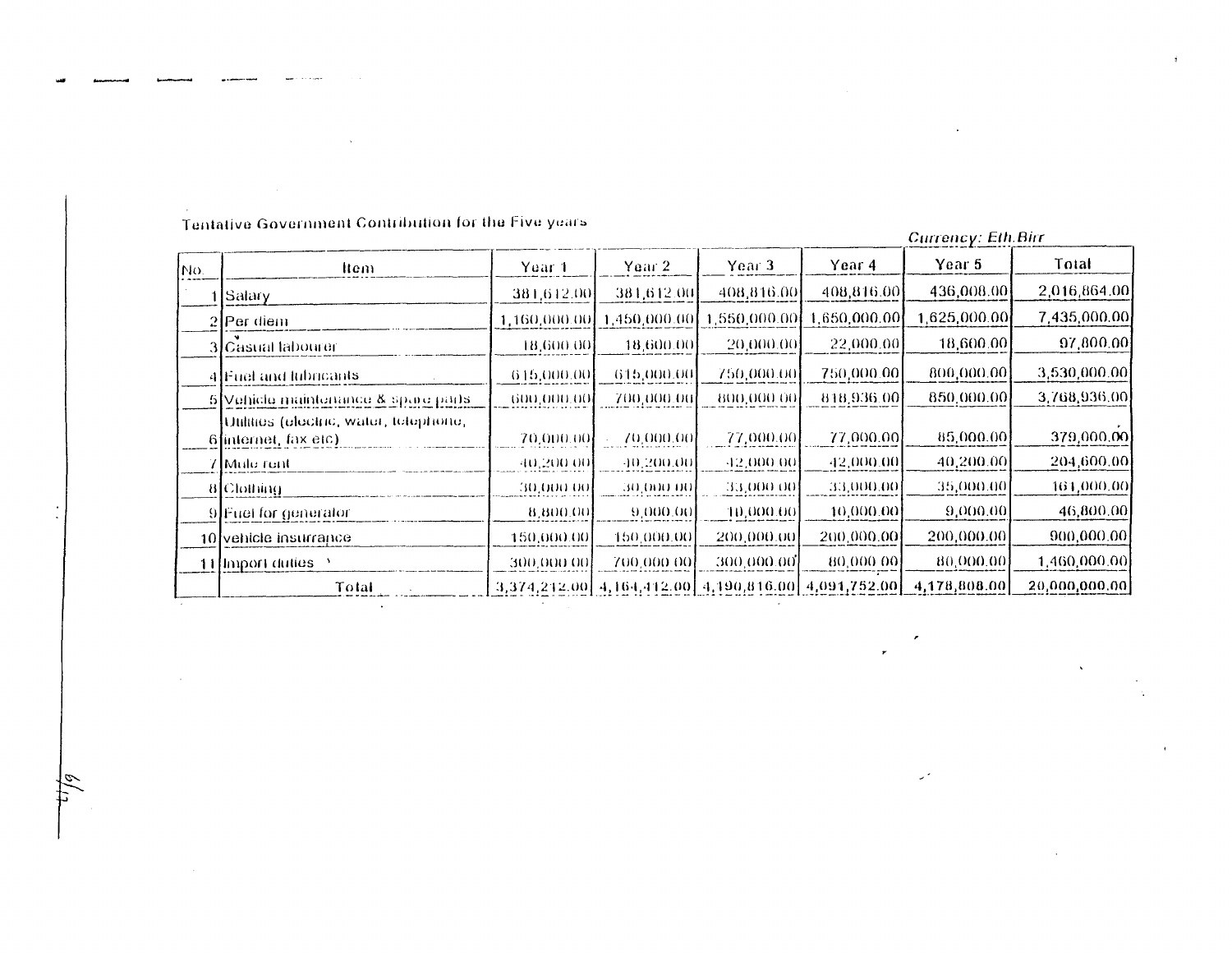Table: 1.4.

 $\bar{\mathbf{x}}$ 

**Country Budget: PACE Programme** 

*Detailed overview for: RWANDA* de: 1/8/00 - 31/7/2001 Année: 1

 $\sim$ 

 $\sim$   $\sigma$ 

y.

| in Euro<br>Contrib.<br>1. Reinforcement of public services<br>Renforcement des services publiques<br>Gouvernmt.<br>$-1-$<br>64220<br>-Personnel<br>N.<br>129720<br>-Equipement<br>-Frais de fonctionnement<br>90897<br>sous total renforcement<br>284837<br>PM<br>2. Improved Veterinary Services<br>-Personnel<br>13108<br>-Equipement<br>$\Omega$<br>-frais de fonctionnement<br>200001<br>PM<br>33108<br>sous total services vétérinaires<br>3.Lutte contre la Peste Bovine<br><b>Fight against Rinderpest</b><br>-Personnel<br>0<br>-Equipement<br>$\overline{0}$<br>-Frais de Fonctionnement<br>$\overline{0}$<br><b>PM</b><br>0<br>sous total<br>4.Lutte contre les autres epizooties<br>Control of other epizootics.<br>-Personnel<br>0<br>$\overline{0}$<br>-Equipement<br>-frais de fonctionnement<br>$\mathsf{O}$<br>PM<br>0<br>sous total<br>۶<br>Total:<br>317945<br>Imprévus et inflation 10%<br>30576<br>Total général:<br>348521<br>PM | <b>Main activity Heading</b>           |  |  |
|-------------------------------------------------------------------------------------------------------------------------------------------------------------------------------------------------------------------------------------------------------------------------------------------------------------------------------------------------------------------------------------------------------------------------------------------------------------------------------------------------------------------------------------------------------------------------------------------------------------------------------------------------------------------------------------------------------------------------------------------------------------------------------------------------------------------------------------------------------------------------------------------------------------------------------------------------------|----------------------------------------|--|--|
|                                                                                                                                                                                                                                                                                                                                                                                                                                                                                                                                                                                                                                                                                                                                                                                                                                                                                                                                                       |                                        |  |  |
|                                                                                                                                                                                                                                                                                                                                                                                                                                                                                                                                                                                                                                                                                                                                                                                                                                                                                                                                                       |                                        |  |  |
|                                                                                                                                                                                                                                                                                                                                                                                                                                                                                                                                                                                                                                                                                                                                                                                                                                                                                                                                                       |                                        |  |  |
|                                                                                                                                                                                                                                                                                                                                                                                                                                                                                                                                                                                                                                                                                                                                                                                                                                                                                                                                                       |                                        |  |  |
|                                                                                                                                                                                                                                                                                                                                                                                                                                                                                                                                                                                                                                                                                                                                                                                                                                                                                                                                                       |                                        |  |  |
|                                                                                                                                                                                                                                                                                                                                                                                                                                                                                                                                                                                                                                                                                                                                                                                                                                                                                                                                                       |                                        |  |  |
|                                                                                                                                                                                                                                                                                                                                                                                                                                                                                                                                                                                                                                                                                                                                                                                                                                                                                                                                                       |                                        |  |  |
|                                                                                                                                                                                                                                                                                                                                                                                                                                                                                                                                                                                                                                                                                                                                                                                                                                                                                                                                                       |                                        |  |  |
|                                                                                                                                                                                                                                                                                                                                                                                                                                                                                                                                                                                                                                                                                                                                                                                                                                                                                                                                                       | Amélioration des services Vétérinaires |  |  |
|                                                                                                                                                                                                                                                                                                                                                                                                                                                                                                                                                                                                                                                                                                                                                                                                                                                                                                                                                       |                                        |  |  |
|                                                                                                                                                                                                                                                                                                                                                                                                                                                                                                                                                                                                                                                                                                                                                                                                                                                                                                                                                       |                                        |  |  |
|                                                                                                                                                                                                                                                                                                                                                                                                                                                                                                                                                                                                                                                                                                                                                                                                                                                                                                                                                       |                                        |  |  |
|                                                                                                                                                                                                                                                                                                                                                                                                                                                                                                                                                                                                                                                                                                                                                                                                                                                                                                                                                       |                                        |  |  |
|                                                                                                                                                                                                                                                                                                                                                                                                                                                                                                                                                                                                                                                                                                                                                                                                                                                                                                                                                       |                                        |  |  |
|                                                                                                                                                                                                                                                                                                                                                                                                                                                                                                                                                                                                                                                                                                                                                                                                                                                                                                                                                       |                                        |  |  |
|                                                                                                                                                                                                                                                                                                                                                                                                                                                                                                                                                                                                                                                                                                                                                                                                                                                                                                                                                       |                                        |  |  |
|                                                                                                                                                                                                                                                                                                                                                                                                                                                                                                                                                                                                                                                                                                                                                                                                                                                                                                                                                       |                                        |  |  |
|                                                                                                                                                                                                                                                                                                                                                                                                                                                                                                                                                                                                                                                                                                                                                                                                                                                                                                                                                       |                                        |  |  |
|                                                                                                                                                                                                                                                                                                                                                                                                                                                                                                                                                                                                                                                                                                                                                                                                                                                                                                                                                       |                                        |  |  |
|                                                                                                                                                                                                                                                                                                                                                                                                                                                                                                                                                                                                                                                                                                                                                                                                                                                                                                                                                       |                                        |  |  |
|                                                                                                                                                                                                                                                                                                                                                                                                                                                                                                                                                                                                                                                                                                                                                                                                                                                                                                                                                       |                                        |  |  |
|                                                                                                                                                                                                                                                                                                                                                                                                                                                                                                                                                                                                                                                                                                                                                                                                                                                                                                                                                       |                                        |  |  |
|                                                                                                                                                                                                                                                                                                                                                                                                                                                                                                                                                                                                                                                                                                                                                                                                                                                                                                                                                       |                                        |  |  |
|                                                                                                                                                                                                                                                                                                                                                                                                                                                                                                                                                                                                                                                                                                                                                                                                                                                                                                                                                       |                                        |  |  |
|                                                                                                                                                                                                                                                                                                                                                                                                                                                                                                                                                                                                                                                                                                                                                                                                                                                                                                                                                       |                                        |  |  |
|                                                                                                                                                                                                                                                                                                                                                                                                                                                                                                                                                                                                                                                                                                                                                                                                                                                                                                                                                       |                                        |  |  |
|                                                                                                                                                                                                                                                                                                                                                                                                                                                                                                                                                                                                                                                                                                                                                                                                                                                                                                                                                       |                                        |  |  |
|                                                                                                                                                                                                                                                                                                                                                                                                                                                                                                                                                                                                                                                                                                                                                                                                                                                                                                                                                       |                                        |  |  |
|                                                                                                                                                                                                                                                                                                                                                                                                                                                                                                                                                                                                                                                                                                                                                                                                                                                                                                                                                       |                                        |  |  |
|                                                                                                                                                                                                                                                                                                                                                                                                                                                                                                                                                                                                                                                                                                                                                                                                                                                                                                                                                       |                                        |  |  |
|                                                                                                                                                                                                                                                                                                                                                                                                                                                                                                                                                                                                                                                                                                                                                                                                                                                                                                                                                       |                                        |  |  |
|                                                                                                                                                                                                                                                                                                                                                                                                                                                                                                                                                                                                                                                                                                                                                                                                                                                                                                                                                       |                                        |  |  |
|                                                                                                                                                                                                                                                                                                                                                                                                                                                                                                                                                                                                                                                                                                                                                                                                                                                                                                                                                       |                                        |  |  |
|                                                                                                                                                                                                                                                                                                                                                                                                                                                                                                                                                                                                                                                                                                                                                                                                                                                                                                                                                       |                                        |  |  |
|                                                                                                                                                                                                                                                                                                                                                                                                                                                                                                                                                                                                                                                                                                                                                                                                                                                                                                                                                       |                                        |  |  |
|                                                                                                                                                                                                                                                                                                                                                                                                                                                                                                                                                                                                                                                                                                                                                                                                                                                                                                                                                       |                                        |  |  |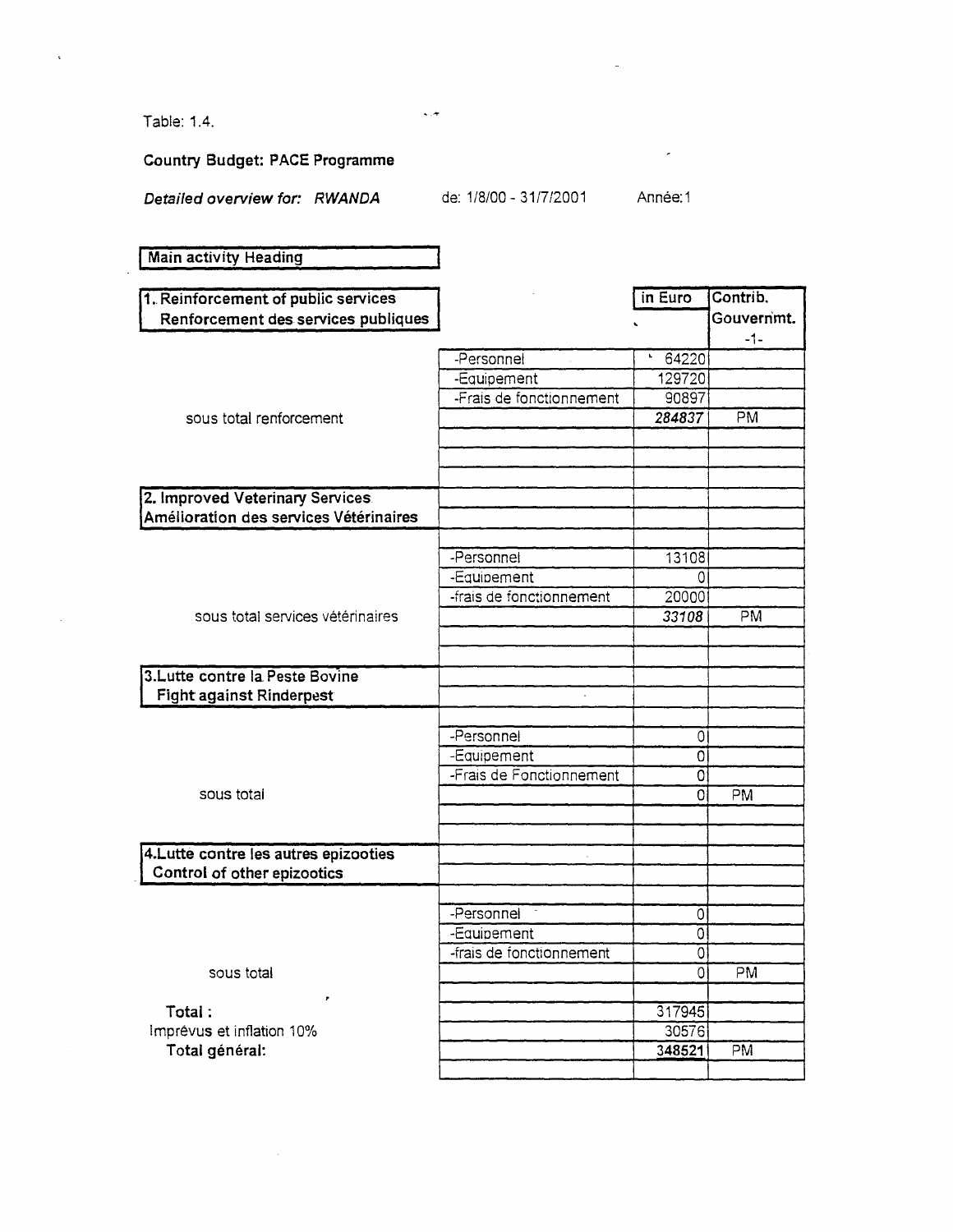| Totals per main costs center: | $-$     |        |     |           |
|-------------------------------|---------|--------|-----|-----------|
|                               | in EURO | in $%$ |     | in RWF    |
| -personnel                    |         | 77328  | 24  |           |
| -equipment                    |         | 129720 | 41  |           |
| -running costs                |         | 110897 | -35 |           |
| Total                         |         | 317945 | 100 |           |
| Contingencies                 |         | 30576  |     |           |
| Grand total:                  |         | 348521 |     | 121017295 |

in RWF : 121.017.295 ( 1 Euro = 347.231 FRW - april 2000-

 $\ddot{\phantom{1}}$ 

La Contribution du Gouvernement au Projet PACE s'élève à: 817.464 Euro pour 5 ans, mais, il n' y a pas de specifications quand cette contribution debutera. ( voir tableau en annexe)

 $\mathbf{v}_i$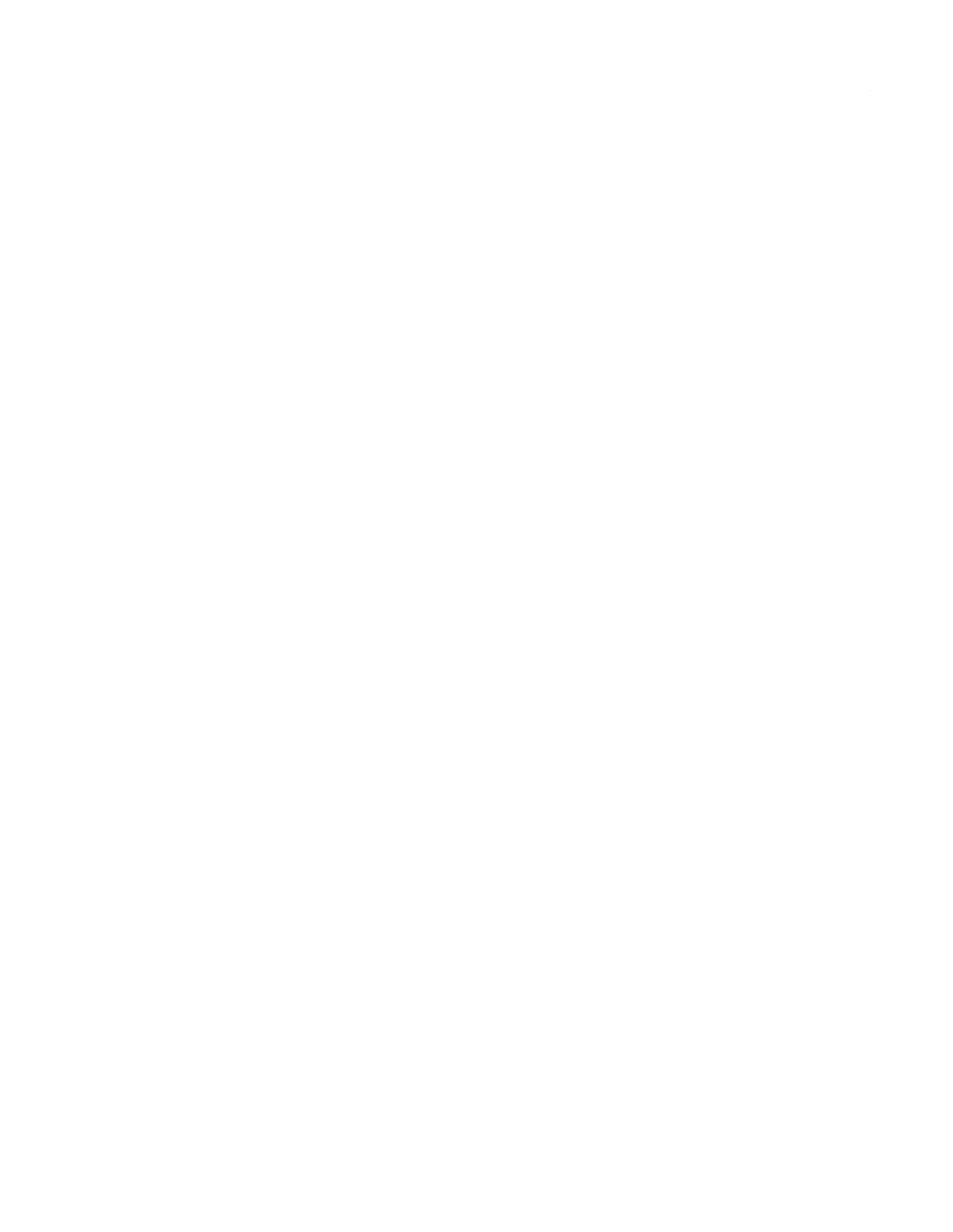$ABHEX_2A$  10 nwww. BUDGET

 $\ddot{\phantom{a}}$ 

| 2.7      | Per diem personnet/unité<br>epidemiatogie             |            |            |        |      |                   |      |                 |          |          |          |              |         |         |
|----------|-------------------------------------------------------|------------|------------|--------|------|-------------------|------|-----------------|----------|----------|----------|--------------|---------|---------|
| 2.3.1.1  | Per diem vet. Edicemia, 1/2;curr<br>Isemaine.         | Jour       |            | 201:04 | 104  | 104               | 1C4  | C4              | 2,080)   | 2.080)   | 2.080    | 2.18C        | 2.0801  | 10,400  |
| 2.1.1.2  | IPer diem technician vet,<br>i Ecidamio 2x2 i/samaine | 20ur       |            | 151208 | 2Cal | 2 <sub>c</sub> 31 | 2ca  | 2 <sub>c3</sub> | 4:501    | 4:50     | $+ : 50$ | 4,160        | 4:50.   | 20.300  |
| 2.1.1.1. | iPer diem chauifeur 1x4<br>ivsemaine                  | <b>Cur</b> |            | 31:04  | 1041 | : 041             | 1041 | C4              | 2,280    | 1,080    | 2,080    | 2,0801       | 2.080   | 10.400  |
| 12:2     | IP er diem coordination                               |            |            |        |      |                   |      |                 |          |          |          |              |         |         |
| 2:2:     | (Per diem coordinateur 31/mois                        | Jour       | 251        | 361    | 351  | <b>361</b>        | 261  | 351             | FCO1     | ecc)     | 900 I    | 9001         | 2001    | 4.500   |
| 2:22     | Chaudeur Curricus                                     | <b>Cur</b> | 31         | 36 i   | 261  | 351               | 251  | 151             | 2991     | 2381     | 2881     | 2881         | 2851    | 1.440   |
| 2.2.     | iPome                                                 |            |            |        |      |                   |      |                 |          |          |          |              |         |         |
| 2.2.3.   | IPhme Vet, Prefectoral 4                              | Mcts       | 1501       | 481    | 181  | $-281$            | 481  | 181             | 3,5001   | 1,6001   | 3,8001   | 3,6001       | 3.30CT  | 18.0001 |
| 2.2.     | APPUI AU SECTEUR<br>IVETERINAIRE LISEPAL              | Forfalt    | 20.000.001 |        |      |                   |      |                 | 20,000   |          |          |              |         | 20.0001 |
|          |                                                       |            |            |        |      |                   |      |                 |          |          |          |              |         |         |
|          |                                                       |            |            |        |      |                   |      |                 |          |          |          |              | $\sim$  |         |
|          |                                                       |            |            |        |      |                   |      |                 |          |          |          | $\mathbf{r}$ |         |         |
|          |                                                       |            |            |        |      |                   |      |                 |          |          |          |              |         |         |
|          |                                                       |            |            |        |      |                   |      |                 |          |          |          |              |         |         |
|          | TOTAL                                                 |            |            |        |      |                   |      |                 | 315,3371 | 115,4091 | 72.4081  | 49.7331      | 49.7381 | 604.223 |
|          | IMPREVUS (10%)                                        |            |            |        |      |                   |      |                 | 21 589   | া তথা    | 7 24 11  | 4 양경         | 4 경영    | 30.727  |
|          | <b>IGRAND TOTAL</b>                                   |            |            |        |      |                   |      |                 | $-36.21$ | 125.3501 | 73.5491  | 54.7561      | 54.7561 | 564.522 |

 $\frac{1}{18.52}$ 

 $\sim$ 

 $\mathcal{L}_{\text{max}}$  and  $\mathcal{L}_{\text{max}}$  . The  $\mathcal{L}_{\text{max}}$ 

 $\alpha$  and an analysis of  $\alpha$ 

# 11.2 PART DU GOUVERNEMENT RWANDAIS (EN EURO)

| DESIGNATION                        | <b>UNITES</b> | PRIX      | MONTANT   |
|------------------------------------|---------------|-----------|-----------|
|                                    |               | UNITAIRES | TOTAL     |
|                                    |               |           |           |
| HARASTRUCTURES ET EQUIPEMENTS      |               | 184,985,5 | 184 ABB 6 |
| <b>MATERIEL POULANT ENSTANT</b>    |               | साइङ      | 21 - 194  |
| TECUIPEMENTS ET MATERIEL DE BUREAU |               | 3.555     | T ES      |
| FONCTIONNEMENT ANNUEL              |               |           |           |
| Materies inducts inhered.          | 2             | 6.182     | 3.588     |
| Poucements et materiel de cureau   |               |           | 1252.     |
| Salaires, su personnel             |               |           | 60,000.5  |
| - FONCTIONNEMENT SUR 5 ANS         |               |           | 188,530   |
| ndir Alli                          |               |           | 317.454   |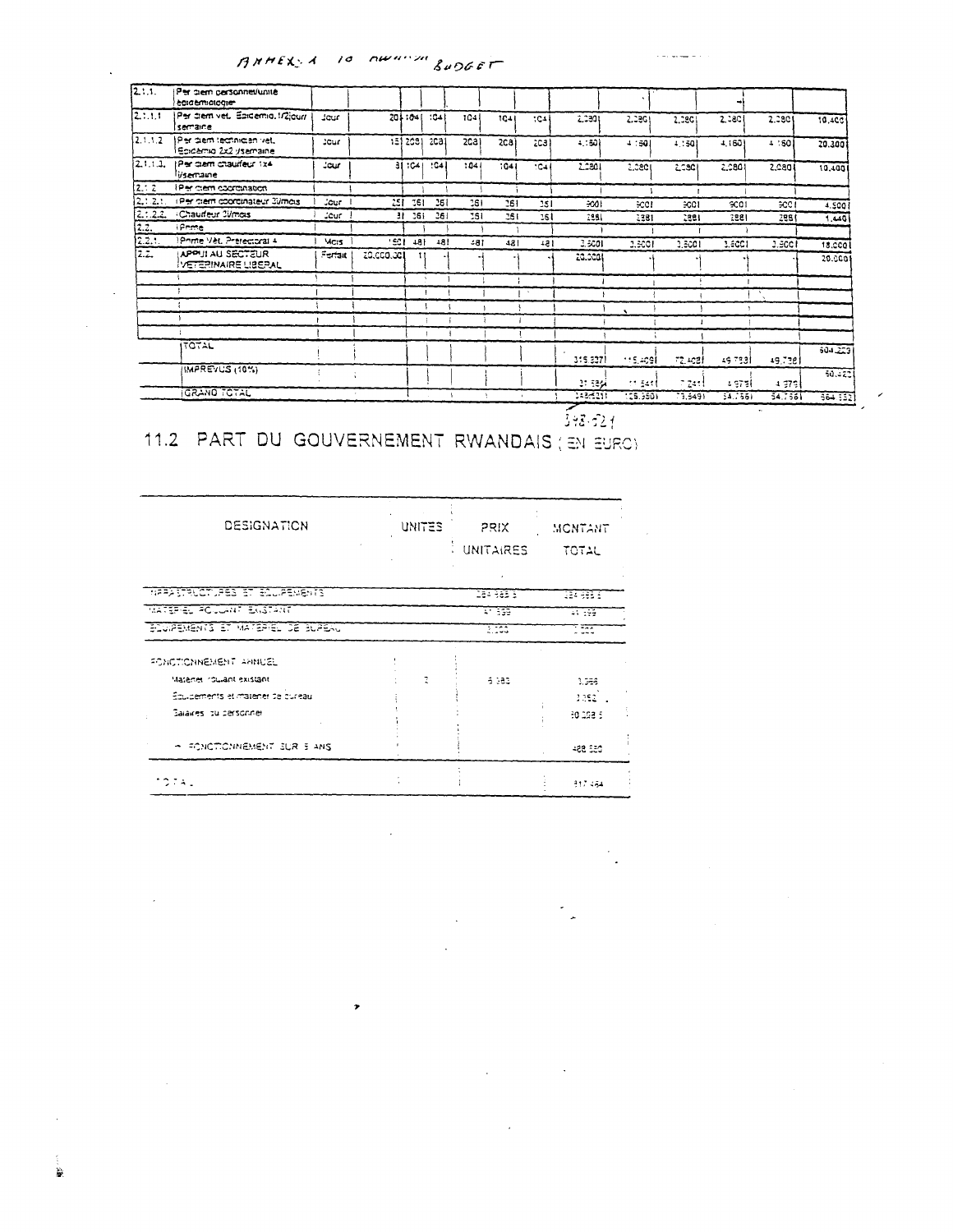| <b>Country Budget: PACE Programme</b>                                      |                                                       |                                  |                                    |
|----------------------------------------------------------------------------|-------------------------------------------------------|----------------------------------|------------------------------------|
| 1.5. Detailed overview for:<br><b>GUINEE CONACRY</b>                       | from: 1/8/2000 - 31/7/2001                            |                                  |                                    |
| <b>Main activity Heading</b>                                               |                                                       |                                  |                                    |
| 1. Reinforcement of public services<br>Renforcement des services publiques |                                                       | Totals<br>in 000 GNF             | <b>Totals</b><br>in Eurocontribut. |
|                                                                            | -Personnel<br>-Equipement<br>-Frais de fonctionnement | 10560000<br>9000000<br>103512000 | 17040<br>6000<br>69008             |
| sous total                                                                 |                                                       | 123072000                        | 82048                              |
| 2. Improved Veterinary Services<br>Amélioration des services Vétérinaires  |                                                       |                                  |                                    |
|                                                                            | -Personnel<br>-Equipement<br>-frais de fonctionnement | 3240000<br>4500000<br>26295000   | 2160<br>3000<br>17530              |
| sous total                                                                 |                                                       | 34035000                         | 22690                              |
| 3. Lutte contre la Peste Bovine<br><b>Fight against Rinderpest</b>         |                                                       |                                  |                                    |
|                                                                            | -Personnel<br>-Equipement                             | 4680000<br>13200000              | 3120<br>8800                       |
| sous total                                                                 | -Frais de Fonctionnement                              | 79704000<br>97584000             | 53136<br>65056                     |
| 4. Lutte contre les autres epizooties<br>Control of other epizootics       |                                                       |                                  |                                    |
|                                                                            | -Personnel<br>-Equipement                             | 4320000<br>0                     | 2880                               |
| sous total                                                                 | -frais de fonctionnement                              | 31635000<br>35955000             | 0<br>21090<br>23970                |
| Total:                                                                     |                                                       | 290646000                        | 193764                             |
| Imprévus et inflation 10%                                                  |                                                       | 29064600                         | 19377                              |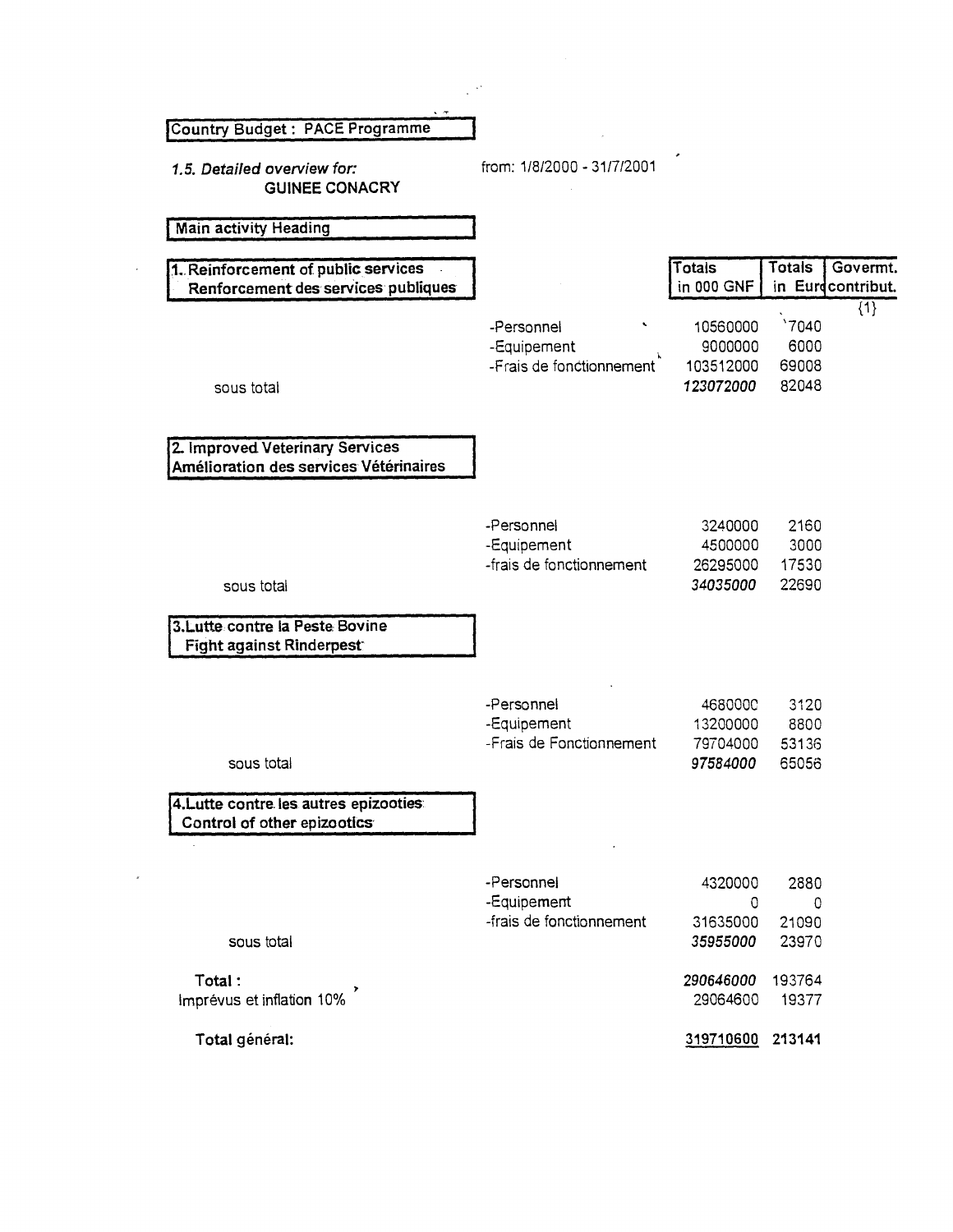Totals per main expenses group:  $\langle \rangle_{\rm eff}$ 

 $\tilde{\gamma}_{\rm QD}$ 

 $\mathbb{R}^2$ 

|                   | in Euro |            | in $\%$ |  |  |
|-------------------|---------|------------|---------|--|--|
| -personnel        |         | ٠<br>15200 | 8       |  |  |
| -equipment        |         | 17800      | 9       |  |  |
| -running costs    |         | 160764     | 83      |  |  |
| Total             |         | 193764     | 100     |  |  |
| Contingencies 4 % |         | 19377      |         |  |  |
| Grand total:      |         | 213141     |         |  |  |

í,

{1} for government contributions see tables and statements annexed

X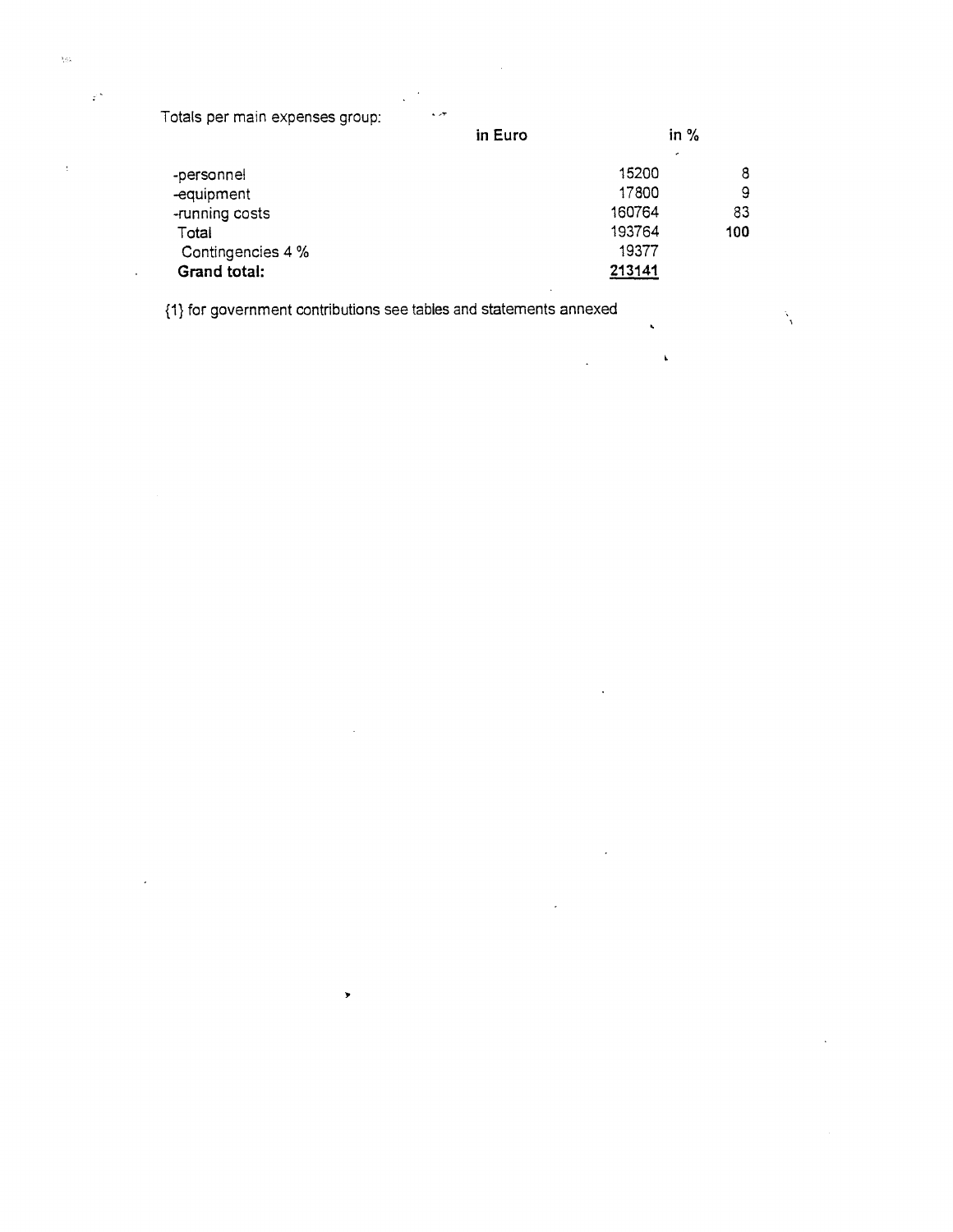## $H_{HHEX}: 4$  To GuinAE RUDGET

Le système d'informations à mettre en place devra être compatible avec les besoins du SIG et du système UC du PACE. L'Unité de Coordination régionale proposera un canevas de rapport pour les composantes nationales. Les informations recueillies seront traitées chaque fois que le besoin se fera sentir, et en moins.

## 4.2.3. Assistance technique

Il n'est pas prévu une assistance technique permanente sur le projet. Toutefois l'Assistant technique de la DNE mis a disposition par la cooperation francaise s'impliquera dans les activités du projet. Il sera particulièrement sollicité sur les aspects de privatisation de la profession vétérinaire et l'épidémiosurveillance. Il sera en outre prévu une assistance technique ad hoc sur chaque volet.

## *4.3. Calendrier*

I

ر.<br>د

I

La durée prévue du projet est de cinq ans (2000 – 2004). Cette période doit permettre de conduire à son terme le processus de déclaration de pays indemne de peste bovine suivant les procedures de l'OIE. L'approbation du projet devrait intervenir en fin 1999 et sa mise en ceuvre justifiera une allocation additionnelle de ressources tinancieres sur le programme indicatif national (PIN). Ces ressources permettront de mener a bien les strategies justifiees de contrôle d'autres maladies endémiques.

## *4.4. Coat et plan de financement*

Les estimations grossières des coûts du projet couvrent une période de 5 ans. Elles sont calculées en incluant 5% d'imprevus pour ainsi tenir compte de la période de jonction entre le projet PARC et le programme PACE.

La participation financière du Gouvernement interviendra dès la quatrième année du Projet, et couvrira les charges de fonctionnement et le cout de renouvellement de certains equipement du reseau d'epidemiologique surveillance.

| <b>DESCRIPTION</b>    | <b>ANNEE 1</b> | ANNEE 2 | ANNEE <sub>3</sub> | ANNEE 4 |        | ANNEE <sub>5</sub> |         | <b>TOTAL</b> |         | TOTAUX    |
|-----------------------|----------------|---------|--------------------|---------|--------|--------------------|---------|--------------|---------|-----------|
|                       | FED            | FED     | <b>FED</b>         | FED     | GG     | FED                | GG      | FED          | GG      |           |
| PERSONNEL             | 15.200         | 15.200  | 15,200             | 12,080  | 3.120  | 12.080             | 3.120   | 46.260       | 4.320   | 50,580    |
| <b>EQUIPEMENT</b>     | 17,800         | 111.7SO | 44.650             | 11.250  |        | 17.250             | 81,900  | 223.750      | 85.750  | 309.500   |
| <b>FONCTIONNEMENT</b> | 160.764        | 124.134 | 140.059            | 107.419 | 30.940 | 101.419            | 30.940  | 636.315      | 56.480  | 575.795   |
| <b>IMPREVUS</b>       | 19.377         | 25.109  | 19.991             | 13.075  | 3.406  | 13,075             | 11.596  | 90.632       | 14.655  | 105,287   |
| TOTAL                 | 213.141        | 276.193 | 219,900            | 143.824 | 37,466 | 143.8241           | 127.556 | 996.957      | 161.205 | 1.158.152 |

PLAN DE FINANCEMENT En euro

*4.5. Conditions prealables et mesures d'accompagnement du gotvemement* 

Ces mesures se rapportent aux dispositions suivantes :

La Guinée devra poursuivre les étapes conduisant à sa déclaration de pays indemne de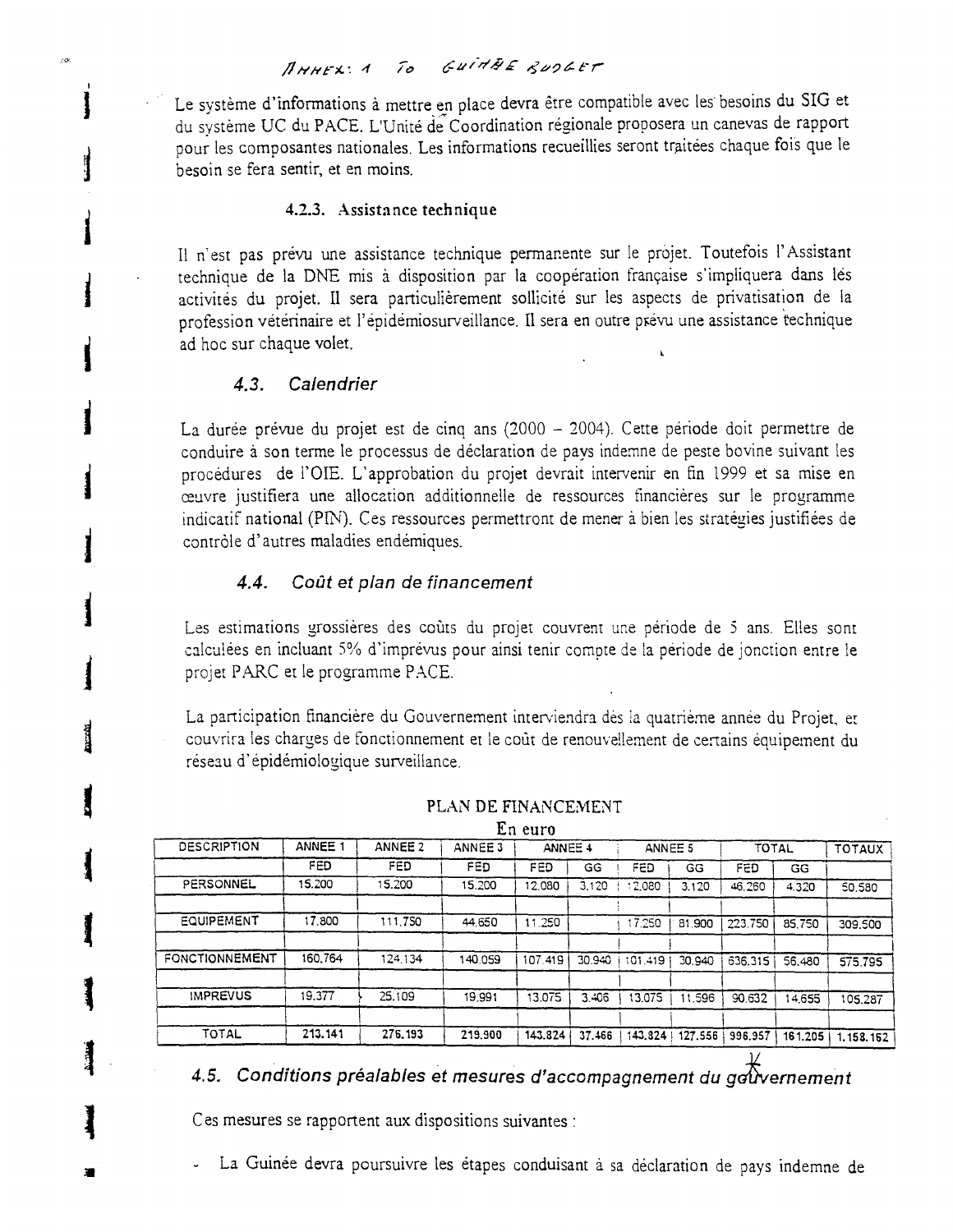#### Epidemiosurveillance

- le recentrage des services publics sur cette activité avec une prise en charge progressive des coûts récurrents par le budget national ;
- la participation des organisations supérieures des éleveurs (niveau fédérations régionales et comité national) dans les comités de pilotage du SNSE;
- la participation dans la mise en œuvre des activités de surveillance des groupements d'eleveurs, de leurs comites de defense sanitaire et de leurs auxiliaires;
- l'octroi de mandat de surveillance aux vétérinaires privés ;
- la mise en place d'un dispositif de suivi et d'évaluation de la surveillance des maladies ;
- la connexion avec les réseaux régionaux et internationaux ;
- l'évaluation socio-économique des programmes de santé animale.

#### Privatisation de la Médecine Vétérinaire

- la réorientation du schéma actuel de privatisation en lui donnant une vocation d'affaire ;
- implantation d'un systeme de credit formel sur la base d'un protocole d'accord entre le projet et une institution bancaire ;
- l'encadrement de la privatisation par une organisation professionnelle indépendante comme l'Ordre National des Docteurs Vétérinaires ;
- l'introduction du plein recouvrement des coûts pour diverses prestations de services, en particulier la vaccination contre Ia PPCB.

#### Prise en Charge des Coûts Récurrents par l'apport du Gouvernement

Le sous-secteur de l'élevage est considéré comme un des secteurs prioritaires du cadre des depenses a moyen terme du gouvemement (CDIvIT). 11 beneficie a cet effet, d'une attention particulière dans l'allocation des ressources financières du budget national de développement (BND). Le principe de cette allocation, etant d'honorer tous les engagements financiers de l'Etat dans le cadre des conventions passees avec les partenaires au developpement. Les montants alloues sont negocies lors des seances des discussions du budget national de développement avec les Ministères des Finances et du Plan. S'agissant des coûts récurrents de la surveillance des maladies, il est prévu de les prendre progressivement en charge à partir de la 4<sup>ème</sup> année du PACE sur le BND.

## TROISIEME PARTIE PRESENTATION ET JUSTIFICATION DES COUTS ESTIMATIFS

#### 1. RENFORCEMENT DES CAPACITES NATIONALES

1.1. Personnel

╜

الہ

1

 $\mathbf{J}$ 

 $\mathbf{H}$ 

Le PACE-Guinée est intégré à la structure de la Direction Nationale de l'Elevage dont le personnel est chargé de son execution. Ce personnel est reparti entre la Coordination et les

14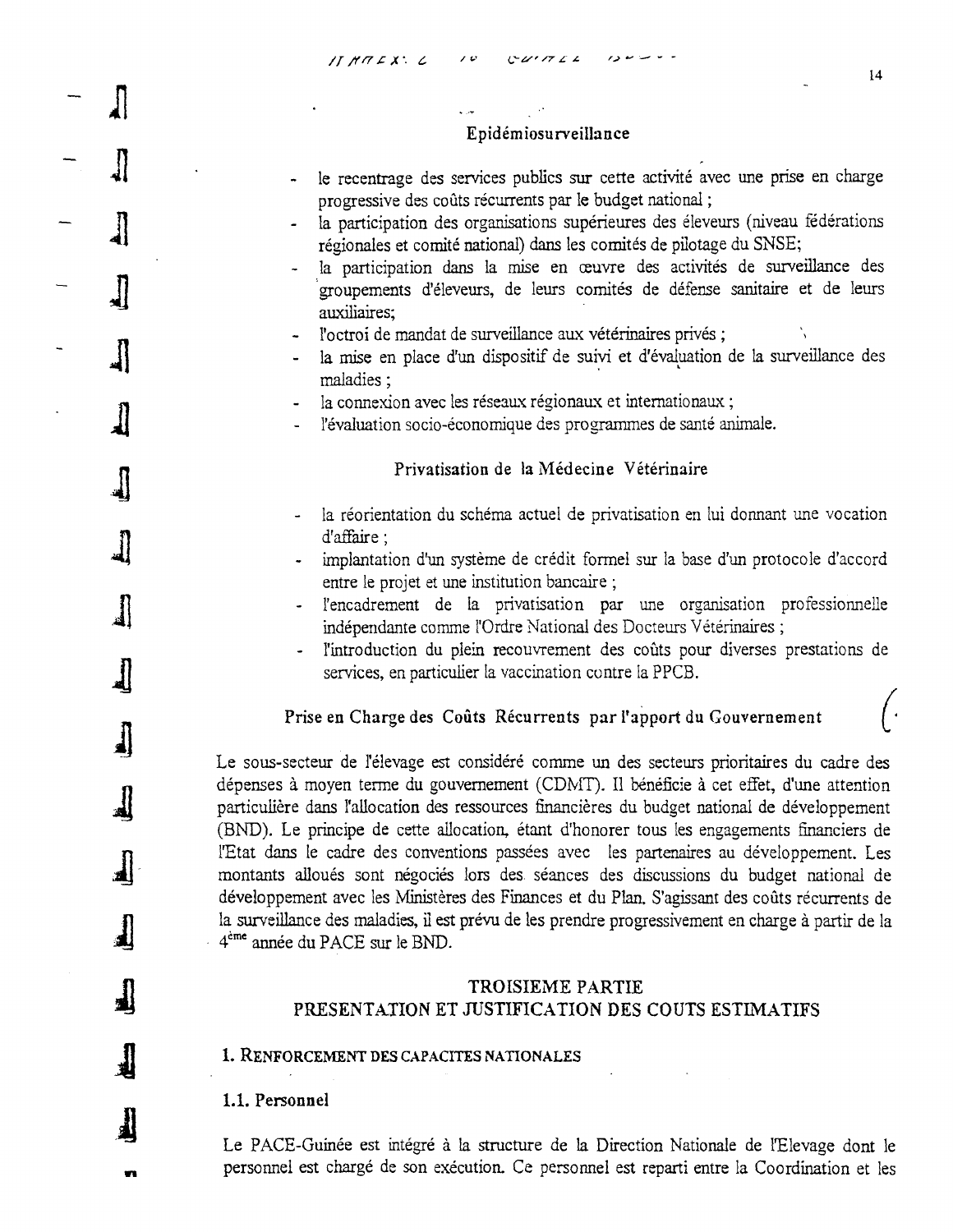Table: 1.2. Overview of the budgets of the National Components per main expenses line

 $\ddot{\phantom{0}}$ 

| 1/8/2000 - 31/7/2001 | from: |  |  |
|----------------------|-------|--|--|
|----------------------|-------|--|--|

|                |           | major expenses lines |               | sub     | contingencies | totals in |  |
|----------------|-----------|----------------------|---------------|---------|---------------|-----------|--|
| <b>Country</b> | personnel | equipment            | running costs | totals  |               | Euro      |  |
|                |           |                      |               |         |               |           |  |
| Ethiopia       | 199600    | 752700               | 430100        | 1382400 | 138240        | 1520640   |  |
|                |           |                      |               |         |               |           |  |
| Guinee         | 15200     | 17800                | 160764        | 193764  | 19377         | 213141    |  |
|                |           |                      |               |         | $\mathbf{r}$  |           |  |
| Mali           | 56760     | 154736               | 191553        | 403049  | 40304         | 443353    |  |
|                |           |                      |               |         |               |           |  |
| Rwanda         | 77328     | 129720               | 110897        | 317945  | 30576         | 348521    |  |
|                |           |                      |               |         |               |           |  |
| Senegal        | 32932     | 130813               | 305606        | 469351  | 23467         | 492818    |  |
| Totals:        | 381820    | 1185769              | 1198920       | 2766509 | 251964        | 3018473   |  |
|                |           |                      |               |         |               |           |  |

 $\overline{\phantom{a}}$ 

 $\bar{z}$ 

 $\overline{\phantom{0}}$ 

 $\ddot{\phantom{1}}$ 

 $\ddot{\phantom{a}}$ 

in % 13.8 42.8 43.4 100

 $\ddot{\phantom{0}}$